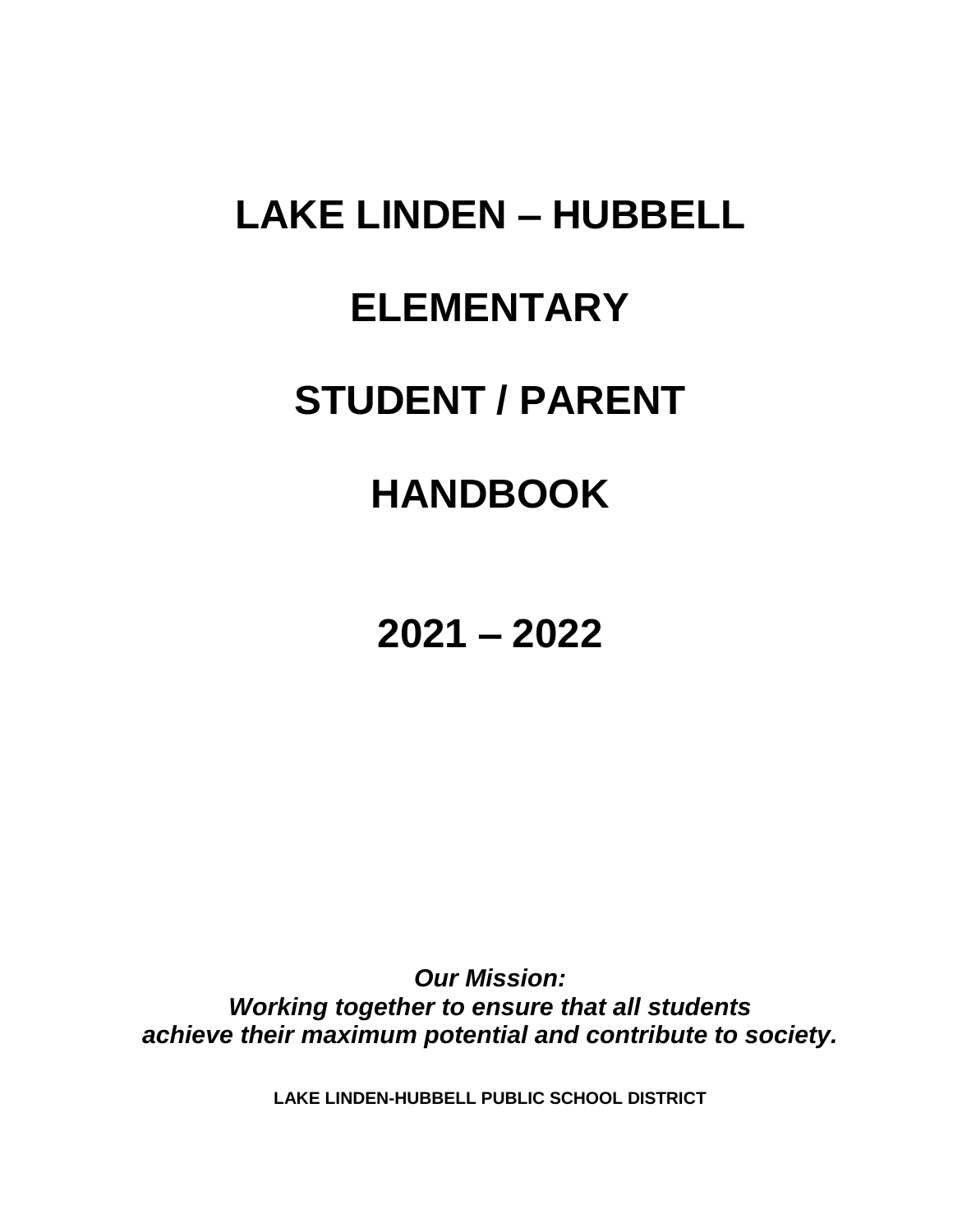#### **Statement of Assurance of Compliance with Federal Law**

The Lake Linden-Hubbell Public School District, an Equal Opportunity/Affirmative Action employer, complies with applicable federal and state laws prohibiting discrimination, including Title IX of the Educational Amendments of 1972 and Section 504 of the Rehabilitation Act of 1973. It is the policy of the Lake Linden-Hubbell Public School District that no person, on the basis of race, sex, color, religion or ancestry, age, marital status or handicap, shall be discriminated against in employment, educational program and activities or admissions.

No district employee or student, on the basis of sex, shall be excluded from participation in, be denied the benefits of, or be subjected to discrimination under any educational program or activity receiving federal financial assistance.

A grievance procedure for responding to claims of discrimination based upon sex by an employee or student of the district has been developed and is available in the superintendent's office.

Questions or concerns regarding Statement of Assurance of Compliance with Federal Law should be directed to the Superintendent, Brad Codere, of the Lake Linden-Hubbell Public Schools, 601 Calumet Street, Lake Linden, MI 49945. (906) 296-6211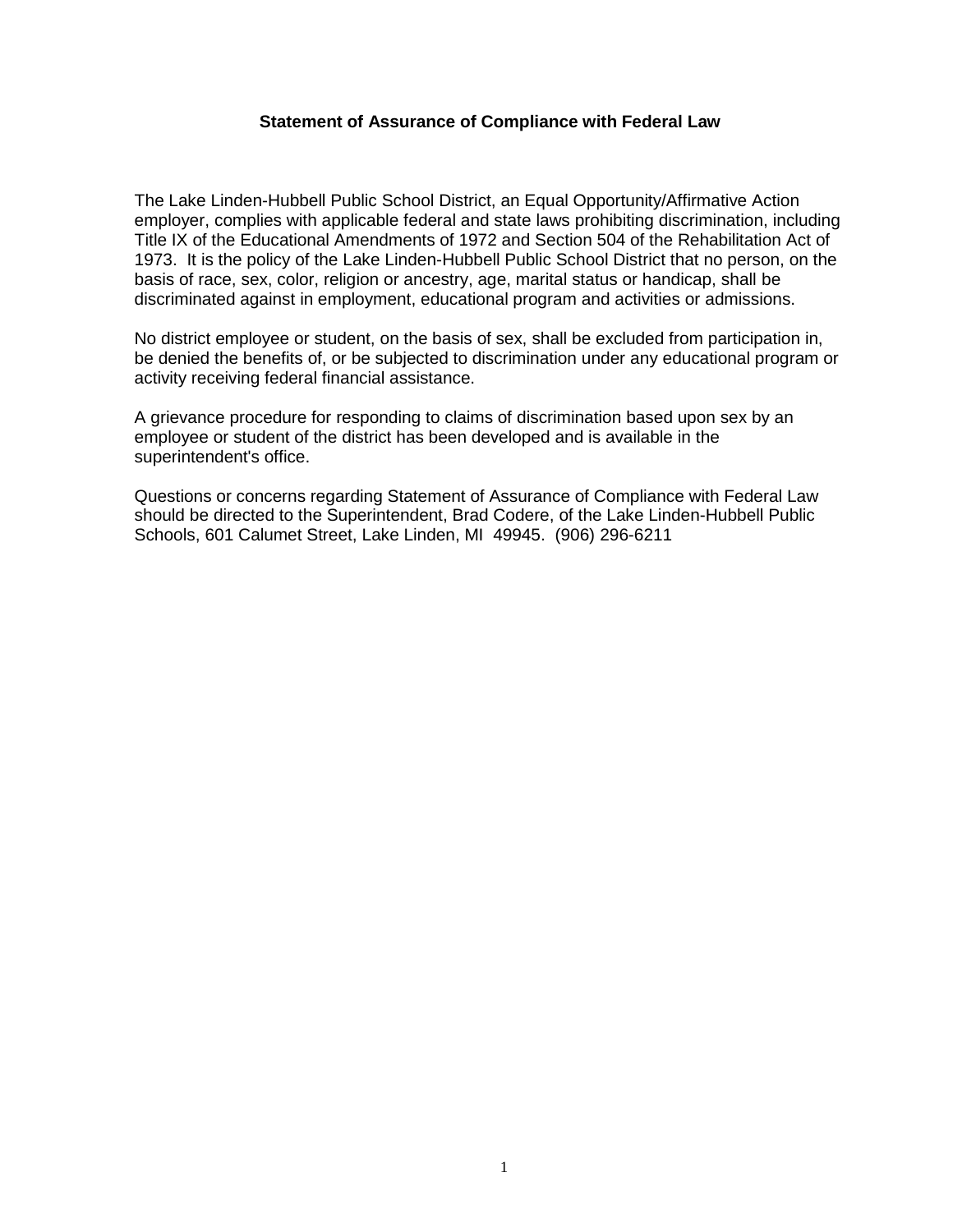#### **LAKE LINDEN-HUBBELL ELEMENTARY PARENT-TEACHER GUIDE**

#### **INTRODUCTION**

Lake Linden-Hubbell Elementary is firmly committed to student growth and academic achievement. The elementary years are the foundational years in which students begin to develop their personalities, grow academically and learn to function effectively so they can contribute to our society.

We hope that, while our students learn the required academics; they will also learn to be considerate of others' rights, and to develop a positive attitude, that will help them become successful in middle school, high school and finally as adults within our communities.

Rules and regulations are a part of the learning process, which enables the efficient functioning of our school; as well as the development of our young people. The rules and regulations found in this booklet are to help us achieve these two ends. Every effort will be made to fairly enforce these regulations.

This student/parent handbook was developed to answer many of the commonly asked questions that students and parents may have during the school year, and to provide specific information about certain Board policies and procedures. This handbook contains important information that you should know. Become familiar with the following information and keep this handbook available for frequent reference.

Let's work together and make the Lake Linden-Hubbell Elementary School a model of excellence. If you have any questions that are not addressed in this handbook, please feel free to call Mr. Brad Codere, Superintendent/Principal (K-12) or Mr. Jack Johnson, Elementary Coordinator.

## *Our Mission: Working together to ensure that all students achieve their maximum potential and contribute to society.*

#### **Adopted by the Board of Education on August 9, 2021**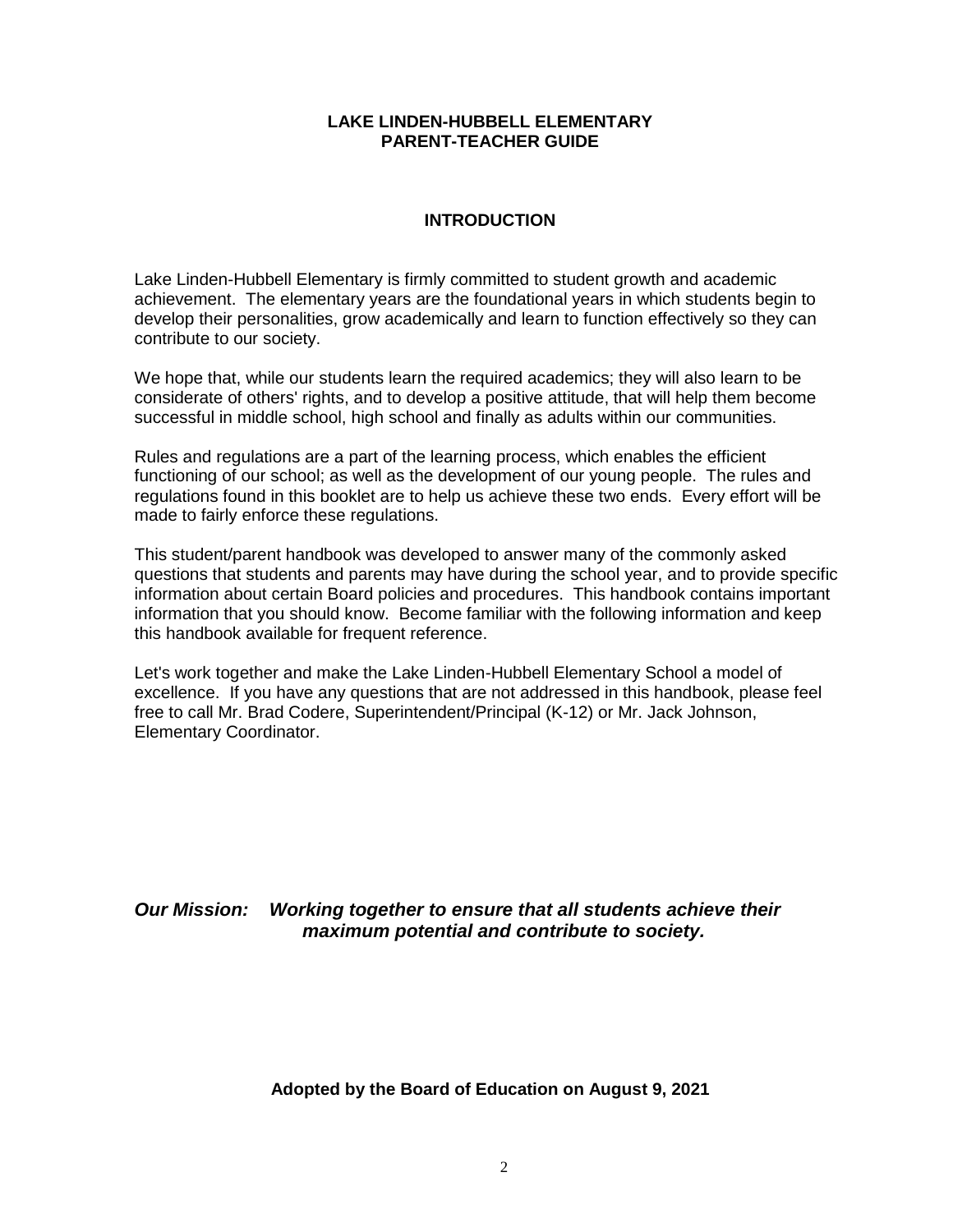# **Lake Linden – Hubbell Elementary Staff 2021-2022 School Year**

| <b>Brad Codere</b><br>Jack Johnson | Superintendent/Principal (K-12)<br><b>Elementary Coordinator</b> |  |  |
|------------------------------------|------------------------------------------------------------------|--|--|
| Colleen Lajimodiere                | <b>Elementary Building Secretary</b>                             |  |  |
| <b>Tina Dupuis</b>                 | Young 5's                                                        |  |  |
| <b>Melanie Nieuwenhuis</b>         | Kindergarten                                                     |  |  |
| <b>Ellen Jarvis</b>                | Kindergarten                                                     |  |  |
| Nicole Baril                       | Grade 1                                                          |  |  |
| Kathy Kumpula                      | Grade 1                                                          |  |  |
| <b>Bridget Jarvi</b>               | Grade 2                                                          |  |  |
| <b>Beth Crouch</b>                 | Grade 3                                                          |  |  |
| Linda LaHaie                       | <b>Grade 3 &amp; 4</b>                                           |  |  |
| Michelle Axford                    | Grade 4                                                          |  |  |
| Laura Rowe                         | Grade 5                                                          |  |  |
| Jack Johnson                       | <b>Elementary Coordinator</b>                                    |  |  |
| Leon Sutherland                    | Guidance Counselor (K-12)                                        |  |  |
| <b>Cathy Witz</b>                  | <b>LD Teacher</b>                                                |  |  |
| <b>Kristine Daavettila</b>         | Title I                                                          |  |  |
| Jack Johnson                       | Physical Education (K-5)                                         |  |  |
| Cheryl DeLong                      | Band - Grade 5                                                   |  |  |
| <b>Cheryl DeLong</b>               | <b>Elementary Music</b>                                          |  |  |
| <b>Heather French</b>              | <b>Elementary Art</b>                                            |  |  |
| Rose Beveridge                     | Paraprofessional                                                 |  |  |
| Alli Goldsworthy                   | Paraprofessional                                                 |  |  |
| <b>Jessica Mills</b>               | Paraprofessional                                                 |  |  |
| <b>Carrie Molloy</b>               | Paraprofessional                                                 |  |  |
| Jennifer Schmitt                   | Paraprofessional                                                 |  |  |
| Sarah Thom                         | Paraprofessional                                                 |  |  |

# **Board of Education**

| Mrs. Patricia Burton     | President             |
|--------------------------|-----------------------|
| Mr. Jeffrey Dennis       | <b>Vice President</b> |
| Mrs. Lori Ambuehl        | Secretary             |
| Mrs. Jennifer Beaudette  | Treasurer             |
| Mrs. Courtney Holzberger | <b>Trustee</b>        |
| Mr. Rob Johnson          | Trustee               |
| Mrs. Stacey Sedar        | Trustee               |

# **Administration**

Brad Codere – Superintendent/Principal K-12 Jack Johnson – Elementary Coordinator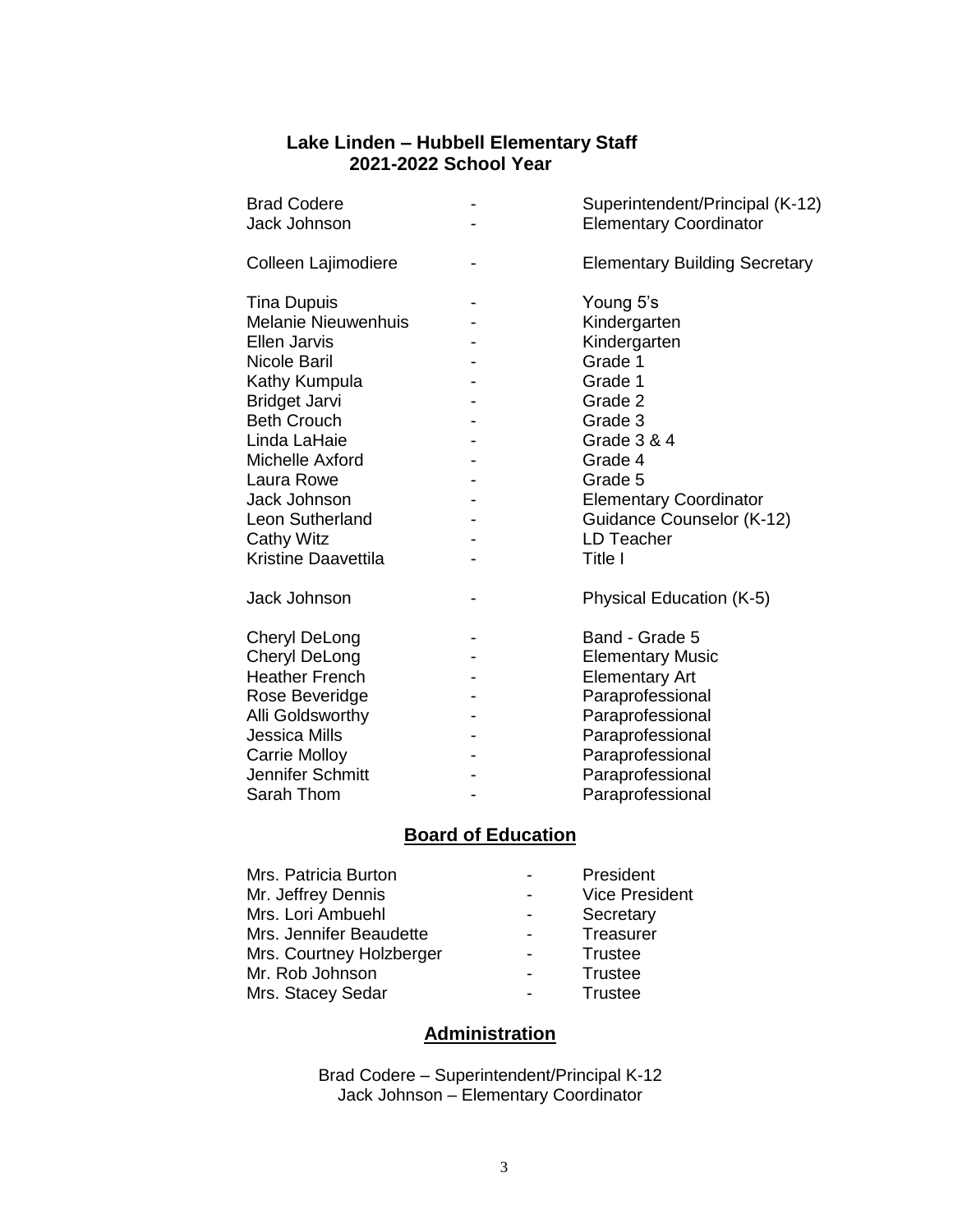# **EQUAL EDUCATION OPPORTUNITY**

It is the policy of this District to provide an equal education opportunity for all students.

Any person who believes that she or he has been discriminated against on the basis of her or his race, color, disability, religion, gender, or national origin, while at school or a school activity should immediately contact the School District's Administrative Office at 296-6211.

Complaints will be investigated in accordance with the procedures as described in Board Policy 2260. Any student making a complaint or participating in a school investigation will be protected from any threat or retaliation.

# **SCHOOL DAY**

#### **School (Elementary) Hours – 8:15 a.m. – 3:04 p.m.**

**Supervision on the playground begins at 7:40 a.m.** Before school students are to gather on the playground until the bell rings. The regular school day begins at 8:15 A.M. for grades Kindergarten through 5th and dismissal will be at 3:04 P.M. **Children that live in town should not be at school until 8:00 A.M.; unless, arrangements have been made with the teacher or they are participating in the breakfast program. Breakfast is served starting at 7:30 a.m.** Students will be allowed in early because of poor weather conditions. Noon hour runs:

| Young 5's / Kindergarten: 11:05 - 11:50 |                 | Grade 3: | $11:20 - 12:00$ |
|-----------------------------------------|-----------------|----------|-----------------|
| Grade 1:                                | $11:10 - 11:50$ | Grade 4: | $11:25 - 12:15$ |
| Grade 2:                                | $11:15 - 12:00$ | Grade 5: | $11:30 - 12:15$ |

#### **Afternoon Recess**

| Young 5's/Kindergarten/Grade 1 and 2: 1:10 – 1:40 p.m. |                    |
|--------------------------------------------------------|--------------------|
| Grades: 3,4 and 5                                      | $1:45 - 2:15$ p.m. |

#### **Late Start / Early Dismissal**

In the event of a late start or early dismissal due to inclement weather, or other conditions, the local radio stations will be advised as well as TV6 and their website:

*uppermichiganssource.com.* Parents and students also have the opportunity to sign up for emergency information texts on your cell. Parents and students are responsible for knowing about emergency closings and delays. **\*\*On late start days the busses will run 2 hours late. (i.e., a 7:15 a.m. pick up time would now be at 9:15 a.m.)** 

The **late start** policy because of teacher meetings or weather conditions will be as follows:

| Grades 6-12 Start       | - | 10:00 A.M.   |
|-------------------------|---|--------------|
| <b>Grades K-5 Start</b> |   | $10:15$ A.M. |
| Dismissal Kdg - 5       |   | $3:04$ P.M.  |
| Dismissal 6-12          | - | $3:20$ P.M.  |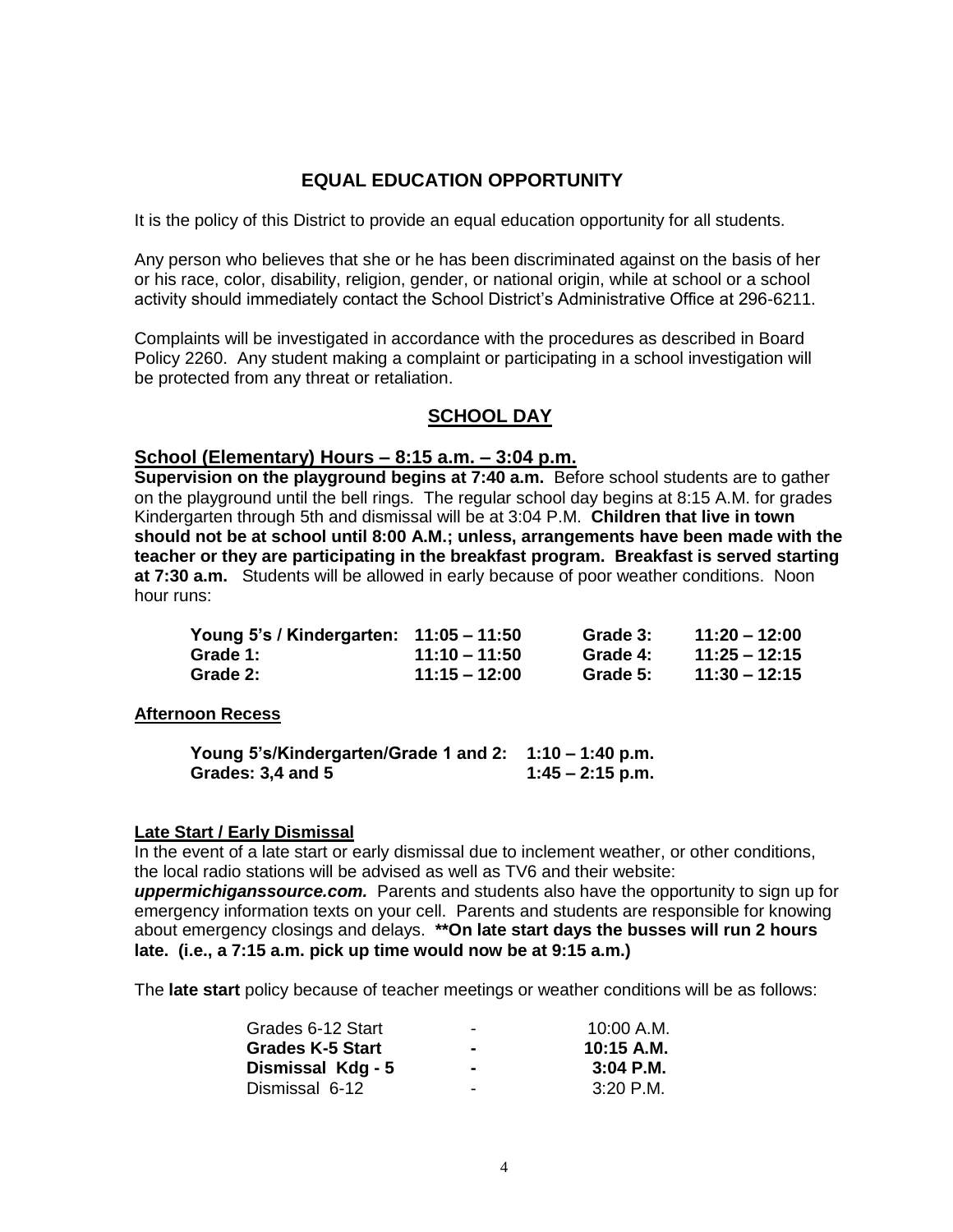#### **If there should be an early dismissal for any reason (weather conditions, etc.) your child/children should know where to go and what to do without using the office phone.**

## **Instructional Hours**

The State of Michigan School Aid Act requires that all of our students for the 2021-22 school year meet the following requirements. The school district must provide a minimum of 1,098 hours of classroom instruction. Lake Linden-Hubbell Elementary currently provides 180 days of instruction and 1,116 hours in the classroom. These state requirements place an additional emphasis on the importance of school attendance and being on time.

## **Powerschool Grade Book/Report Card**

Parents of all students in the Lake Linden – Hubbell Schools have the opportunity to sign up for Powerschool. This feature allows you to check on your food service account, attendance for K-12 students and grades for students in grades 3-12. Call the Elementary Office at 296- 6221 for more information. Once you have your login and password go to the Lake Linden – Hubbell School District web site at [www.lakelinden.k12.mi.us](http://www.lakelinden.k12.mi.us/) and click on the Powerschool icon.

# **EMERGENCY AND WORK PHONE NUMBERS**

It is extremely important that all parents keep their child's emergency card up to date. Please inform the Elementary Office immediately of any changes in home phone numbers, cell phone numbers, work phone numbers, emergency contacts and their phone numbers and home address(s). Up to date information allows the school to contact parents immediately in case of an emergency or illness.

All parents are requested to complete the Lake Linden – Hubbell Parent / Guardian Emergency Information Form at the time of registration and at the beginning of each school year. As your information changes please notify the Elementary Office so that we may keep our records current.

# **ENROLLING IN THE SCHOOL**

In general, State law requires students to enroll in the school district in which their parent or legal guardian resides. When enrolling, parents must provide copies of the following:

- A. Birth certificate or similar document
- B. Court papers allocating parental rights and responsibilities, or custody (if appropriate)
- C. Proof of residency
- D. Proof of immunizations

Under certain circumstances, temporary enrollment may be permitted. In such cases, parents will be notified about documentation required to establish permanent enrollment.

Students that do not reside in the Lake Linden – Hubbell District can enroll under the District's Schools of Choice open enrollment policy.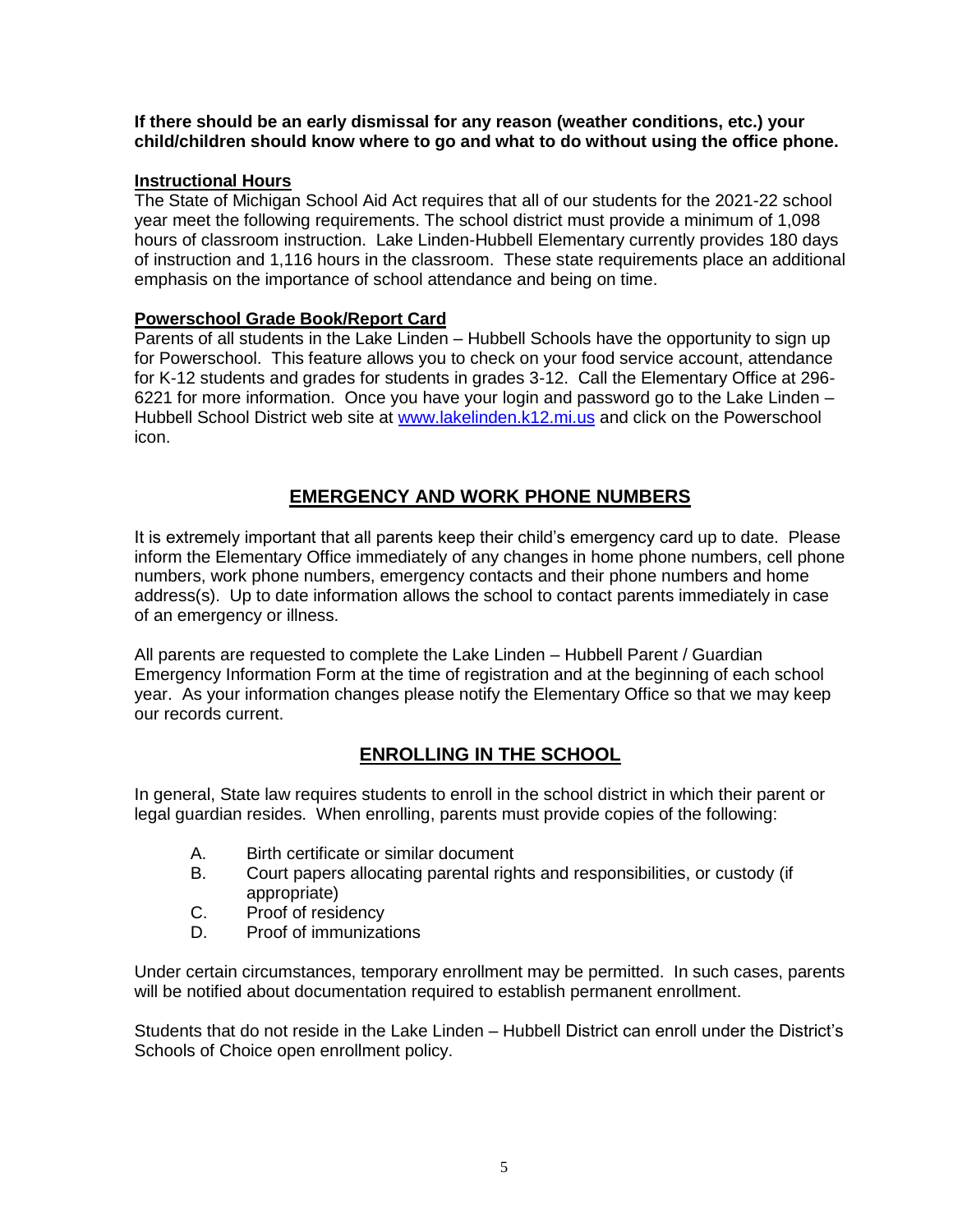## **SCHEDULING AND ASSIGNMENT**

The principal will assign each student to the appropriate classroom and program. Any questions or concerns about the assignment should be discussed with the principal.

#### **EARLY DISMISSAL**

No student will be allowed to leave school prior to dismissal time without a written request signed by the parent, a phone call by the parent or the parent coming into the office to request the release. No student will be released to a person other than a custodial parent(s) without permission by the custodial parent(s) or guardians.

## **TRANSFER OUT OF THE DISTRICT**

Parents must notify the principal about plans to transfer their child to another school. Transfer will be authorized only after the student has completed the arrangements, returned all school materials, and paid any fees or fines that are due. School records may not be released if the transfer is not properly completed.

School officials, when transferring student records, are required to transmit disciplinary records including suspension and expulsion actions against the student.

## **COAT FACILITIES / LOCKERS / LOST & FOUND**

Students in Grades K- 1 will have a coat room in their classrooms.

All students in grades 2 thru 5 will be assigned individual lockers in the hall in which to keep clothing and school supplies. Students are responsible for keeping their locker clean. Food should not be left in lockers overnight and lockers should be free of graffiti. Students will be required to remove any writing, pictures or marks on or in the assigned locker. Lockers will be inspected and the condition recorded prior to student usage each year. A student who has an assigned locker that is in such a condition as to require custodial maintenance at the conclusion of the school year will be levied a minimum fine of \$8.00 for restoration costs.

All lockers and other storage areas provided for student use remain the property of the Lake Linden – Hubbell School District. These lockers and storage areas are subject to inspection, access for maintenance, and search pursuant to school guidelines. A student locker or storage area has, by statue, no expectation of privacy. **No student shall lock,** or otherwise impede access to any locker. Locks will be removed and destroyed. Teachers supervise student use of their lockers outside of regular instructional time.

The principal may search student lockers and storage areas and the contents contained therein at any time for justifiable reasons. Additionally, the principal may, at any time, request assistance of the Lake Linden Village Police having jurisdiction over the facilities of the District. The law enforcement officer must have probable cause, however, to conduct a search of the lockers and storage areas and the contents contained therein.

Lost and found articles can be found in the Elementary Office and the Lost & Found at the south entrance to the building. Students, as well as parents, are welcome to look for lost items at their convenience. All Lost & Found items not claimed will be removed at the end of each month.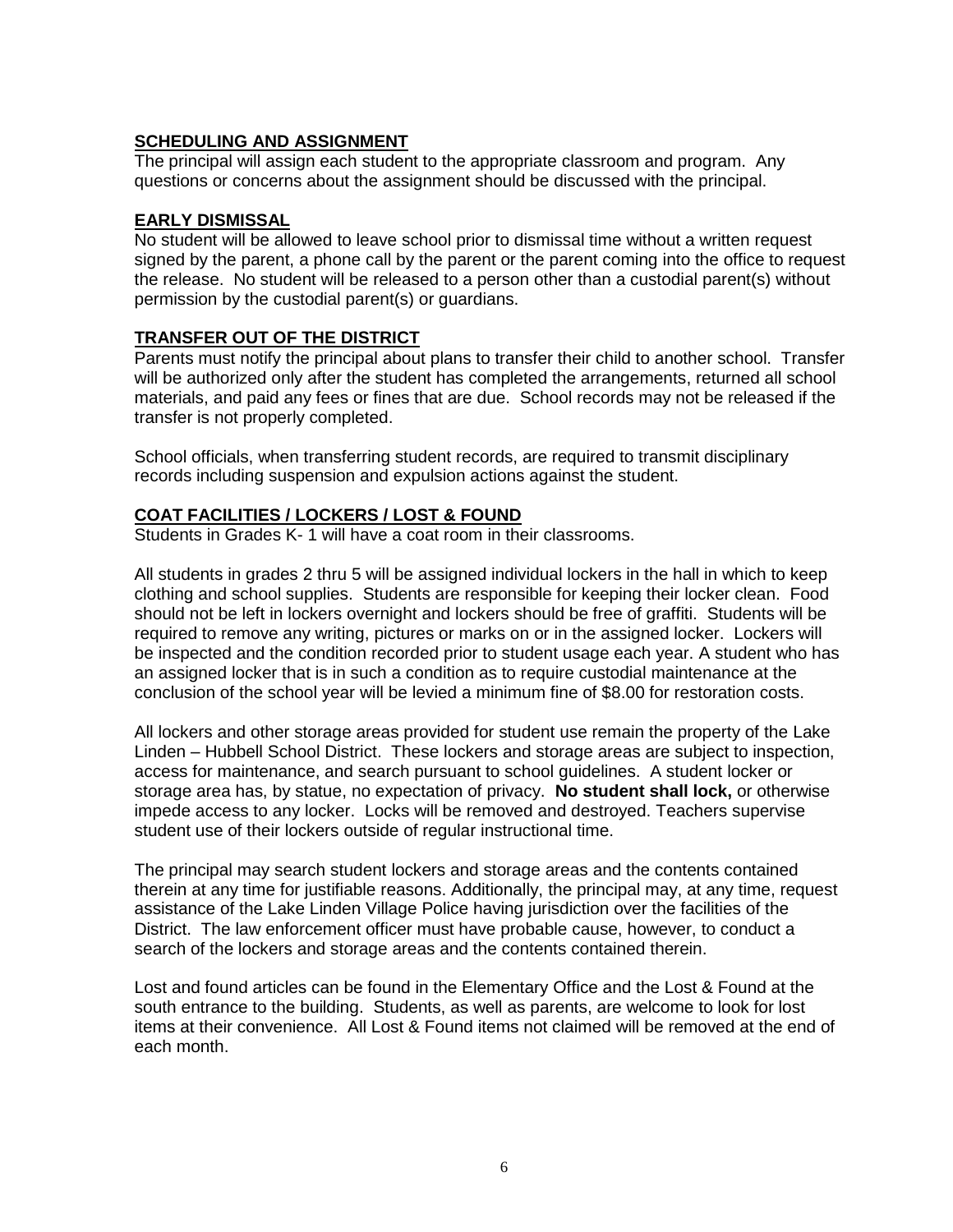# **ACADEMICS / EXTRA-CURRICULAR ACTIVITIES**

## **New Regulations Required Of Michigan Schools**

School districts in Michigan began operating under the Revised School Code July 1, 1996. Public Acts 25 of 1990 and 335 of 1993 added several sections to the school code, which are popularly referred to as school improvement requirements. These include core curriculum, accreditation, school improvement plans, annual education reports, student portfolios, stateendorsed diplomas, and site-based decision making. Changes in these requirements resulting from the 1995 amendments to the school code are addressed in this handbook.

#### **Student Assessment**

- A. The M-Step is given by orders of the State to all students in grades 3-5. All of these students will be tested in math and language arts. In addition, fourth grade students are tested in writing, fifth grade students are tested in science.
- B. National achievement tests may be given to students in grades kindergarten thru fifth. Reading and math will be emphasized with these tests.
- C. Special testing is available to the school through the Copper Country Intermediate School District (CCISD) for students who may be eligible for special education services. Parental consent is required in order for this testing to take place.
- D. DIBELS testing is used to continuously monitor student progress in reading in grades K-5 throughout the school year.
- E. Classroom tests, quizzes and alternative forms of assessments will be used to gauge student progress and assign grades. These are selected or prepared by teachers to assess how well the students have achieved specific objectives.

## **Early Childhood Programs and Opportunities For Children Aged 0-5**

The Lake Linden-Hubbell Schools have entered a new era of cooperation with the Copper Country ISD, B-H-K Child Development Board, and the Western U.P. District Health Department.

#### **Preschool**

Lake Linden-Hubbell Elementary is working in cooperation with the B-H-K Child Development Board to offer preschool classes. B-H-K offers preschool for 4 year olds at Lake Linden-Hubbell Elementary School. B-H-K makes the selection of students for the program. Full-day classes run 4 days per week during the school year starting in late September. Snacks, meals and transportation will be provided. All children are encouraged to participate and will receive the highest quality education in preparation for Kindergarten.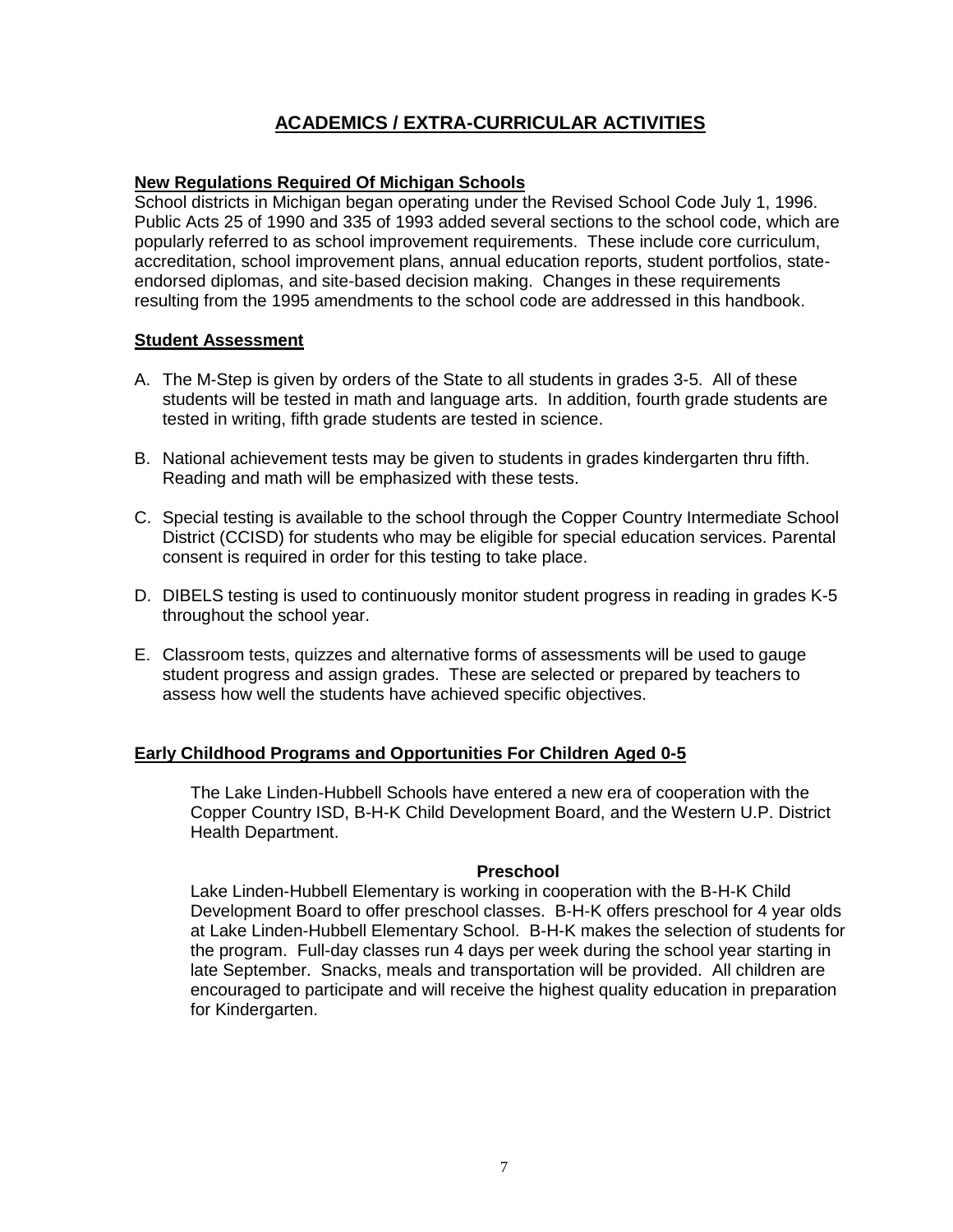#### **Special Education Programs For Students With Disabilities**

The American's With Disabilities Act (A.D.A.) and Section 504 of the Rehabilitation Act provide that no individual will be discriminated against on the basis of a disability.

Lake Linden-Hubbell Elementary is responsive to the educational needs of all children, including children with disabilities. Students experiencing academic difficulties may be referred to the CCISD staff for a thorough evaluation. The data from the evaluations is used to determine if a specific disability exists. If a disability exists, an Individualized Education Plan (IEP) is developed. The child may go to the Resource Room for specific instruction in subjects directly affected by the disability. Children with disabilities continue to participate in the full range of school programs. Parents are actively involved at every step of the Special Education process.

Speech therapy is available if listed in an individual student's IEP.

A student can access special education services through the proper evaluation procedures. Parent involvement in this procedure is important and required by Federal (IDEA) and State law. Contact Leon Sutherland in the Counselor's Office at 906-296-6211 to inquire about evaluation procedures and programs offered by the District.

#### **Elementary Guidance Counselor/Academic Advisor**

The emphasis of the comprehensive elementary guidance program is to increase student self-esteem and to develop student behavior that will bring about academic success for all students. The elementary counselor acts as a support person in all student academic efforts by working with individual students, small groups of students, classes, and with parents. Leon Sutherland, Guidance Counselor, can be reached at 296-6221 or email [leon@lakelinden.k12.mi.us](mailto:leon@lakelinden.k12.mi.us)

## **Title I**

The Title I program is designed to coordinate with and support the regular education program. Students in grades K-5 that have difficulty mastering the basic curriculum at each grade level receive supplemental help through the Title I program. The extra help can be work with aides in the classroom, tutors and after school homework help. Title I students receive extra help as they work to meet the State and Lake Linden-Hubbell Schools challenging academic performance standards.

#### **Elementary Academic Core Curriculum**

Reading (Language Arts) Social Studies Writing (Language Arts) Technology Spelling (Language Arts) Physical Education Math **Math** Arts **Science** 

The K-5 School Curriculum follows the State of Michigan Frameworks, Benchmarks and Grade Level Content Expectations as well as Common Core Standards. All traditional seated classes are eligible as virtual courses.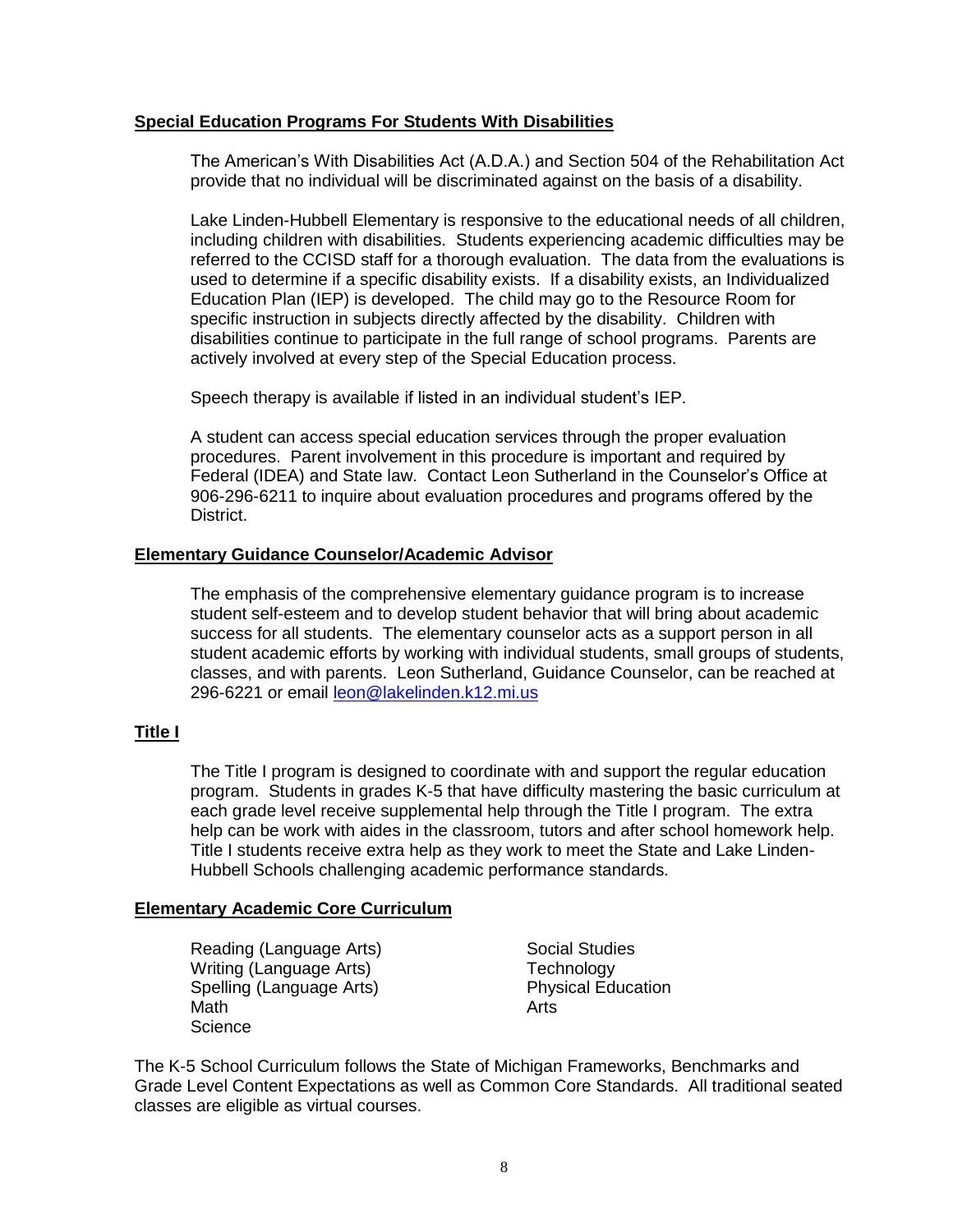## **Special Programs, Activities and Classes**

Our school system offers a number of special programs as a part of the curriculum and as extra-curricular activities.

- A. Preschool A full year of sessions for Pre-Kindergarten children. This program is run by BHK at Lake Linden – Hubbell Elementary.
- B. Track and Field Day Grades 1-5.
- C. Vocal Music Grades K-5. (Two times a week.)
- D. Art Grades K-5 (each grade will have 1 semester of Art).
- E. Band Grade 5.
- F. Computer Lab Grades K-5.
- G. Boys and Girls basketball. (Grade 5).
- H. Physical Education. (Grades K=5 two times a week
- I. Science Fair / Social Studies Fair / History Day (Grades K-5 alternating years)
- J. Great Explorations After School Classes.

## **Physical Education / Gym Classes**

To keep the floor of the facility in excellent condition, we are asking that you make sure that your child has a pair of tennis shoes used only for gym class. These shoes do not need to be brand new, but do need to be clean and not used for outdoor play. Fifth grade students will be using the locker room facilities for physical education classes. Students will be assigned a locker with a lock. *An \$8.00 deposit is required to secure the lock. The lock deposit is refundable when the lock is turned in.*

## **Computer Technology / Networks / Network And Internet Access**

All students have access to the district's computers for educational purposes. Students have Network and Internet access with teacher approval and supervision. Please refer to the back of this handbook for the complete Lake Linden-Hubbell Network And Internet Access Rules For Students.

## **Field Trips**

Field trips are academic activities that are held off school grounds. There are also other trips that are part of the school's co-curricular and extra curricular program. No student may participate in any school-sponsored trip without parental consent. Parents can give permission for all field trips on the registration forms.

## **Assembly Programs**

The Lake Linden – Hubbell Elementary PTO will pay the assembly program fee of \$5.00 for grades K-5 students for the 2021 - 2022 school year. Assembly programs will be scheduled to enrich and extend the curriculum. Programs will take place at school or at other sites within the community.

## **Report Cards**

At the end of each nine-week session a report card is sent to the parents. At the halfway point of each marking period progress reports are sent home for Grades 3, 4, 5, and 6. Feel free to contact any teacher at any time during the school year regarding your child's progress. Parents of students in grades 3-6 are encouraged to frequently log on to the Power School grade book at the district website [\(www.lakelinden.k12.mi.us\)](http://www.lakelinden.k12.mi.us/) for an up to date look at their child's grades.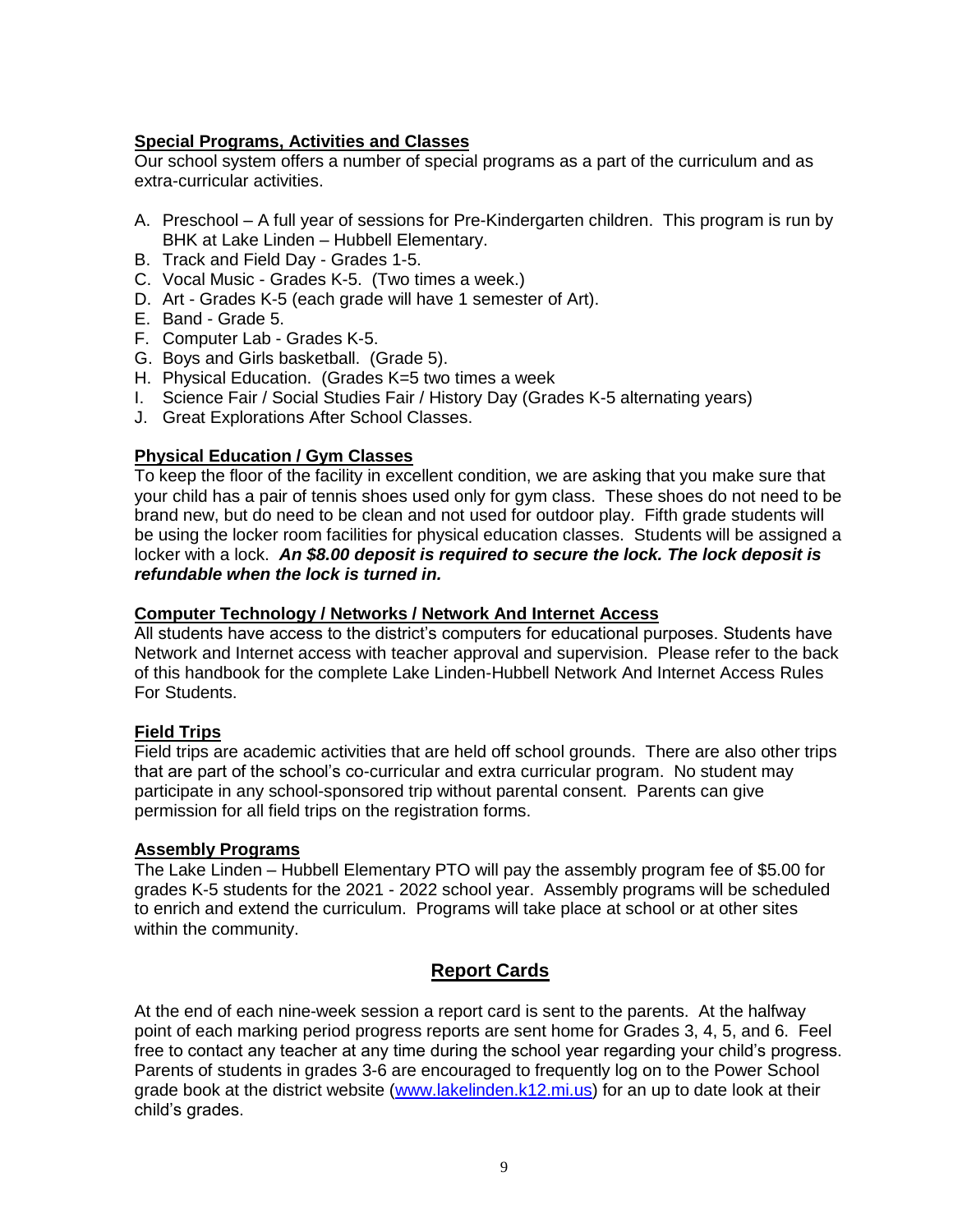## **Grading System**

## A. Kindergarten – 2<sup>nd</sup> Grade

A system of numbers is used in place of the regular A, B, C, D, and E grade designation. It is felt by the teachers of these grades that the number system is less of a threat to the child; plus, they can be more objective in their grading with this system. Below is an explanation of the grading system for Grades 1 & 2:

| 4 | Exemplary  |
|---|------------|
| 3 | Proficient |
| 2 | Developing |
| 1 | Emerging   |

**B.**  $r<sup>d</sup>$  – 5<sup>th</sup> Grade - A system of the regular letter grade designation is in use. Below is an explanation of this grading system.

| Letter Grade    | Percent Range +/- | Definition           |
|-----------------|-------------------|----------------------|
| Α               | $94 - 100\%$      | <b>Excellent</b>     |
| А-              | $90 - 93%$        |                      |
| B+              | $87 - 89%$        |                      |
| B               | $84 - 86%$        | Good                 |
| B-              | $80 - 83%$        |                      |
| $\cdot$<br>$C+$ | $77 - 79%$        |                      |
| С               | $74 - 76%$        | Average              |
| C-              | $70 - 73%$        |                      |
| D+              | $67 - 69%$        |                      |
| D               | $64 - 66%$        | <b>Below Average</b> |
| D-              | $60 - 63%$        |                      |
| E               | 59 and below      | Failure              |
|                 |                   |                      |

## **K-2 Progress Reports**

K-2 teachers will continue to send home individual progress folders to parents on a daily and weekly basis. The folders include daily assignments that will give details on what your child has been learning, the individual progress in this learning and how you as a parent can support this learning. All parents are also encouraged to contact their child's teacher at any time to ask questions and to discuss their child's progress. Parents and teachers working together will lead to academic success for all children.

#### **Review of Instructional Materials and Activities**

Parents have the right to review any instructional materials being used in the school. They also may observe instruction in any class. Any parent who wishes to review materials or observe instruction must contact the principal prior to coming to the school. Parents' rights to review teaching materials, and instructional activities are subject to reasonable restrictions and limits.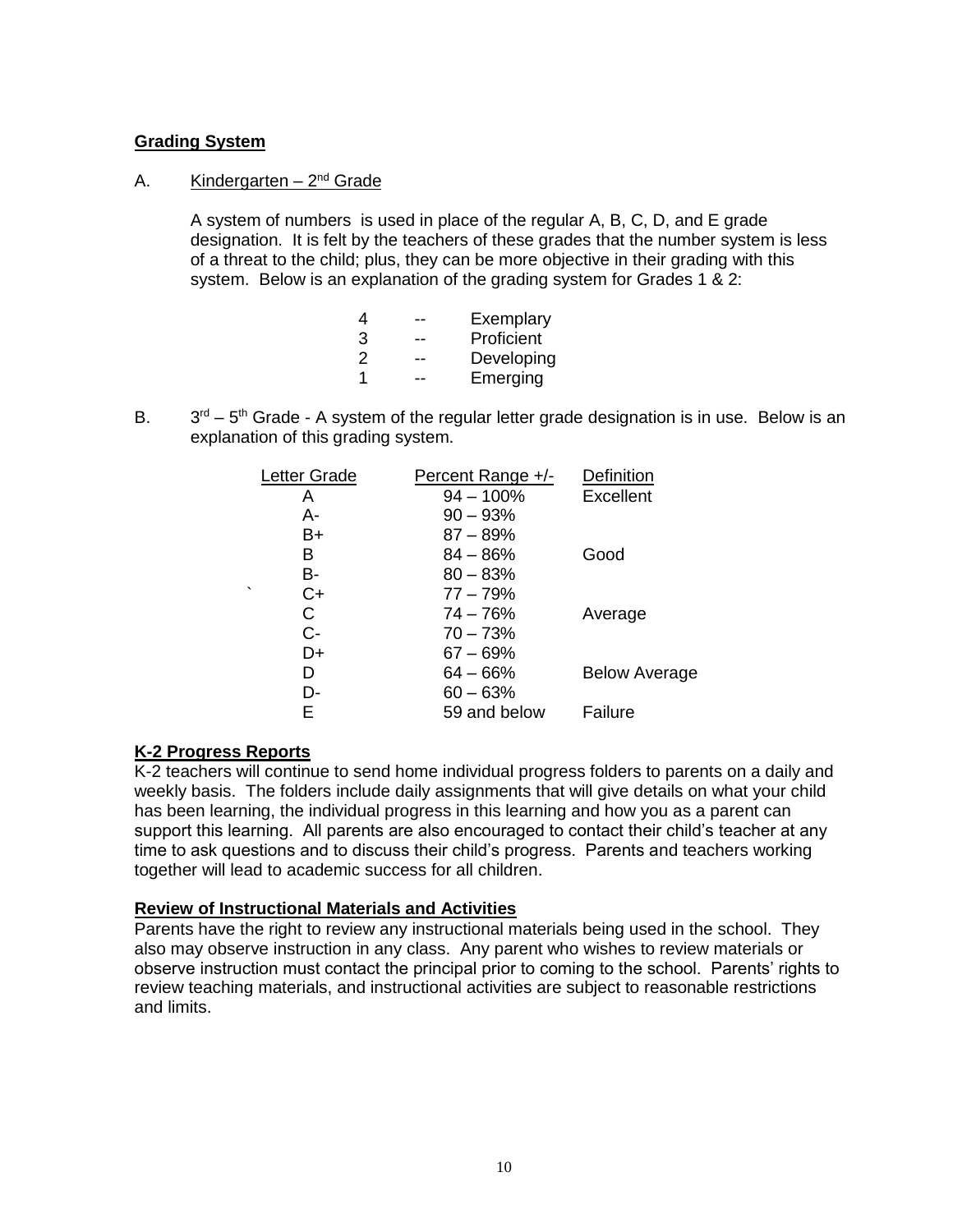#### **Student Records**

The School District maintains many student records including both directory information and confidential information.

**Neither the Board nor its employee's shall permit the release of the social security number of a student, or other individual except as authorized by law. Documents containing social security numbers shall be restricted to those employees who have a need to know that information or a need to access those documents. When documents containing social security numbers are no longer needed, they shall be shredded by an employee who has authorized access to such records.**

Directory information includes: Student's name, major field of study, activities involved in, athletic teams, date of graduation, awards received, honor roll and scholarships.

Directory information can be provided upon request to any individual, other than a for-profit organization, even without the written consent of a parent. Parents may refuse to allow the Board to disclose any or all of such "directory information" upon written notification to the Board.

Other than directory information, access to all other student records is protected by (FERPA) and Michigan law. Except in limited circumstances as specifically defined in State and Federal law, the School District is prohibited from releasing confidential education records to any outside individual or organization without the prior written consent of the parents, or the adult student, as well as those individuals who have matriculated and entered a postsecondary educational institution at any age.

Confidential records include test scores, psychological reports, behavioral data, disciplinary records, and communications with family and outside service providers.

Students and parents have the right to review and receive copies of all educational records. Costs for copies of records may be charged to the parent. To review student records please provide a written notice identifying requested student records to the Elementary Office. You will be given an appointment with the appropriate person to answer any questions and to review the requested student records.

Parents and adult students have the right to amend a student record when they believe that any of the information contained in the record is inaccurate, misleading or violates the student's privacy. A parent or adult student must request the amendment of a student record in writing and if the request is denied, the parent or adult student will be informed of their right to a hearing on the matter.

Individuals have a right to file a complaint with the United States Department of Education if they believe that the District has violated FERPA.

Consistent with the Protection of Pupil Rights Amendment (PPRA), no student shall be required, as a part of the school program or the district's curriculum, without prior written consent of the student (if an adult, or an emancipated minor) or, if an unemancipated minor, his/her parents, to submit to or participate in any survey, analysis, or evaluation that reveals information concerning: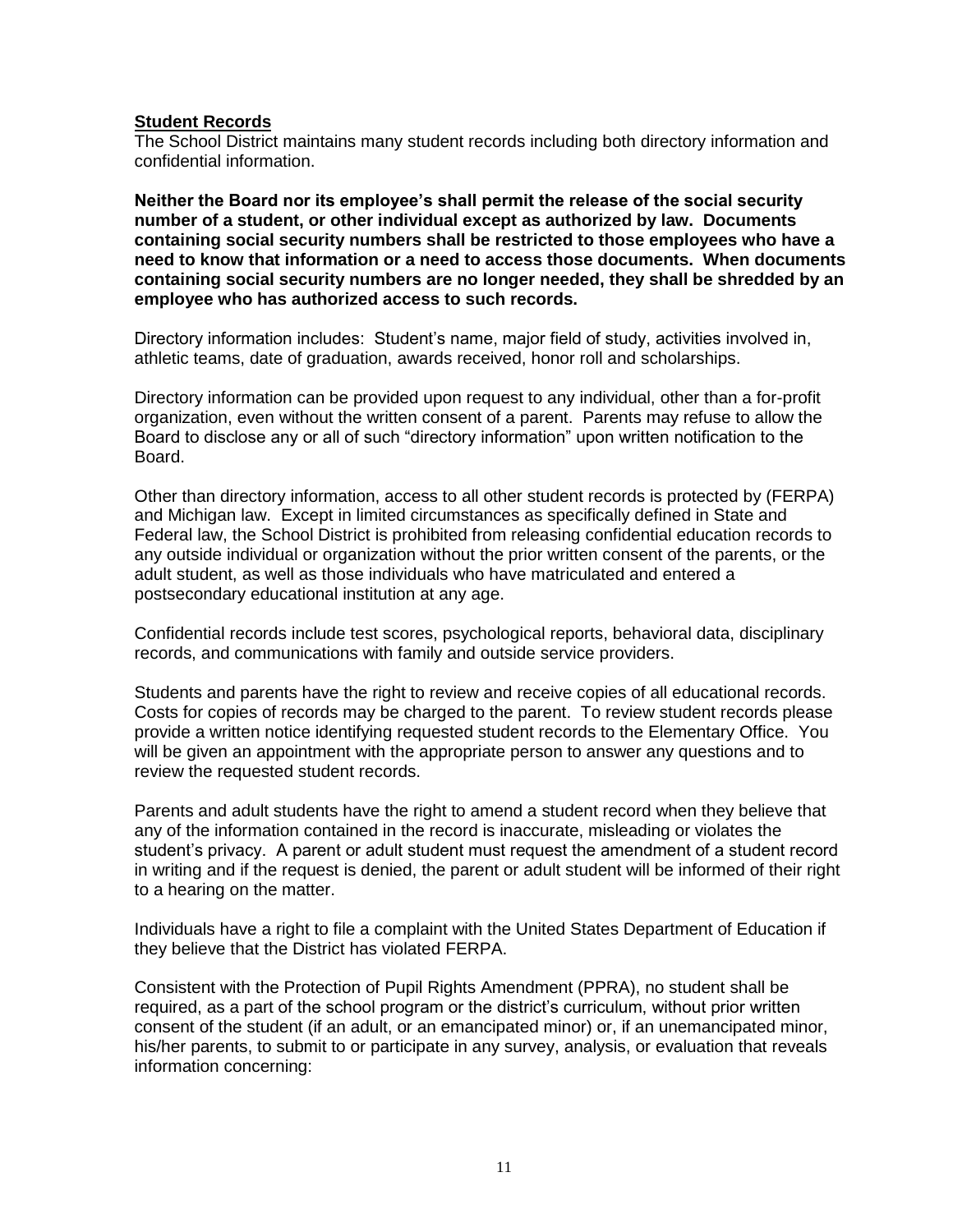- A. political affiliations or beliefs of the student or his/her parents;
- B. mental or psychological problems of the student in his/her family;
- C. sex behavior or attitudes;
- D. illegal, anti-social, self-incriminating or demeaning behavior;
- E. critical appraisals of other individuals with whom respondents have close family relationships;
- F. legally recognized privileged and analogous relationships, such as those of lawyers, physicians, and ministers;
- G. religious practices, affiliations, or beliefs of the student or his/her parents; or
- H. income (other than that required by law to determine eligibility for participation in a program or for receiving financial assistance under such a program).

Consistent with the PPRA and Board policy, the Superintendent shall ensure that procedures are established whereby parents may inspect any materials used in conjunction with any such survey, analysis, or evaluation.

Further, parents have the right to inspect, upon request, a survey or evaluation created by a third party before the survey/evaluation is administered or distributed by the school to the student. The parent will have access to the survey/evaluation within a reasonable period of time after the request is received by the building principal.

## **Promotion Procedures**

In order for a student to be promoted from one grade level to another, it is necessary that a student be proficient in the basic fundamentals of his/her grade level. If satisfactory progress is being made the child will be promoted.

Please feel free at **any time** to contact the teacher if you have any questions regarding your child's progress.

## **Retention Policy**

A. Eligibility.

A student will be considered for retention when reading and/or math skills are 1 to 2 years below grade level. Also to be considered will be the student's age, maturity, and present grade level. Every effort will be made to restrict retention to Grades K, 1, 2, and 3.

B. Educational Placement.

The policy of the district is to encourage and assist each student to progress in a continuous growth pattern of academic achievement in harmony with normal intellectual, social and emotional development.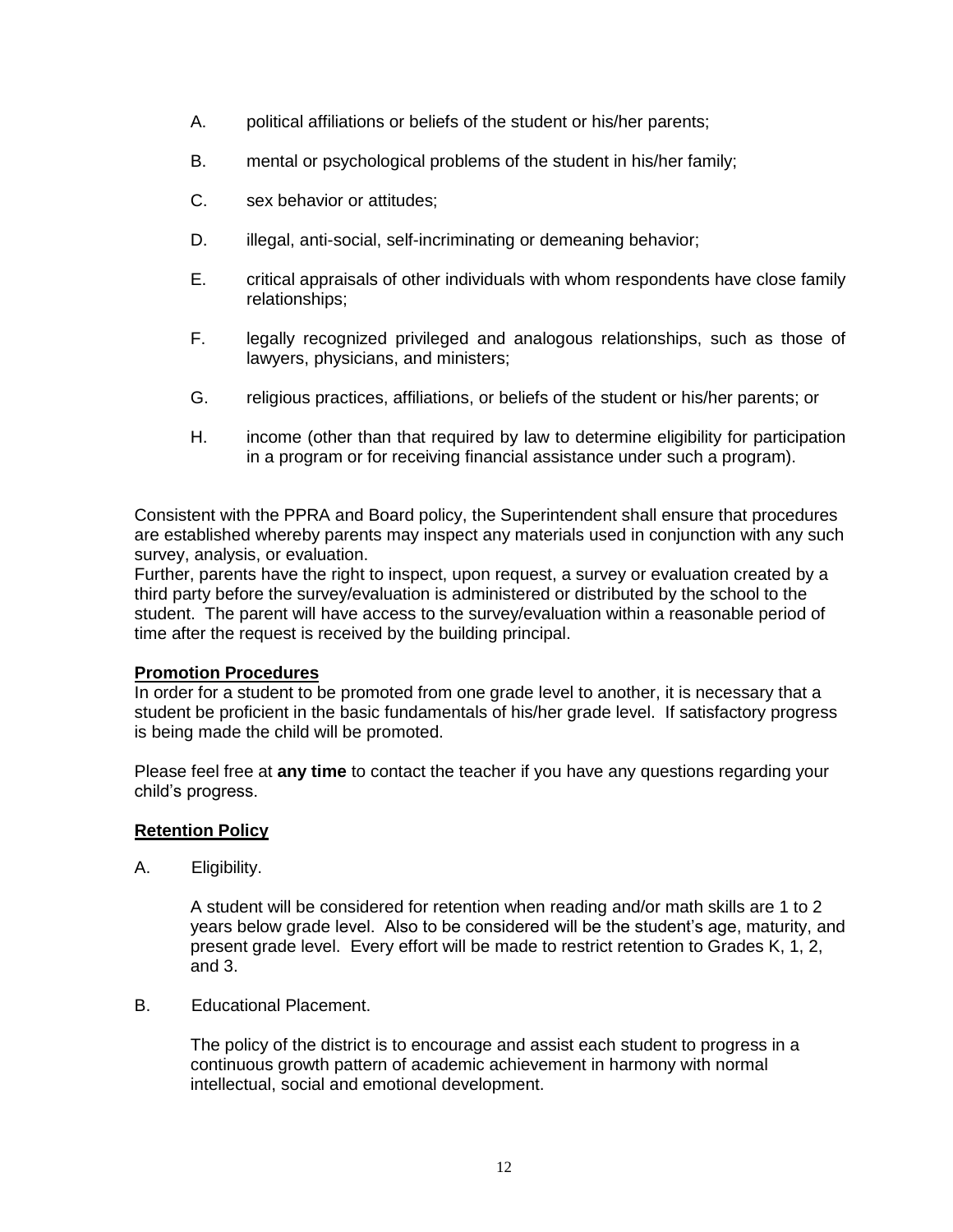The best interest of the student will be the guiding philosophy for determining acceleration, promotion or retention. In arriving at a decision for either the promotion or retention of a student, the teacher will consider the viewpoints of the student study committee, principal and parents.

- C. Notice To Parents.
	- 1. Before effectuating a retention the classroom teacher shall notify the parents personally, in conference or by certified mail, concerning the retention in a timely manner.
	- 2. Notification shall:
		- a. Describe the proposed action.
		- b. Inform the parents of their right to contest the action.

# **ATTENDANCE / EMPLOYABILITY SKILLS**

#### **Attendance Philosophy**

Absence and tardiness seriously interferes with the work of the student and of the school. Regular and punctual attendance is a main ingredient in developing student responsibility, self-discipline, and employability. Every effort should be made to schedule doctor and dentist appointments outside of the school day. **Trips should be planned during vacations and breaks.** During the school day, no student is to leave the school or school grounds without permission of the principal, secretary, or student's teacher.

## **Excused Absences / Illness**

Absences may be excused either by a telephone call from the parent on the day of the absence, or if no telephone, by a note to the teacher on the day the student returns to school. Please call the Elementary Office **at 296-6221** for Grades K-5 on the morning your child is absent. Every absence, whether for a portion of the day or longer, must be covered by an authorization from home (verbal, telephone, or written excuse signed by the parent or guardian). Unexcused absences can be considered truancy. *REMEMBER*: **Lake Linden – Hubbell School Attendance Line: 296-6221. At the prompt, press: 3 for Elementary. Press 2 for the Attendance Line and be prepared to leave the following information: Your name, Student's name, Date of Absence, Reason for Absence and Phone Number.** 

#### **Vacations During the School Year**

Parents are encouraged not to take their child out of school for vacations. When a family vacation must be scheduled during the school year, the parents should discuss the matter with the principal and the student's teacher(s) at least 3 to 7 days in advance with prior notification. It may be possible for the student to receive certain assignments that are to be completed during the trip.

## **Tardiness**

It is necessary that a student be in attendance throughout the school day in order to benefit fully from the educational program of the District. Students are expected to be at school, in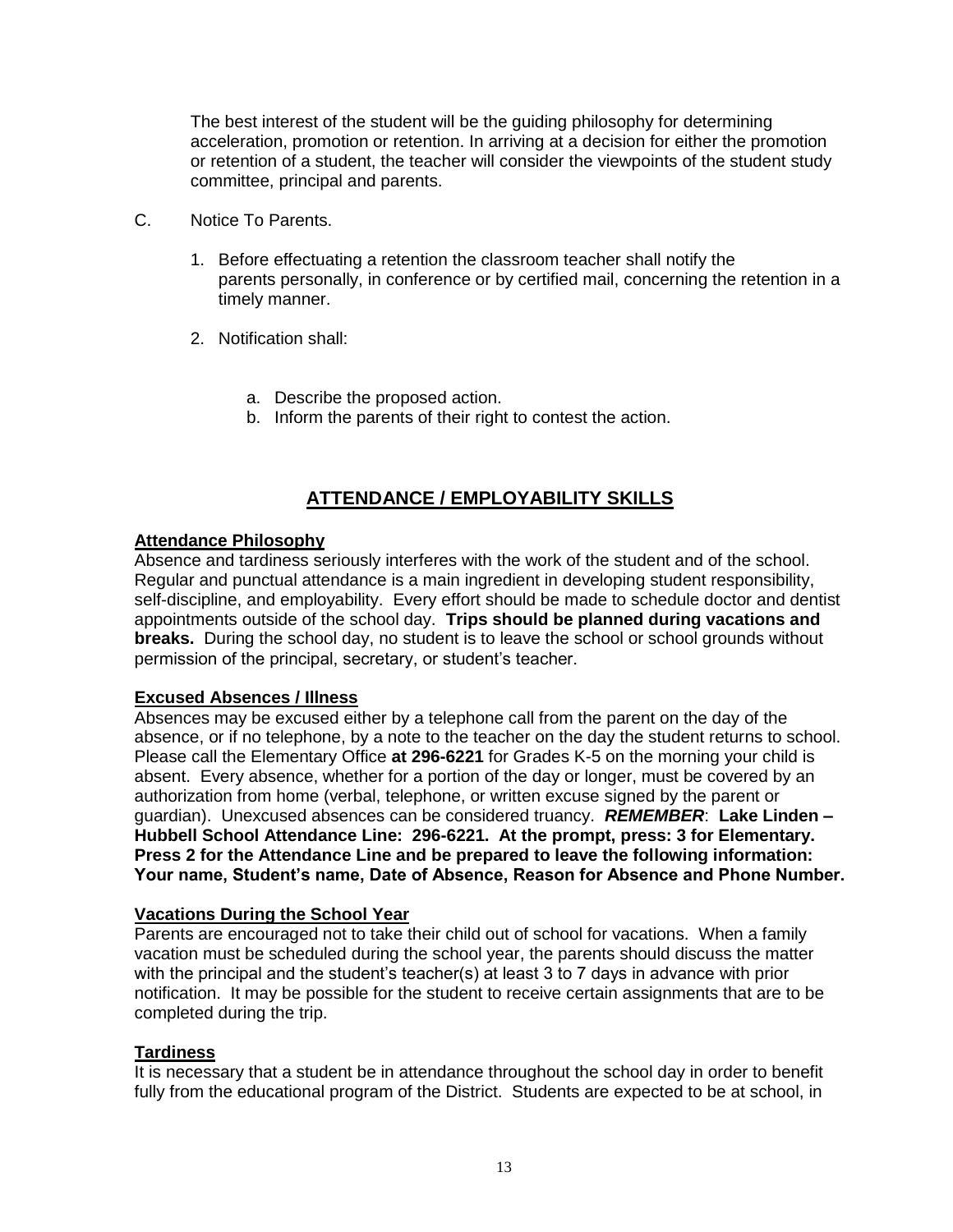class and ready to learn at 8:15 AM. A student who is not in his/her assigned location by the start of the school day or any class throughout the school day shall be considered tardy.

A tardy can be *excused* or *unexcused*. Students with an on-going medical condition can have an excused tardy if a statement from the student's physician explaining the condition is on file in the office. Students tardy because of an appointment with a doctor or dentist can have the tardy excused by bringing a note from the doctor or dentist to the office. A tardy may be considered excused by an authorization from home (verbal, telephone, or written excuse signed by the parent or guardian). All **excused** tardies will be recorded as a tardy, **but are not subject to any disciplinary action.**

## **Truancy**

*The Michigan School Code, 180.1561 Compulsory School Attendance Law* requires children under the age of 16 to attend school. **A child who turns age 11 on or after December 1, 2009 or a child who was age 11 before that date and enters grade 5 in 2009 or later, the child's parent, guardian, or other person in this state having control and charge of the child shall send the child to a public school during the entire school year from the age of 6 to the child's eighteenth birthday.** Chronic tardiness can be considered truancy. Those who habitually violate this rule will be referred to the CCISD Truancy Officer.

#### **Illness and Injury At School**

A student who becomes ill during the school day should request permission to go to the office*. An appropriate adult in the office will determine whether or not the student should remain in school or go home. The teacher or the secretary in the Principal's Office will then call home.* A child will not be sent home unless contact with the parent has been made. If at all possible the parent should then come and pick up their child. Students are to be picked up in the Elementary Office. No student is to leave school during the day without permission of the principal, the secretary or the student's teacher.

All injuries must be reported to a teacher, teacher aide, or the office. If minor, the student will be treated and may return to class. If medical attention is required, the office will contact the parents and follow the school's medical emergency procedures.

#### **Homebound Instruction**

The District shall arrange for individual instruction for students of legal school age who are not able to attend classes because of a physical or emotional disability. Parents should contact the principal regarding procedures for such instruction. The District will provide homebound instruction only for those confinements expected to last at least (5) days. A physician licensed to practice in Michigan must certify the nature and existence of a medical condition; state the probable duration of the confinement; request such instruction; and present evidence of the student's ability to participate in an educational program.

# **STUDENT CODE OF CONDUCT**

## **Rights And Responsibilities**

School initiated discipline codes are based largely on the concept of disruption to the educational process. Students and their parents must know that they are in part responsible for assuring the educational rights of other students. **The right to an education in a non-**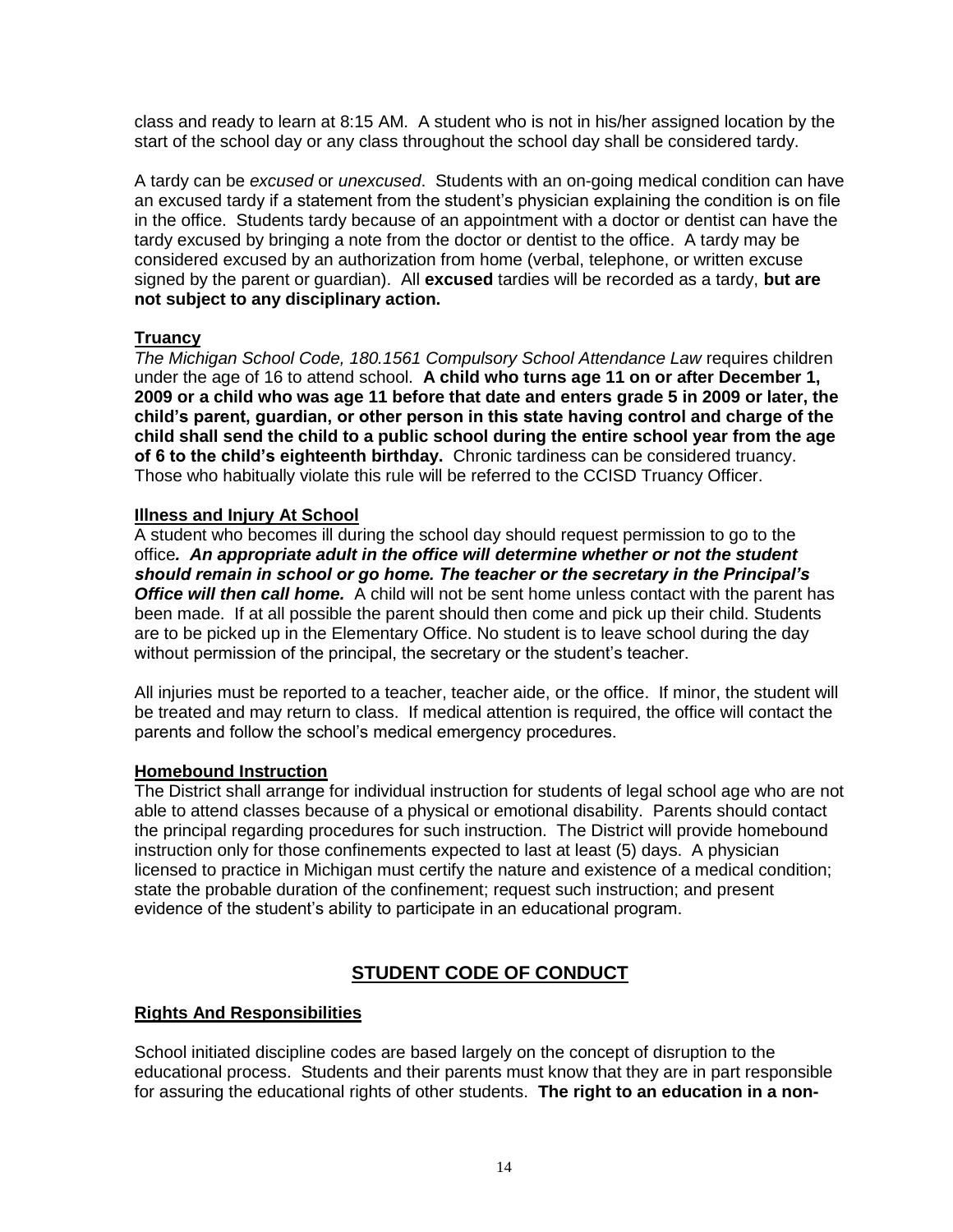**disruptive surrounding must be assured**. Each student, then, becomes responsible to a certain extent, for the education of his/her classmates. To the extent that these responsibilities are fulfilled, rights become more assured. To the extent responsibilities are not carried out, one's rights become jeopardized. Responsibilities, then, become the foundation upon which individual rights become meaningful and effective.

The following list, while not all-inclusive, outlines the most important rights and responsibilities we must keep in mind. All students have:

## *THE RIGHT TO:*

- A. Pursue, through study and self-application, a quality education at public expense and to attain personal goals through participation in the entire school program.
- B. Participate in school activities without being subject to unlawful discrimination on any basis. Where access to participate in programs or activities is on a competitive basis, each student has the right to an opportunity to compete on an equal basis.
- C. Practice freedom of speech, freedom of expression of ideas, and freedom of the press so long as the manner of expression does not interfere with the orderly operation of the school or the rights of others.
- D. Express views or protest symbolically so long as the manner of expression does not interfere with the orderly operation of the school or the rights of others.
- E. Participate in patriotic exercises or refrain from participating.
- F. Be secure in their person, papers, and effects against unreasonable searches.
- G. Determine their own dress, except where such dress is unsafe or unclean or is so inappropriate as to interfere with the learning and teaching process.
- H. Learn in a drug-free, smoke-free, and violence-free environment.

## *THE RESPONSIBILITY TO:*

- A. Arrive at school on time and prepared to learn.
- B. Attend classes daily and participate in the educational program.
- C. Foster good human relations within the school by practicing courtesy and tolerance in their dealings with each other and members of the school staff, and to respect the dignity and worth of other individuals.
- D. Refrain from libel, slanderous remarks, and obscenity in verbal and written expression.
- E. Develop tolerance of the viewpoint and opinions of others. Recognize the right of other individuals to form different points of view, and to dissent in an orderly manner.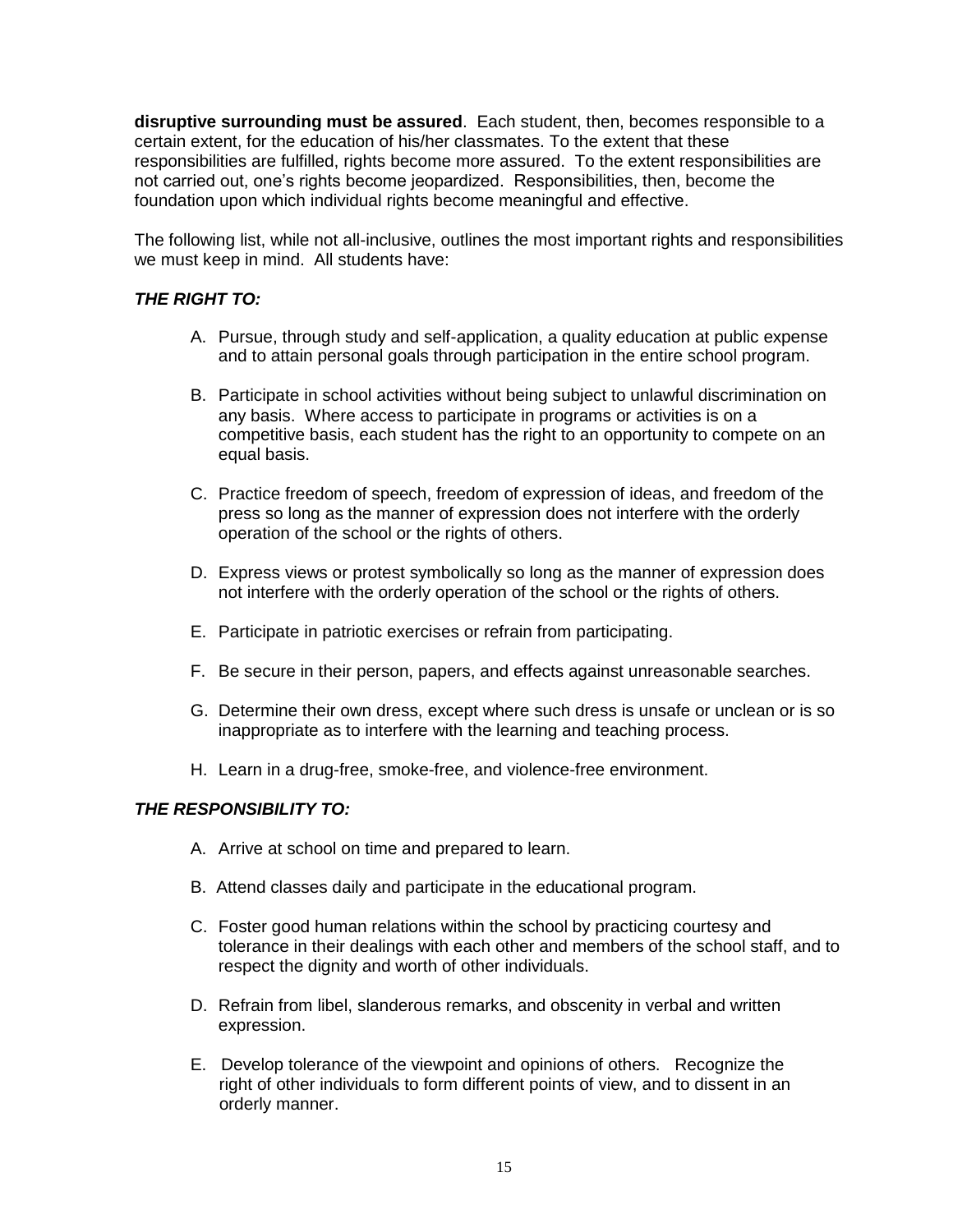- F. Respect the rights of classmates who do wish to participate.
- G. Respect the rights, property, and privacy of other students and school personnel; carry only those materials which are acceptable under the law and which are not hazardous to any person or property; and to accept the consequences for the articles stored in their lockers.
- H. Observe the basic standards of cleanliness, modesty, and good grooming, and to wear clothing that contributes to their own health and safety as well as that of others.
- I. Students are expected to follow the directions of teachers and aides.
- J. Students are expected to talk to an adult at school when they are experiencing problems at school so the problem can be immediately addressed. This is especially important if there is any teasing and harassment involved.

# **RULES, REGULATIONS AND STUDENT CONDUCT**

## **Student Conduct**

It is important that our elementary students learn the proper conduct that is expected of them. Improper conduct on the part of an individual can detract in one way or another from another student's opportunity and right to learn in school. These essential rules, procedures and guidelines allow students to function properly in the school environment so as to better accomplish their educational goals and the goals of the school.

## **Rewards For Good Behavior**

- 1. Praise from staff.
- 2. Notes to take home.
- 3. RISE reward tickets.
- 4. Special privileges.

**Disruption of the Educational Process – Any actions or manner of dress that interferes with school activities or disrupts the educational process is unacceptable. Such disruptions also include delay or prevention of lessons, assemblies, field trips, athletic, and performing arts events.**

#### **Students Who Violate Rule/Progressive Disciplinary Action**

- 1. A child may be denied recess.
- 2. A meeting with the principal.
- 3. A call home by the teacher or principal.
- 4. A conference with the parents and child.
- 5. Detention after school.
- 6. In school suspension.
- 7. Out of School suspension.
- 8. Expulsion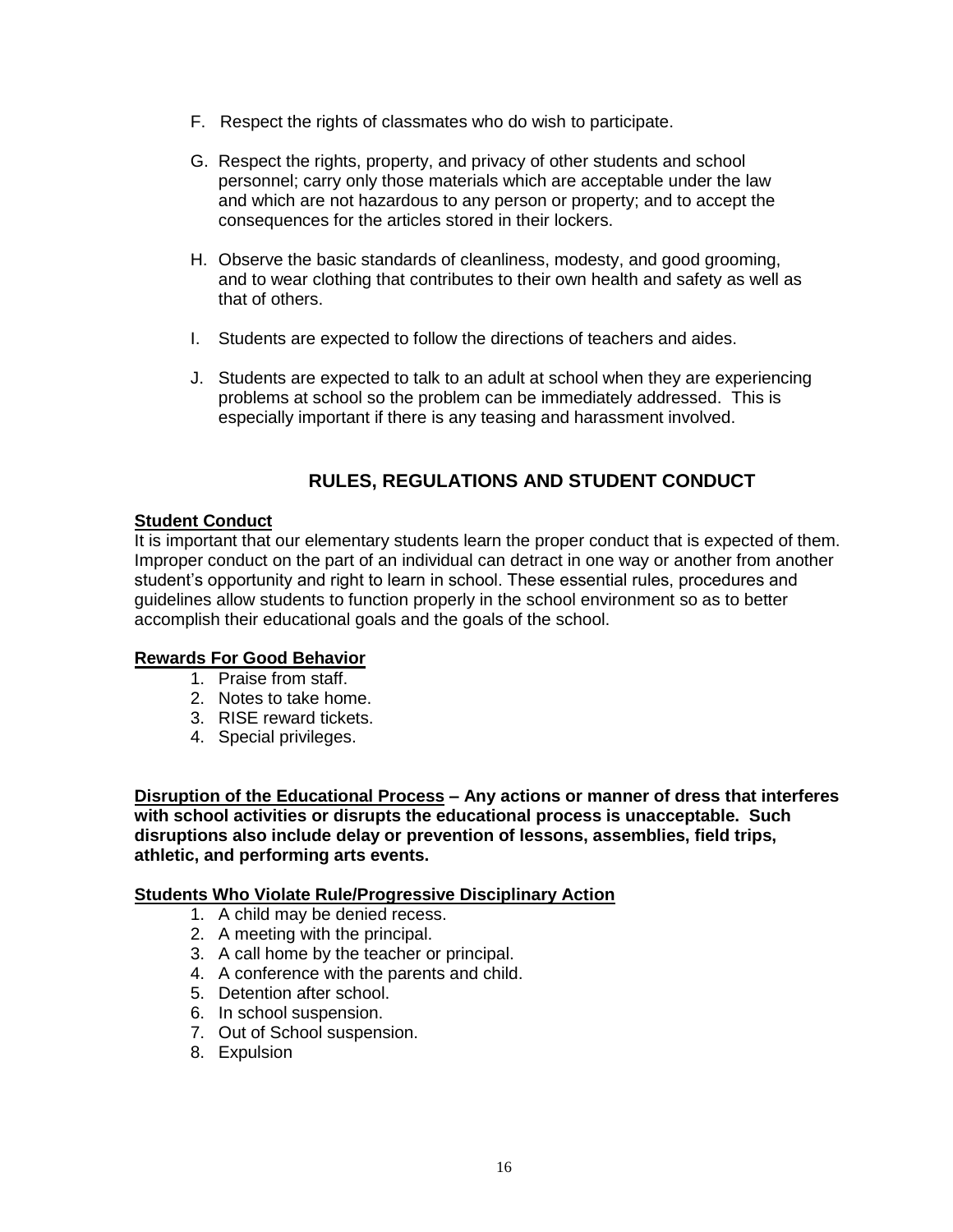## **Expulsion**

The Lake Linden-Hubbell School Board reserves to itself the authority to expel students. Each student subject to expulsion shall have their situation reviewed by the superintendent on a case-by-case basis.

#### **Due Process Rights**

The Board of Education recognizes the importance of safeguarding a student's constitutional rights, particularly when subject to the District's disciplinary procedures.

To better ensure appropriate due-process is provided to a student, the Board establishes the following guidelines:

A. Students subject to short-term suspension:

A student will be given both written notice of his/her suspension and the reasons therefore, and the opportunity to respond to the charges against him/her prior to the suspension.

B. Students subject to long-term suspension and expulsion:

A student and his/her parent or guardian will be given written notice of the intention to suspend or expel and the reasons therefore, and an opportunity to appear with a representative before the Board to answer the charges. The student and his/her parent or guardian will also be provided a brief description of the student's rights and of the hearing procedure, a list of the witnesses who will provide testimony to the Board, and a summary of the facts to which the witnesses will testify. The hearing may be private, but the Board must act publicly.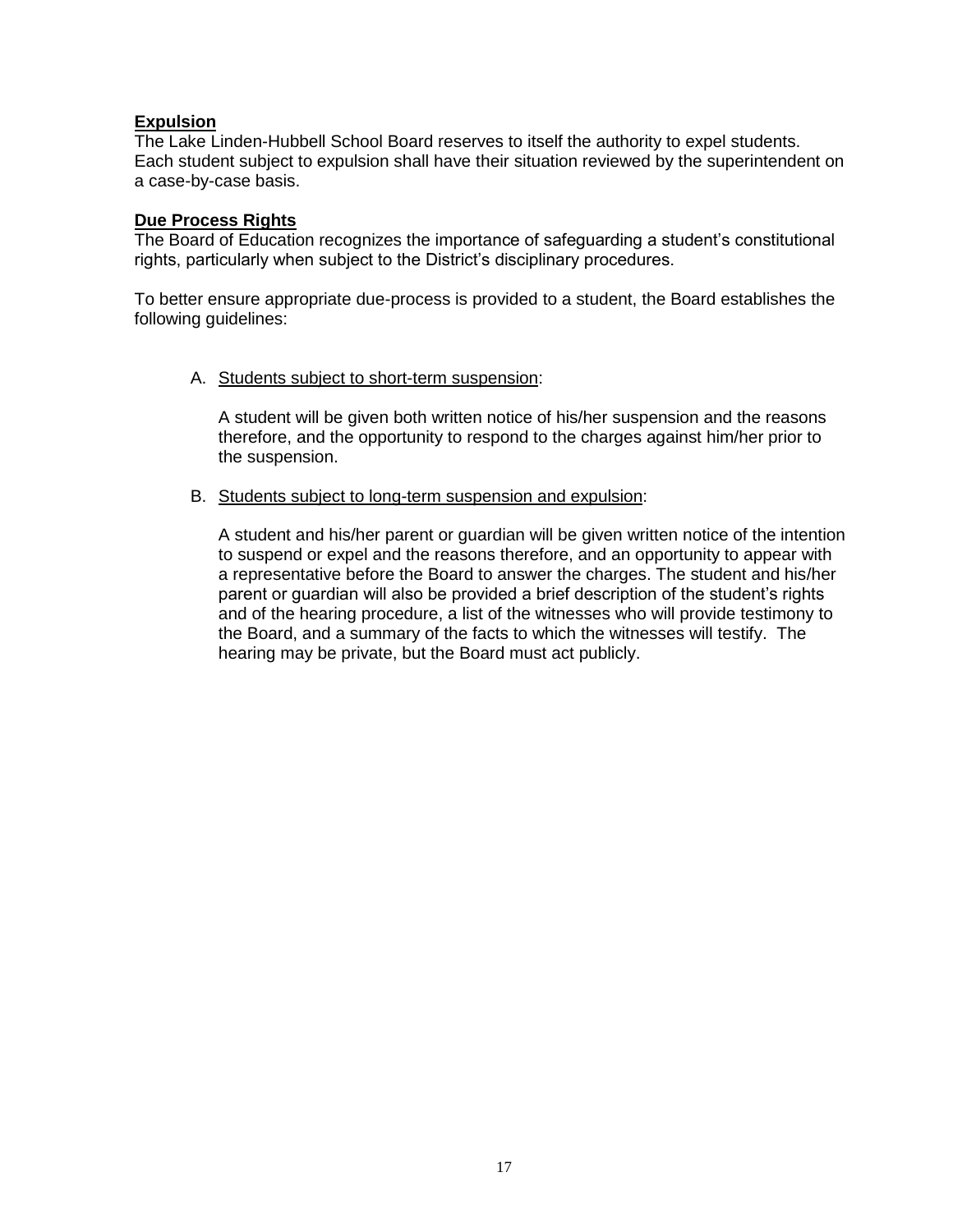## **Terms applying to Student Discipline:**

**Aiding or abetting violation of school rules**: If a student assists another student in violating any school rule, s/he will be disciplined and may be subject to suspension or expulsion. Students are expected to resist peer pressure and exercise sound decision-making regarding their behavior.

**Cell Phones and electronic Communication Devices:** Cell phones should be turned in to the classroom teacher at the start of the day. Students may have them back at the end of the school day. The unauthorized use of audio or video recording capacity of any cell phone and other ECD/ESD is prohibited.

**Camera Cell Phones/cell phones and Electronic Equipment:** Most electronic equipment necessary in school is supplied by the school. Students are not allowed to bring radios, portable TV's, electronic toys, pagers, laser pens, and the like without the permission of the principal. The property will be confiscated and disciplinary action will be taken. Violations of this rule could result in suspension. The school prohibits the use of any video device from any restroom, locker room or other location where students and staff "have a reasonable expectation of privacy." A student improperly using any device to take or transmit images will face disciplinary action. Taking or transmitting images or messages during testing is also prohibited. If a student is found transmitting images or messages during testing, s/he will fail the exam and face disciplinary action. The unauthorized use of audio or video capacity of any cell phone, electronic communication device or storage device is prohibited.

**Explosives:** Explosives, fireworks, and chemical-reaction objects such as smoke bombs, pipe bombs, bottle bombs, small firecrackers, and poppers are forbidden and dangerous. Violations of this rule will result in disciplinary action up to and including suspension or expulsion.

**Extortion:** Extortion is the use of threat, intimidation, force or deception to take, or receive something from someone else. Extortion is against the law. Violations of this rule will result in disciplinary action up to and including suspension or expulsion.

**False alarms, false reports, and bomb threats:** A false emergency alarm, report or bomb threat endangers the safety personnel who are responding, the citizens of the community, and persons in the building. What may seem like a prank is a dangerous stunt. Violations of this rule will result in disciplinary action up to and including suspension or expulsion.

**Falsification of school work, identification, forgery:** Forgery of hall/bus passes and excuses as well as false IDs are forms of lying and are not acceptable. Plagiarism and cheating are also forms of falsification and subject the student to academic penalties as well as disciplinary action. Violations of this rule could result in suspension or expulsion. Cheating encompasses a variety of dishonest behaviors, which all merit an academic and disciplinary action. All instances of cheating will result in a zero given on the assignment, test, quiz, project, or measurement tool.

**Fires**: Anything, such as fire, that endangers school property and its occupants will not be tolerated. Arson is a felony and will subject the student to suspension or expulsion and possible criminal charges.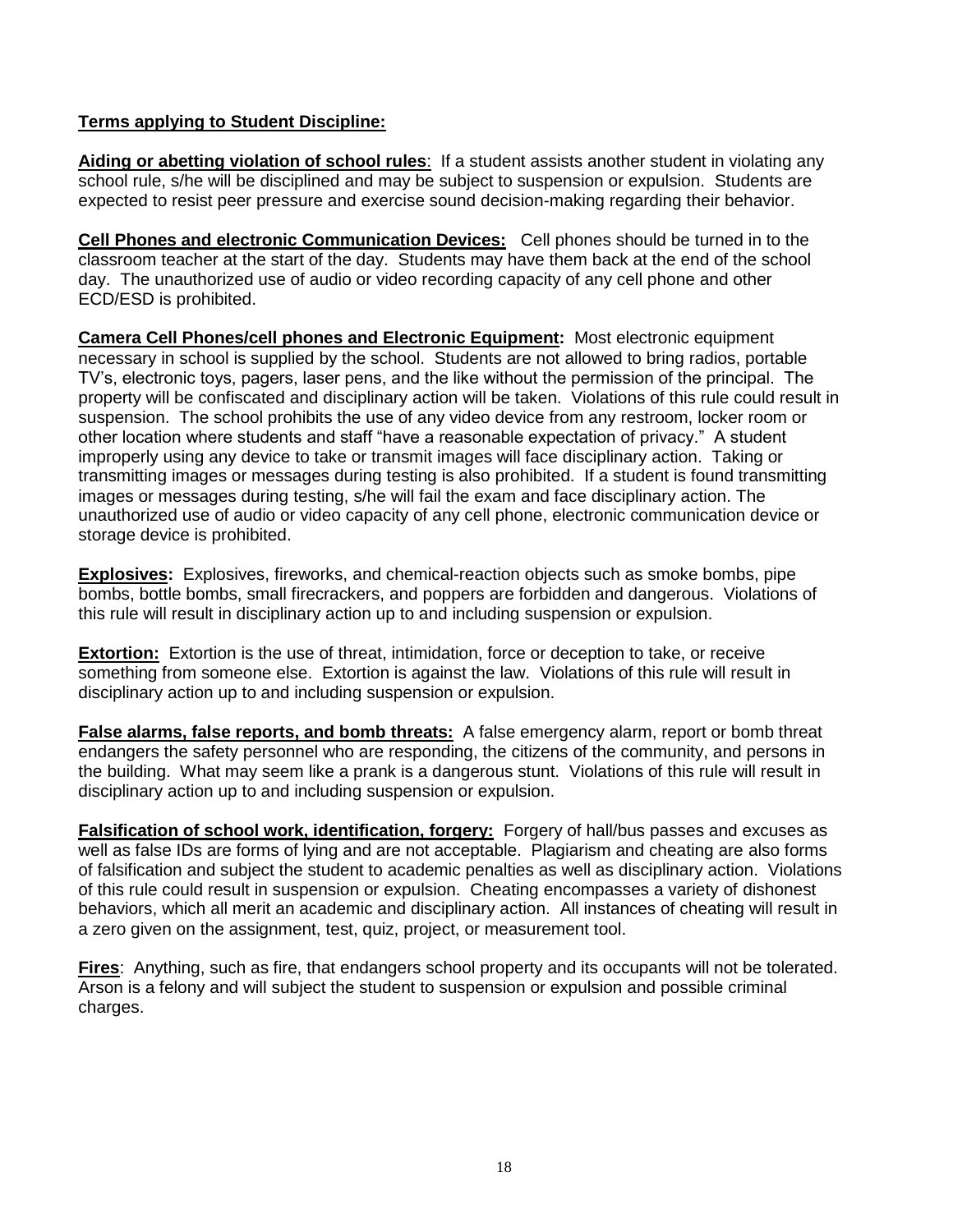**Hazing:** The Board believes that hazing activities of any type are inconsistent with the educational process and prohibits all such activities at any time in school facilities, on school property, and at any District sponsored event. Hazing shall be defined for purposes of this policy as performing any act or coercing another, including the victim, to perform any act of initiation into any class, group, or organization that causes or creates a risk of causing mental, emotional or physical harm. Permission, consent, or assumption of risk by an individual subjected to hazing shall not lessen the prohibitions contained in this policy.

**Physically assaulting a staff member/student/person associated with the District:** Physical assault at school against a student, employee, volunteer, or contractor that may or may not cause injury may result in charges being filed and subject the student to suspension or expulsion. Physical assault is defined as "intentionally causing or attempting to cause physical harm to another through force or violence".

**Possession of a firearm, arson, and criminal sexual conduct:** In compliance with State law, the Board shall permanently expel any student who possesses a dangerous weapon in a weapon-free school zone or commits either arson or criminal sexual conduct in a District building or on District property, including school buses and other school transportation. A dangerous weapon is defined as "a firearm, dagger, dirk, stiletto, knife with a blade over three (3) inches in length, pocket knife opened by a mechanical devise, iron bar, or brass knuckles" or other devices designed to or likely to inflict bodily harm, including, but not limited to, air guns and explosive devices.

**Profanity:** Any behavior or language, which in the judgment of the staff or administration, is considered to be obscene, disrespectful, vulgar, profane and/or violates community held standards of good taste will be subject to disciplinary action.

## **Student Harassment**

Harassing behavior or harassment because of race, color, national origin, religion, sex, handicap, height, weight, or age of students by other students or staff is unlawful under both Michigan and federal law and is contrary to the commitment of the Lake Linden – Hubbell Public Schools to provide a stable learning environment. The Lake Linden – Hubbell Schools will not tolerate any harassment of students. It is the practice of the Lake Linden – Hubbell Schools that all contact among students, teachers and other employees of the school district is in keeping with respect for the individual, is of a nature that does not make a person feel uncomfortable, and is conducive to creating a stable learning environment.

Harassment is defined as inappropriate conduct that is repeated enough, or serious enough, to negatively impact a student's educational, physical or emotional well-being. This includes, but is not limited to, activities such as stalking, bullying, name-calling, taunting, hazing, demeaning and other disruptive behaviors. All Lake Linden – Hubbell students and staff are expected to conduct themselves with respect for the dignity of others. Reports of harassment will be investigated and anyone found to be in violation would be subject to disciplinary action. Any student who believes he or she has been or is the victim of harassment should immediately report the situation to the teacher, Elementary Coordinator or Principal or may report it directly to the Superintendent.

**Theft:** when a student is caught stealing, s/he will be disciplined and may be reported to law enforcement officials.

**Trespassing:** Although schools are public facilities, the law does allow the school to restrict access on school property. If a student has been removed, suspended, or expelled, the student is not allowed on school property without authorization of the principal. In addition, students may not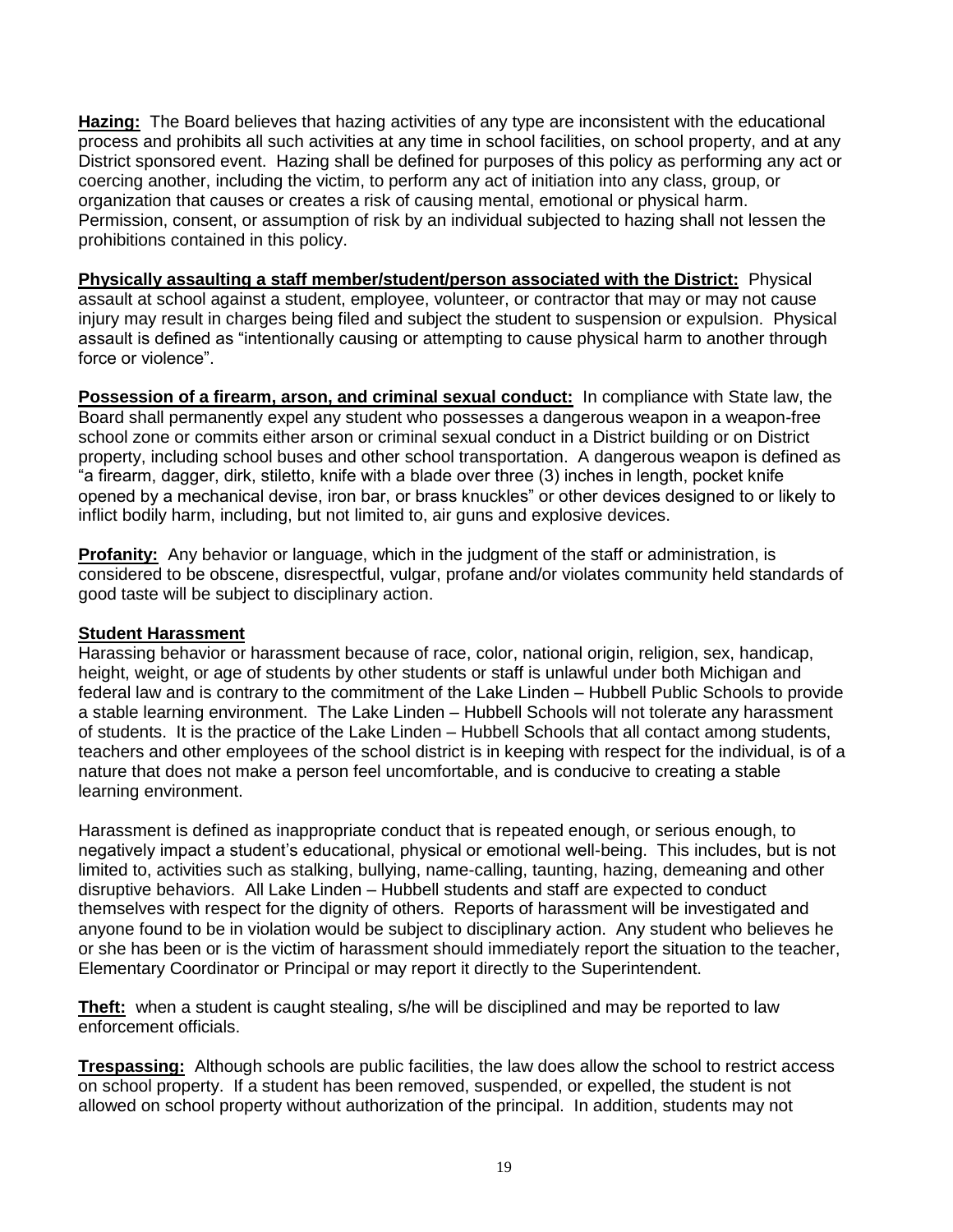trespass onto school property at unauthorized times or into areas of the school determined to be inappropriate. Violations of this rule could result in suspension or expulsion.

**Unauthorized use of school or private property:** Students are expected to obtain permission to use any school property or any private property located on school premises. Any unauthorized use shall be subject to disciplinary action. This includes use of the internet and communication networks in a manner not sanctioned by policy and administrative guideline. Violations of this rule could result in suspension or expulsion.

**Verbally threatening a staff member/student/person associated with the District:** Verbal assault against a student, employee, volunteer, or a contractor or making bomb threats or similar threats directed at a school building, property, or a school-related activity will be considered verbal assault. Verbal assault is a communicated intent to inflict physical or other harm on another person, with a present intent and ability to act on the threat. Violation of this rule could result in suspension or expulsion.

**Violation of individual school/classroom rules:** Each learning environment has different rules for students. Individual rules are for the safe and orderly operation of that environment. Students will be oriented to specific rules, all of which will be consistent with the policy of the school. Persistent violations of rules could result in suspension or expulsion.

**Weapon possession:** A weapon includes, but is not limited to, firearms, guns of any type whatsoever including air and gas-powered guns (whether loaded or unloaded), knives, razors, box cutters, clubs, electric weapons, metallic knuckles, martial arts weapons and explosives.

**Use of an object as a weapon:** Any object that is used to threaten, harm, or harass another may be considered a weapon. This includes but is not limited to padlocks, pens, pencils, laser pointers, jewelry and so on. Intentional injury to another can be a felony and/or a cause for civil action. This violation may subject a student to suspension or expulsion.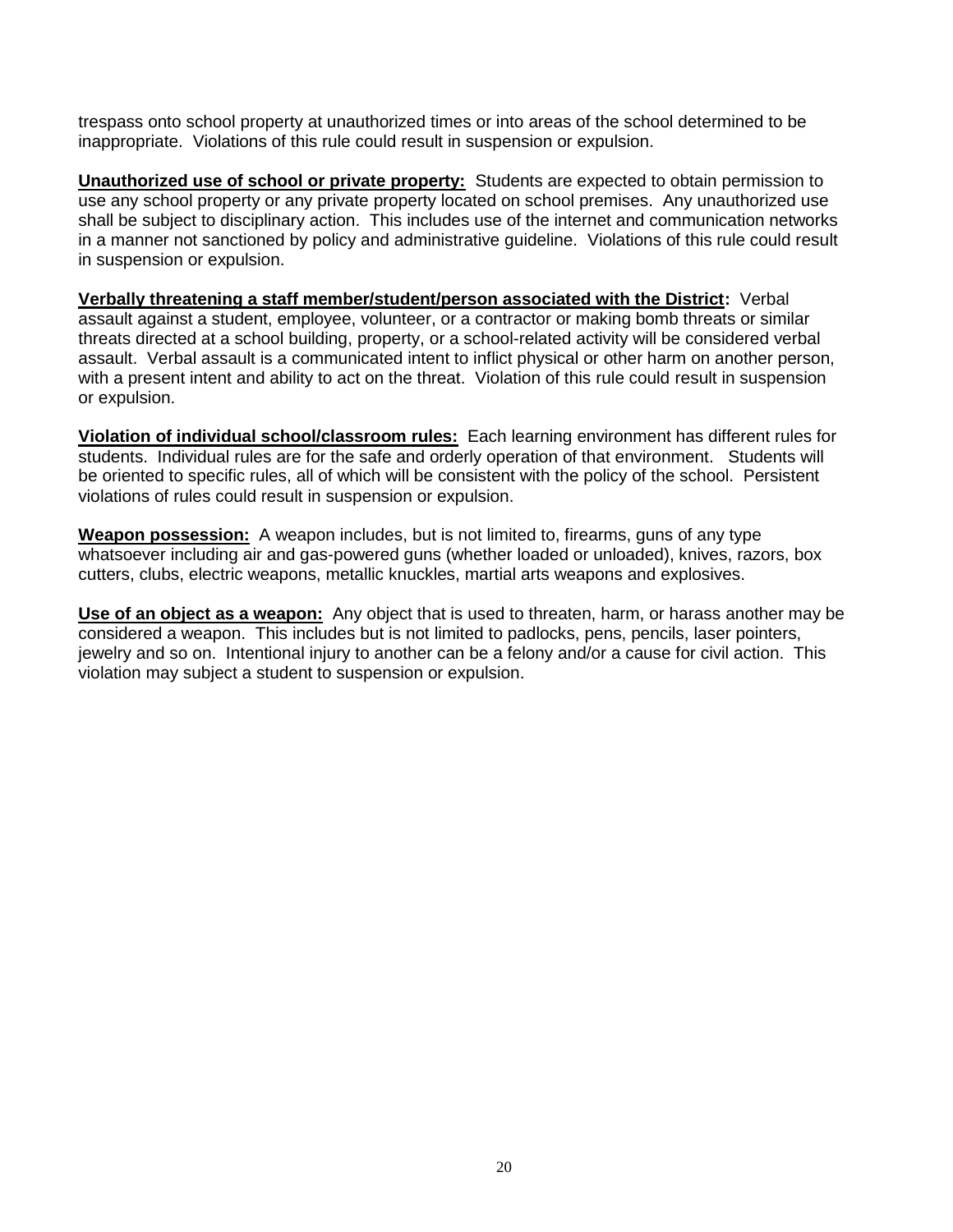## **Bullying**

The Board will not tolerate any gestures, comments, threats, or actions to a student that cause or threaten to cause bodily harm, reasonable fear for personal safety, or personal degradation.

1. Bullying –The Lake Linden – Hubbell Board of Education has adopted the following Bullying Policy…

#### **5517.01 BULLYING AND OTHER AGGRESSIVE BEHAVIOR TOWARD STUDENTS**

It is the policy of the District to provide a safe and nurturing educational environment for all of its students.

This policy protects all students from bullying/aggressive behavior regardless of the subject matter or motivation for such impermissible behavior.

Bullying or other aggressive behavior toward a student, whether by other students, staff, or third parties, including Board member, parents, guests, contractors, vendors, and volunteers, is strictly prohibited. This prohibition includes written, physical, verbal, and psychological abuse, including hazing, gestures, comments, threats, or actions to a student, which cause or threaten to cause bodily harm, reasonable fear for personal safety or personal degradation.

Demonstration of appropriate behavior, treating others with civility and respect, and refusing to tolerate harassment or bullying is expected of administrators, faculty, staff, and volunteers to provide positive examples for student behavior.

This policy applies to all "at school" activities in the District, including activities on school property, in a school vehicle, and those occurring off school property if the student or employee is at any school-sponsored, school-approved or school-related activity or function, such as field trips or athletic events where students are under the school's control, or where an employee is engaged in school business. Misconduct occurring outside of school may also be disciplined if it interferes with the school environment.

## **Notification**

Notice of this policy will be annually circulated to and posted in conspicuous locations in all school buildings and departments within the District and discussed with students, as well as incorporated into the teacher, student, and parent/guardian handbooks. State and Federal rights posters on discrimination and harassment shall also be posted at each building. All new hires will be required to review and sign off on this policy and the related complaint procedure.

Parents or legal guardians of the alleged victim(s), as well as of the alleged aggressor(s), shall be promptly notified of any complaint or investigation as well as the results of the investigation to the extent consistent with student confidentiality requirements. A record of the time and form of notice or attempts at notice shall be kept in the investigation file.

To the extent appropriate and/or legally permitted, confidentiality will be maintained during the investigation process. However, a proper investigation will, in some circumstances, require the disclosure of names and allegations. Further, the appropriate authorities may be notified, depending on the nature of the complaint and/or the results of the investigation.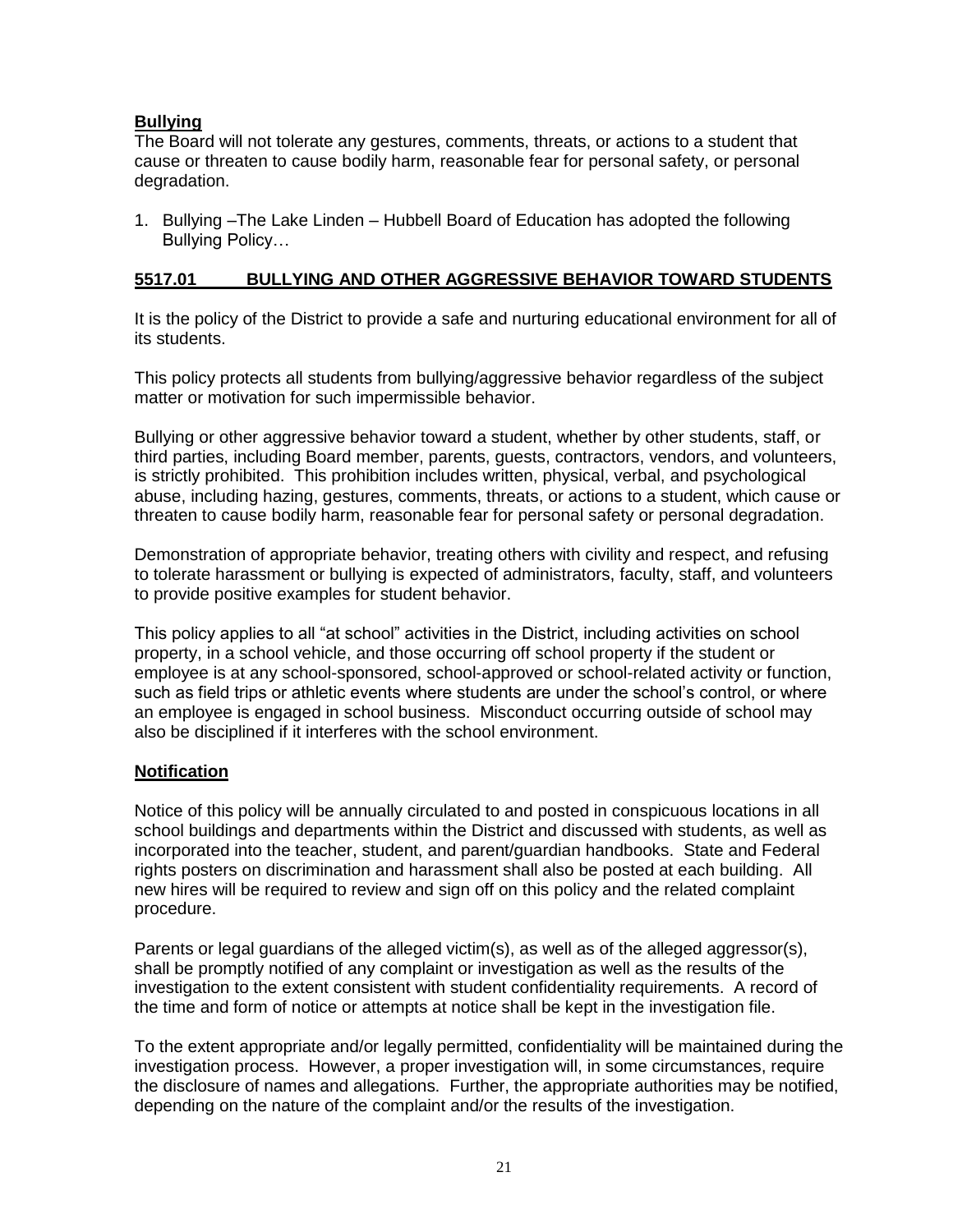#### **Implementation**

The Superintendent is responsible to implement this policy, and may develop further guidelines, not inconsistent with this policy.

This policy is not intended to and should not be interpreted to interfere with legitimate free speech rights of any individual. However, the district reserves the right and responsibility to maintain a safe environment for students, conducive to learning and other legitimate objectives the school program.

#### **Procedure**

Any student who believes s/he has been or is the victim of bullying, hazing, or other aggressive behavior should immediately report the situation to the Principal or Elementary Coordinator. The student may also report concerns to a teacher or counselor who will be responsible for notifying the appropriate administrator or Board official. Complaints against the building principal should be filed with the Superintendent. Complaints against the Superintendent should be filed with the Board President.

**A student may also submit a report or complaint to any of the above designated individuals through email, voicemail, regular mail or by leaving a sealed note addressed to the individual at the person's office or desk. The student may submit a report or complaint anonymously, but this may affect the ability to fully investigate the matter, when the complaining student is not available to provide additional information during the course of the investigation.**

**The identity of a student who reports bullying, hazing or aggressive behavior, as well as those students who provide information during an investigation will remain confidential to the extent possible and to the extent allowable by law. Only school personnel directly involved in the investigation of the complaint or responsible for remedying any violations will be provided access to the identity of the complaining student(s) and student witnesses, and then only to the extent necessary to effectively deal with the situation.**

**The identity of the student who files the report or complaint will not be voluntarily shared with the alleged perpetrator(s) or the witnesses unless the student (and his/her parent/guardian) give written permission to do so Any investigation report will likewise not be voluntarily produced with the names of the reporting student(s) or witnesses. However under certain circumstances the District may be required by law to disclose the report and/or the student(s) names. Also, under certain circumstances, the identity of the reporting student may become obvious even without disclosure by school personnel.** 

Every student is encouraged, and every staff member is required, to report any situation that they believe to be aggressive behavior directed toward a student. Reports shall be made to those identified above. While reports may be made anonymously, formal disciplinary action may not be taken solely on the basis of an anonymous report, without corroborating evidence.

The Principal (or other administrator as designated) shall promptly investigate and document all complaints about bullying, aggressive or other behavior that may violate this policy. The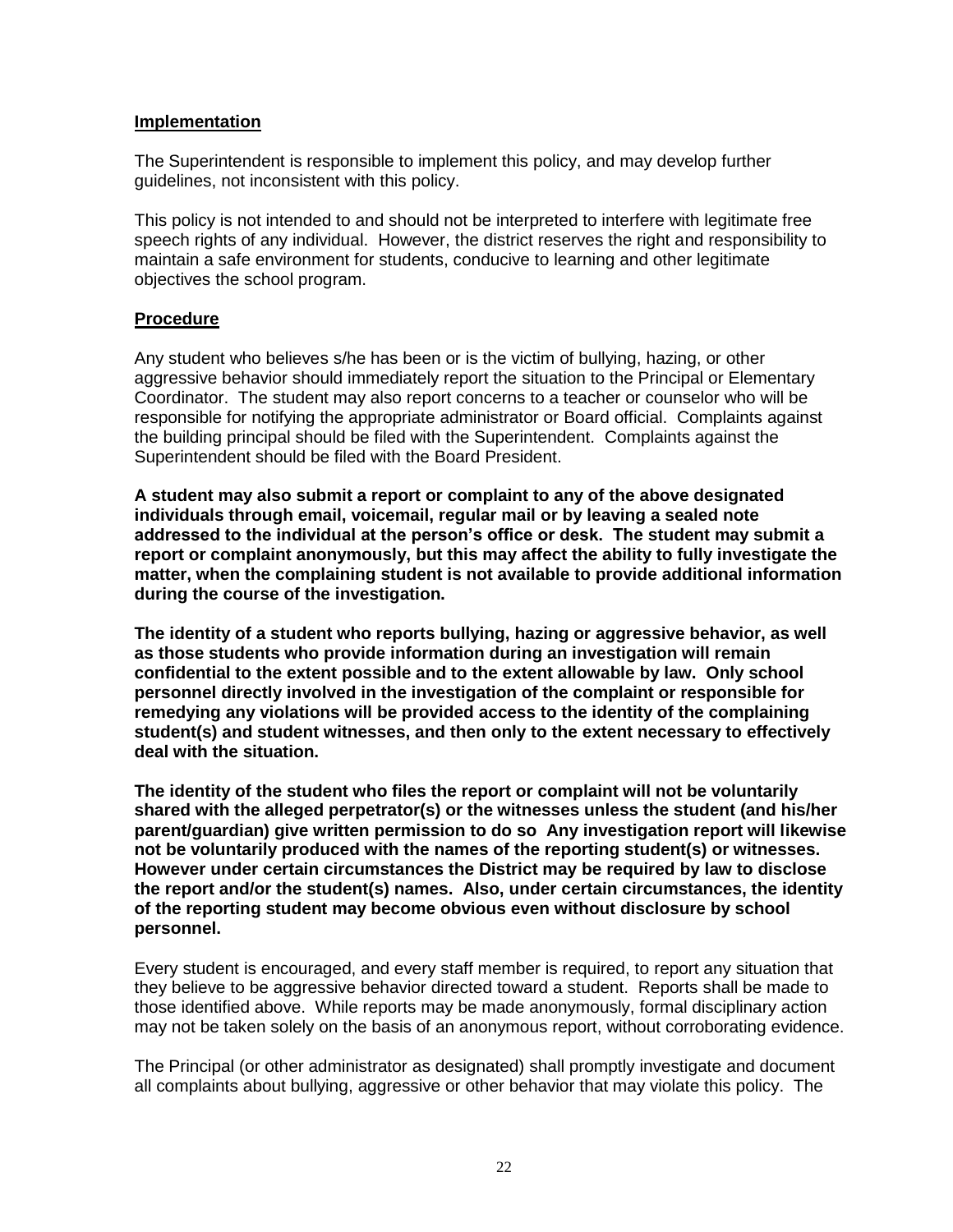investigation must be completed as promptly as the circumstances permit and should be completed within three (3) school days after report or complaint is made.

If the investigation finds an instance of bullying or aggressive behavior has occurred, it will result in prompt and appropriate remedial action. This may include up to expulsion for students, up to discharge for employees, exclusion for parents, guests, volunteers and contractors, and removal from any official position and/or a request to resign for Board members. Individuals may also be referred to law enforcement or other appropriate officials.

The individual responsible for conducting the investigation shall document all reported incidents and report all verified incidents of bullying, aggressive or other prohibited behavior, as well as any remedial action taken, including disciplinary actions and referrals, to the Superintendent. The Superintendent shall submit a compiled report to the Board on an annual basis.

## **Non-Retaliation/False Reports**

Retaliation or false allegations against any person who reports, is thought to have reported, files a complaint, participates in an investigation or inquiry concerning allegations of bullying or aggressive behavior (as a witness or otherwise), or is the target of the bullying or aggressive behavior being investigated, is prohibited and will not be tolerated. Such retaliation shall be considered a serious violation of Board policy, independent of whether a complaint of bullying is substantiated. Suspected retaliation should be reported in the same manner as bullying/aggressive behavior.

Making intentionally false reports about bullying/aggressive behavior for the purpose of getting someone in trouble is similarly prohibited and will not be tolerated. Retaliation and intentionally false reports may result in disciplinary action as indicated above.

## **Definitions**

The following definitions are provided for guidance only. If a student or other individual believes there has been bullying, hazing, harassment or other aggressive behavior, regardless of whether it fits a particular definition, s/he should report it immediately and allow the administration to determine the appropriate course of action.

**"Aggressive behavior"** is defined as inappropriate conduct that is repeated enough, or serious enough, to negatively impact a student's educational, physical, or emotional wellbeing. Such behavior includes, for example, bullying, hazing, stalking, intimidation, menacing, coercion, name-calling, taunting, making threats, and hitting/pushing/shoving.

**"At School"** is defined as in a classroom, elsewhere on school premises, on a school bus or other school related vehicle, or at a school-sponsored activity or event whether or not it is held on school premises. It also includes conduct using a telecommunications access device or telecommunications service provider that occurs off school premises if either owned by or under the control of the District.

**"Bullying"** is defined as any gesture or written, verbal, graphic, or physical acts **including cyberbullying (i.e. Any electronic communication, including, but not limited to electronically transmitted acts, such as** internet, telephone or cell phone, personal digital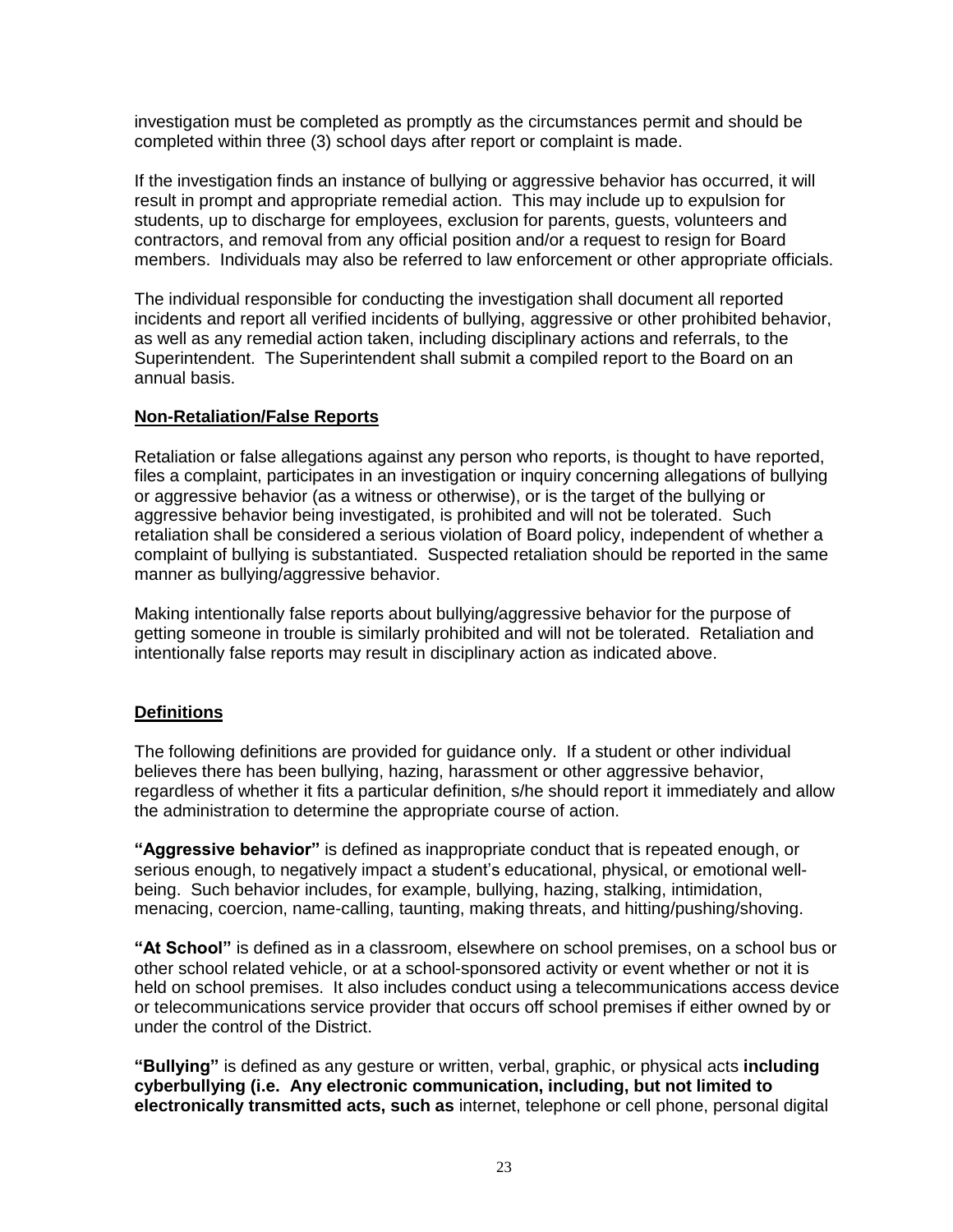assistant (PDA), OR wireless hand held device) that, without regard to its subject matter or motivation animus, in intended or that a reasonable person would know is likely to harm one (1) or more students either directly or indirectly by doing any of the following:

- A. Substantially interfering with educational opportunities, benefits, or programs of one (1) or more students.
- B. Adversely affecting the ability of a student to participate in or benefit from the school district's educational programs or activities by placing the student in reasonable fear of physical harm or by causing substantial emotional distress.
- C. Having an actual and substantial detrimental effect on a student's physical or mental health; and/or
- D. Causing substantial disruption in, or substantial interference with, other orderly operation of the school.

Bullying can be physical, verbal, psychological, or a combination of all three. Some examples of bullying are:

- A. Physical hitting, kicking, spitting, pushing, pulling; taking and/or damaging personal belongings or extorting money, blocking or impeding student movement, unwelcome physical contact.
- B. Verbal taunting, malicious teasing, insulting, name calling, making threats.
- C. Psychological spreading rumors, manipulating social relationships, coercion, or engaging in social exclusion/shunning, extortion, or intimidation. This may occur in a number of different ways, including but not limited to notes, emails, social media posting, and graffiti.

**"Harassment"** includes, but is not limited to, any act which subjects an individual or group to unwanted, abusive behavior of a nonverbal, verbal, written or physical nature, often on the basis of age, race, religion, color, national origin, marital status or disability, but may also include sexual orientation, physical characteristics (e.g., height, weight, complexion), cultural background, socioeconomic status, or geographic location (e.g., from rival school, different state, rural area, city, etc.).

"**Intimidation/Menacing**" includes, but is not limited to, any threat or act intended to: place a person in fear of physical injury or offensive physical contact; to substantially damage or interfere with person's property; or to intentionally interfere with or block a person's movement without good reason.

**"Staff"** includes all school employees and Board members.

**"Third parties"** include, but are not limited to, coaches, school volunteers, parents, school visitors, service contractors, vendors, or others engaged in District business, and others not directly subject to school control at inter-district or intra-district athletic competitions or other school events.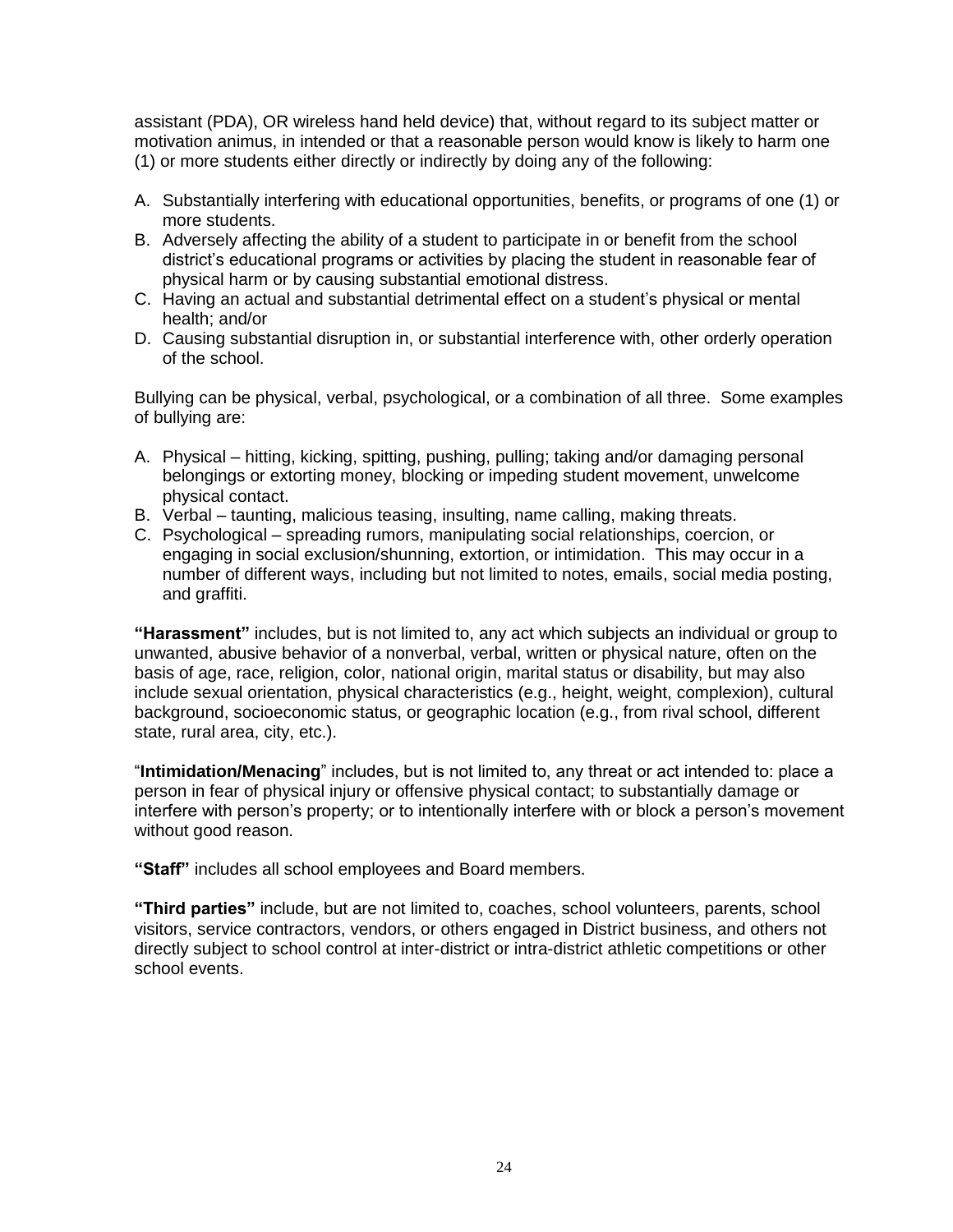## **Use Of The Telephone**

The school telephones are for school business only. Students are to use them only with the permission of the school staff and never for social calls.

#### **Use of Telephone/Cell Phone (Elementary School)**

Office telephones are not to be used for personal calls. Except in an emergency, students will not be called to the office to receive a telephone call.

**Cell Phones**: If a student brings a cell phone or other electronic communication device (ECD) to school, they must turn it in to their homeroom teacher at the beginning of the day. The student can receive their phone back at the end of the school day. A student may possess a cellular telephone or other electronic communication on school property at after- school activities and functions.

Also, during after school activities when directed by an administrator or sponsor, cell phones and other ECDs shall be turned off and stored away out of sight.

The use of the cell phones and other ECDs in the locker rooms is prohibited.

Possession of a cellular telephone or other ECD by a student is a privilege, which may be forfeited by any student who fails to abide by the terms of this policy, or otherwise engages in misuse of privilege.

Violations of this policy may result in disciplinary action against the student which may result in confiscation of the cellular telephone or ECD.

The student who possesses a cellular phone ECD shall assume responsibility for its care. At no time shall the District be responsible for preventing theft, loss or damage to cell phones or ECDs brought onto its property.

#### **Hallway Rules**

- 1. Walk quietly through the halls.
- 2. Follow directions of adult supervisors.
- 3. Use the stairways in a proper manner.
- 4. Move from place to place without loitering.
- 5. Act in a manner that does not hurt others.
- 6. Respect school property and the property of others.
- 7. Heeley's (shoes with wheels) are not to be worn at any time at school.

#### **Cafeteria Rules**

- 1. Coats and jackets may be hung on racks in the hallway. Do not throw them on the floor! Place any toys on top of or underneath the racks. Do not take toys in the lunchroom.
- 2. Stand quietly in line and keep your hands to yourself.
- 3. Take your milk.
- 4. Take the tray that is on the top.
- 5. Make sure you take a fork or spoon.
- 6. Remember to take a napkin.
- 7. Pick a spot to eat with friends at a table and stay there until your lunch is finished.
- 8. Talk quietly to the students sitting at your table. Do not shout or use a loud voice.
- 9. Walk in the lunchroom at all times.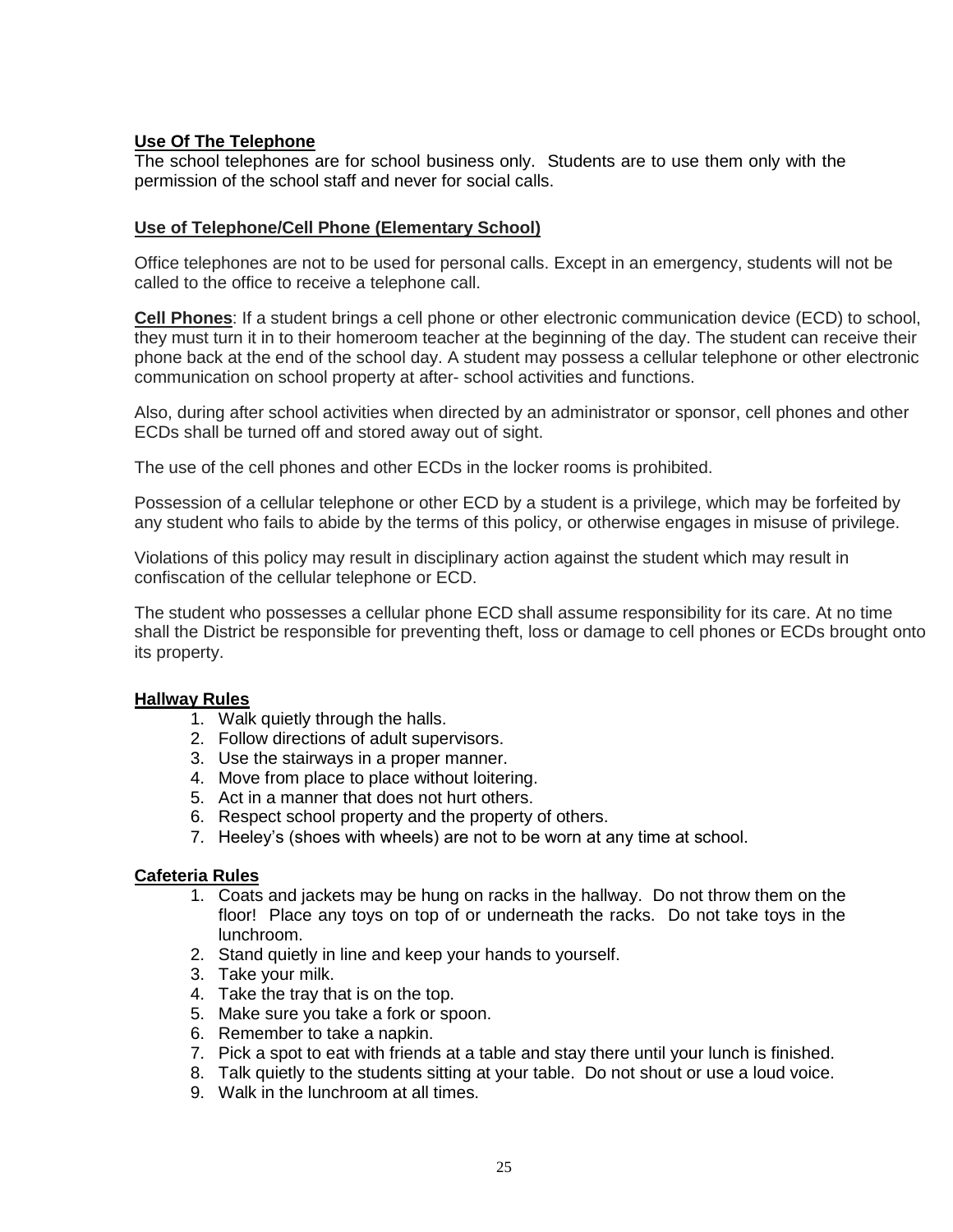- 10. Clean up any spills or food at your table. Ask an adult to help with big spills.
- 11. If you have a problem during lunch walk up to an adult. Explain your problem and they will help you.
- 12. When you have finished lunch take your tray up to the window. Dump any food scraps into the garbage cans. Carefully place the silverware in the proper container. Place your tray on the pile.
- 13. Walk from the lunchroom and go out for recess.
- 14. Do not take food from the lunchroom.
- 15. Follow the directions of adults at all times.

#### **Playground Rules**

- 1. Follow the directions of the adults. Talking back, rudeness and disrespectfulness will not be tolerated.
- 2. Be sure to get permission from the duty teacher before leaving the playground for any reason. There are consequences for students that choose not to follow the playground rules. Stay within designated play areas.
- 3. If the playground is muddy, please stay on the blacktop. Be sure to wipe your shoes off before entering the building. Use trashcans for garbage.
- 4. Respect the rights of others to use their own space. Avoid pulling and tugging at clothes, fighting, wrestling, shoving, and chasing games that may cause injury to others. No "chicken fighting" ever. No teasing and harassments of others.
- 5. Remember that words can also hurt. No teasing and harassment of others. Name calling and cursing are inappropriate behaviors and will not be tolerated at school.
- 6. Avoid the fence area. Limit throwing and kicking of balls to appropriate game activity. Rocks, dirt, etc. should remain on the ground. Rocks are not to be taken into the classroom.
- 7. Games are open to all students desiring to play.
- 8. Eat food and candy before leaving the cafeteria. No suckers ever at recess.
- 9. Refrain from riding "piggy-back" on the backs of other students.
- 10. Electronics must be left at home.
- 11. Use the restroom before going outside. Return to the building only in an emergency, with the permission of the duty teacher.
- 12. Don't jump off any climbing equipment. Please climb down correctly. Watch carefully as you run and play.
- 13. When the bell rings, stop play immediately, go to your line and stand in line quietly.
- 14. Swings: Sit on swings, hands on chains. No jumping out of swings, twisting or swinging sideways.
- 15. Slides: Go down one at a time in a sitting position, feet forward. No fancy tricks on slides.
- 16. During the winter months boots must be worn on the playground. No one is to ever throw snowballs. Students are to stay off the hills next to the stairs. No sliding on the ice or the blacktop.
- 17. Students are to stay off the piles of snow by the fence.

## **Recess Policy**

Two recesses are scheduled daily for students in Grades Young 5's thru 5. **All** students are expected to go outside and be dressed appropriately for the weather. Recess lets students take a break and come back refreshed and ready to learn. All students are expected to take part in all recesses.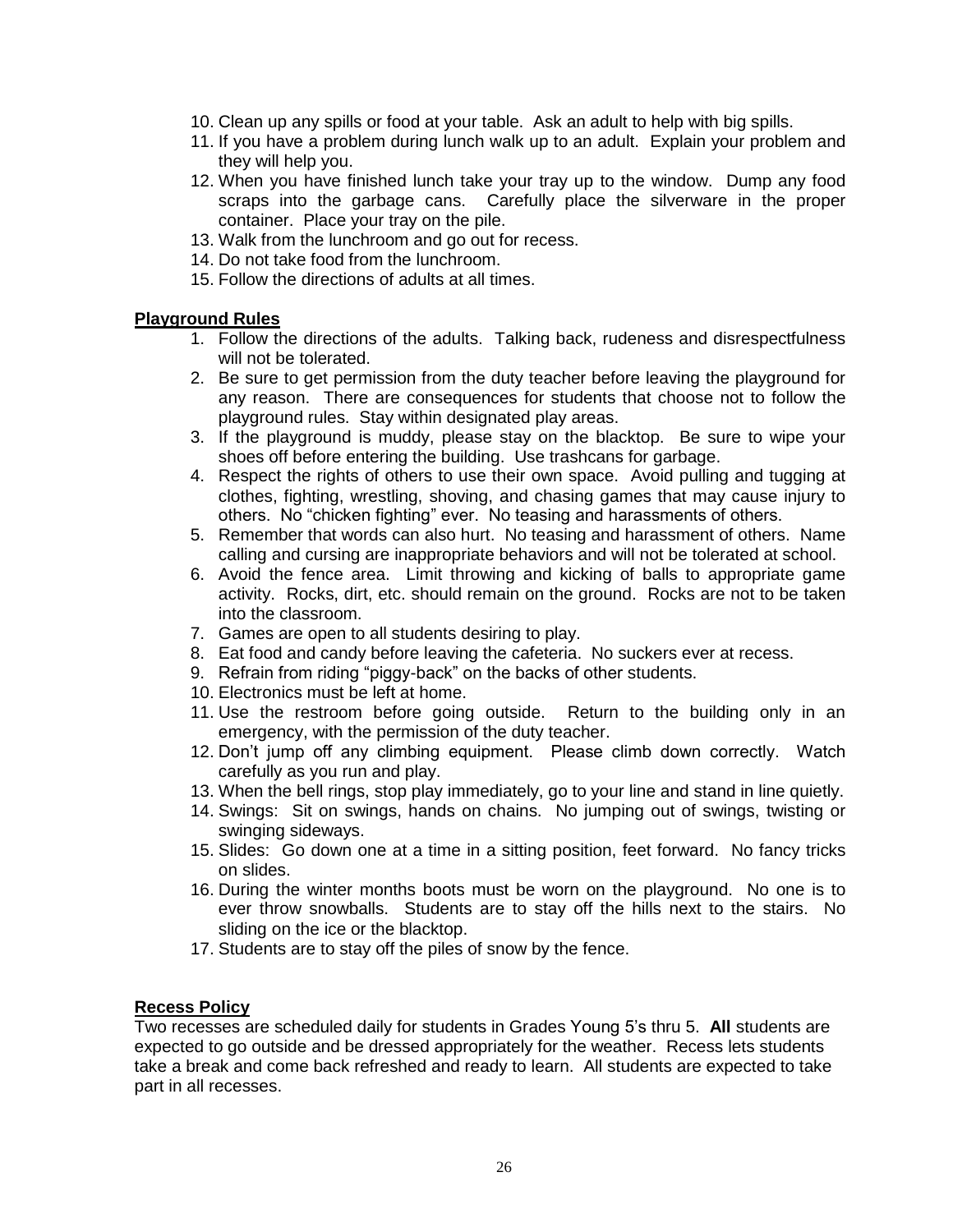#### **Student Valuables**

Students are encouraged not to bring items of value to school. Items such as jewelry, expensive clothing, electronic equipment, and the like, are tempting targets for theft and extortion. The School cannot be responsible for their safekeeping and will not be liable for loss or damage to personal valuables.

#### **Classroom Rules**

Each classroom teacher will send home a list of rules to be followed in his/her classroom. Included will be rewards and consequences. We believe strongly that all students have the right to learn, and teachers have the right to teach.

#### **Teacher Initiated Class, Subject and Activity Suspension**

A teacher is authorized to immediately remove and suspend a student from class, subject, or activity when:

\*The student's behavior is so unruly, disruptive, or abusive, or the student's behavior interferes with the ability of other students to learn.

\*The student engages in conduct prohibited by law, Board of Education Policy, or the School's Student Code of Conduct.

Student behavior that is a violation of the law or is disruptive shall include but is not limited to the following conduct:

- (1) Throwing objects that can cause bodily injury or property damage;
- (2) Fighting;
- (3) Directing profanity;
- (4) Violating safety rules as communicated in student handbooks or classroom rules;
- (5) Failing to comply with directives given by the teacher;
- (6) Expressing racial or ethnic slurs toward the teacher or another student;
- (7) Engaging in any misbehavior that gives the teacher a reasonable belief that such conduct will incite violence;
- (8) Possessing a laser pointer and/or other electronic devices/toys;
- (9) Violating district dress code standards;
- (10) Destroying/defacing school property;
- (11) Violating computer use policies, rules, or agreements.

Any student suspended pursuant to this policy shall not be allowed to return to the class, subject, or activity from which he or she was suspended from, (optional…or participate in after school extracurricular activities until the passage of one full school day from the time of the student's infraction unless otherwise permitted by the teacher who ordered the suspension). The student shall not be returned to the teacher's classroom **that day** without mutual agreement of the teacher and principal. The student shall be permitted during the term of the suspension to attend other classes taught by other teachers only when the student's conduct does not rise to the level of requiring a multiple day suspension or expulsion in accordance with Board of Education Policy and the school's Student Code of Conduct.

Any student suspended from the same class, subject, or activity for ten cumulative days during the school year shall be given a formal procedural hearing for each additional suspension beyond the tenth day in accordance with due process requirements by Board Policy for suspensions of ten days or more.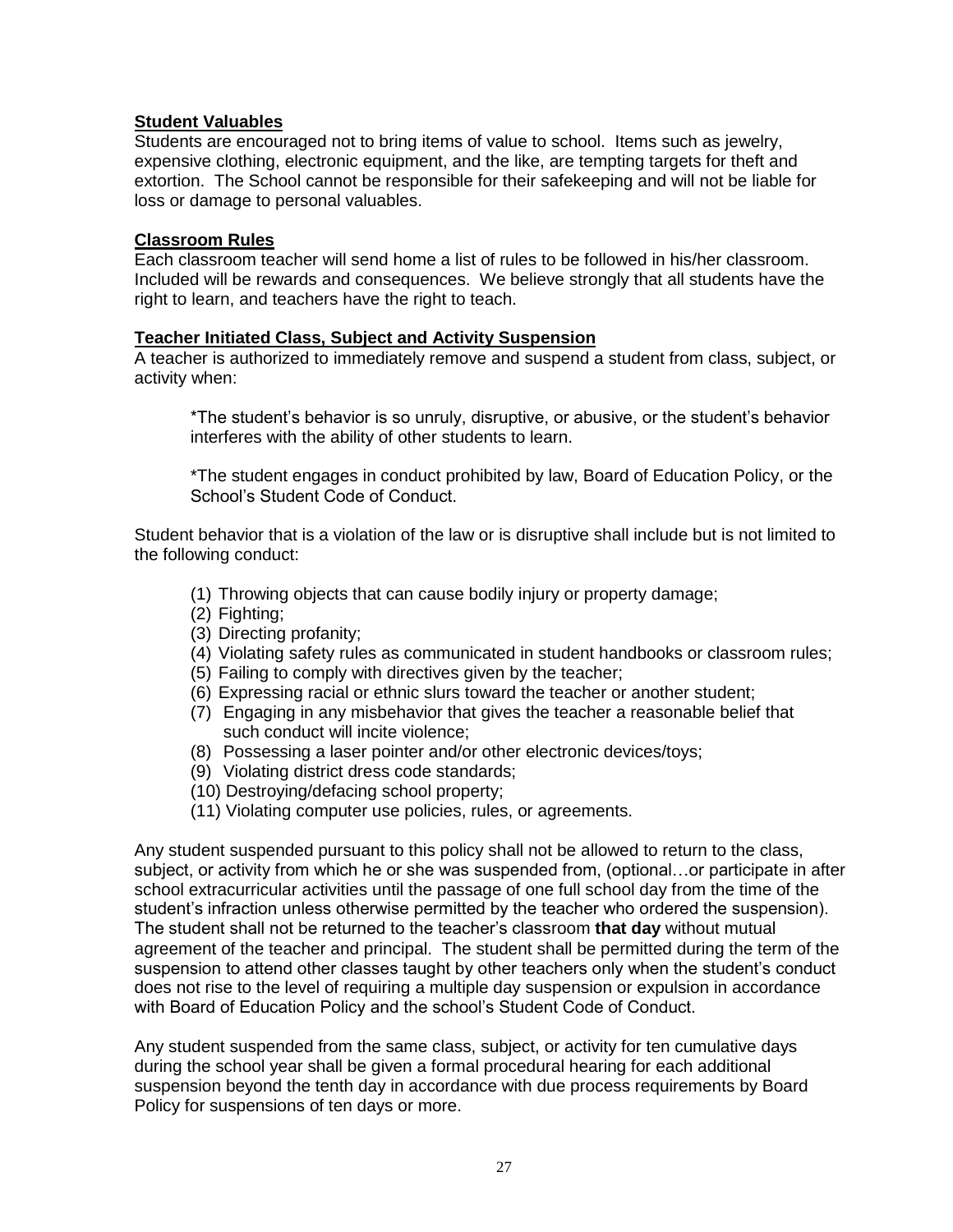## **Search and Seizure**

Search of a student and his/her possessions, including vehicles, may be conducted at any time the student is under the jurisdiction of the Board of Education, if there is a reasonable suspicion that the student is in violation of law or school rules. A search may also be conducted to protect the health and safety of others. All searches may be conducted with or without a student's consent.

Students are provided lockers, desks, and other equipment in which to store materials. It should be clearly understood that this equipment is the property of the school and may be searched at any time if there is reasonable suspicion that a student has violated the law or school rules.

Anything that is found in the course of a search that may be evidence of a violation of school rules or the law may be taken and held or turned over to the police. The school reserves the right not to return items that have been confiscated. In the course of any search, students' privacy rights will be respected regarding any items that are not illegal or against school policy.

All computers located in classrooms, labs and offices of the District are the District's property and are to be used by students, where appropriate, solely for educational purposes. The District retains the right to access and review all electronic, computer files, databases, and any other electronic transmissions contained in or used in conjunction with the District's computer system, and electronic mail. Students should have no expectation that any information contained on such systems is confidential or private.

Review of such information may be done by the District with or without the student's knowledge or permission. The use of passwords does not guarantee confidentiality, and the District retains the right to access information in spite of a password. All passwords or security codes must be registered with the instructor. A student's refusal to permit such access may be grounds for disciplinary action.

## **Bus Regulations**

Safety in moving vehicles demands a set of rules for riding a bus. The following guidelines are designed for student safety as well as for making the trip to school, or extra curricular activities, a little more enjoyable. Observing these guidelines shows a genuine concern for the safety and comfort of others. Students failing to follow bus regulations may be suspended from riding the bus.

## **A. The driver is in complete charge. Obey him/her promptly and with respect.**

- B. Be on time! The bus cannot wait for those who are tardy at the stops.
- C. Stand back as the bus approaches the loading area.
- D. Students will board the bus in an orderly manner after the driver has opened the doors.
- E. Students will immediately sit in a seat upon entering the bus.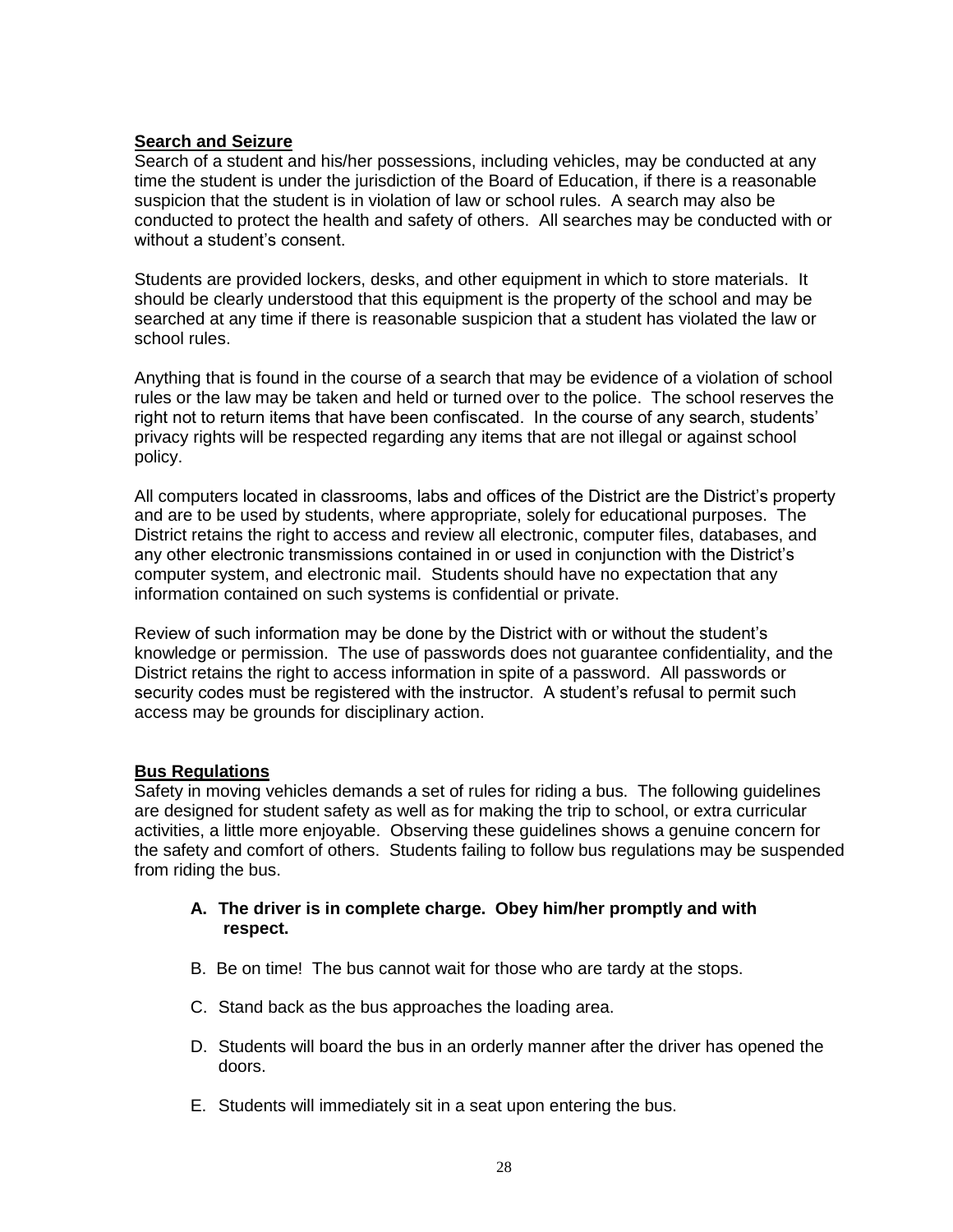- F. Avoid talking to the driver except when absolutely necessary.
- G. Use of tobacco and/or tobacco products including vaporizers (vapes, vaping) is absolutely prohibited.
- H. Always keep your hands and head inside of the bus.
- I. Remain seated at all times when the bus is in motion and refrain from shouting.
- J. Tampering with the emergency door or any other part of the bus is prohibited.
- K. Report any marking or damage to the bus to the driver.
- L. Refrain from throwing waste paper and trash on the floor.
- M. Help the younger boys and girls by providing them examples of good conduct both in actions and language.
- N. Stand up to get off the bus only after it has come to a full stop. Always pass at least (10) feet in front of the bus if you must cross the road and then only upon the "all clear" signal from the driver.
- O. Drivers are instructed to stop the bus and deal with behavior problems and to report them to school authorities.
- P. Students must ride the bus to which they are assigned.
- Q. Drivers have the authority to assign seats.
- R. Bus Passes If a student plans to get off or on the bus at a different location or ride a different bus they are expected to bring a written notice from home to the office to be validated. The student will give the bus pass to the bus driver when they board the bus. Bus passes can also be issued with authorization from the parent by phone under certain circumstances. Students will not be allowed to ride a different bus or change the location of the drop off or pick up without a bus pass.

## **Policy On Bus Pick Up / Drop Off**

Parents wishing to have their children picked up or dropped off at a location that is different from the normal location, on a regular basis, will be able to make a request for a location change within the limits of our existing bus routes. Buses will not deviate from their planned routes for special pickup and/or drop off requests. Requests must be made in advance with the Director of Transportation.

#### **Possession of a Weapon**

A weapon includes conventional objects like guns, pellet guns, knives, or club type implements. It may also include any toy that is presented as a real weapon or reacted to as a real weapon. Criminal charges may be filed for this violation. Possession of a weapon **may** subject a student to expulsion and possible permanent exclusion. It will make no difference whether or not the weapon belongs to someone else, unless the student can provide convincing evidence that the weapon was placed in the student's possession without his/her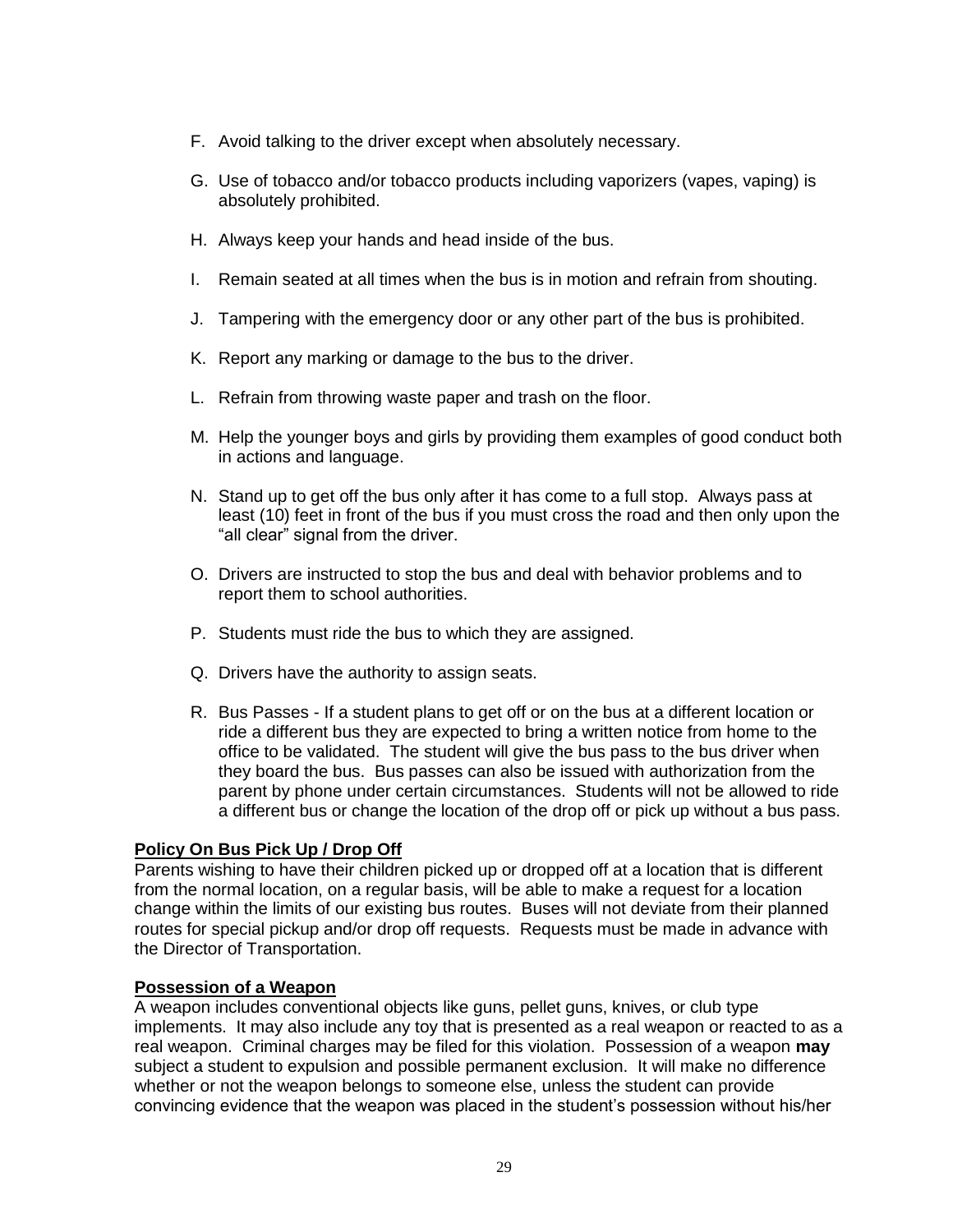knowledge. If it can be confirmed that a weapon was brought on District property by a student other than the one who possessed the weapon, that student shall also be subject to the same disciplinary action.

State law **may** require that a student be expelled from school for a period of one (1) year if he/she brings onto or has in his/her possession on school property or at a school-related activity any of the following:

- A. any explosive, incendiary, or poison gas including bombs, grenades, rockets, missiles, mines, or device that can be converted into such a destructive item.
- B. any cutting instrument consisting of a sharp blade **over three (3) inches long** fastened to a handle.
- C. any similar object that is intended to invoke bodily harm or fear of bodily harm.

## **Use Of An Object As A Weapon**

Any object that is used to threaten, harm **or harass** another may be considered a weapon. **This includes but is not limited to padlocks, pens, pencils, laser pointers, jewelry and so on.** Intentional injury to another can be a felony and/or a cause for Civil action. This violation may subject a student to expulsion.

#### **Knowledge of Dangerous Weapons Or Threats Of Violence**

**Because the Board believes that students, staff members, and visitors are entitled to function in a safe school environment, students are required to report knowledge of dangerous weapons or threats of violence to the principal. Failure to report such knowledge may subject the student to discipline.**

#### **Use of Tobacco**

**Smoking and other tobacco (including vapes or vape devices) are a danger to a student's health and to the health of others. The school prohibits the sale, distribution, use, or possession of any form of tobacco, vapes, or electronic cigarettes or similar devices during school time or at any school activity. This prohibition also applies when going to and from school and at school bus stops. "Use of tobacco" shall mean all uses of tobacco, including cigars, cigarettes, or pipe tobacco, chewing tobacco, snuff, or any other matter or substance that contains tobacco, in addition to paper used to roll cigarettes. The display of unlighted cigars, cigarettes, pipes, other "smoking" paraphernalia, electronic cigarettes, vape pens, vaporizers or tobacco products on one's person is also prohibited by this policy.** The no smoking area extends 600 feet in all compass directions from school buildings and property. Smoking within this zone will result in a three (3) day suspension for the first offense.

#### **Policy On Substance Abuse**

Recognizing that abuse of various substances by students has become a serious problem in schools of this nation, the Lake Linden-Hubbell Board of Education believes that, in the interest of maintaining a sound educational climate, every effort should be made to prevent problems related to such abuse from occurring in school or at school related activities. The Board further recognizes that student problems related to substance abuse are both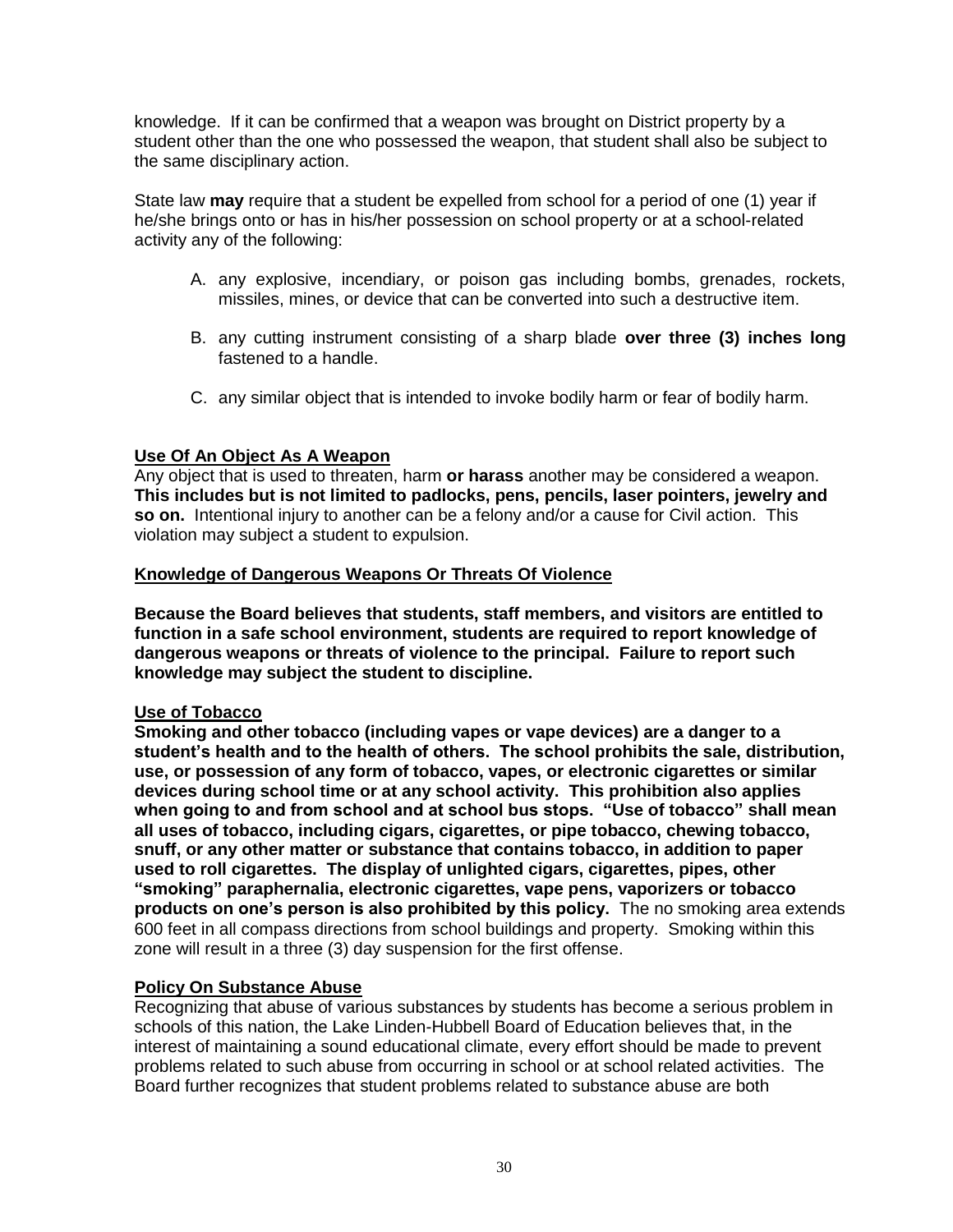behavioral and medical in nature and as such may require the referral of students involved to persons professionally trained to deal with such problems.

The possession or use of behavior-altering substances (including alcoholic beverages and drugs) by students during school hours or in connection with school sponsored activities, or the effects of such substances taken at other times but carrying over to school hours, or in connection with school sponsored activities, is strictly forbidden. Violators will be subject to consequences ranging from therapy, loss of privileges, suspension and/or expulsion.

#### **Policy On Violence And Harassment**

Every student has the right to learn in an environment free of violence and harassment. Therefore, any form of student violence, and harassment will not be tolerated. Students involved in this kind of behavior will be subject to suspension and possible expulsion.

#### **Policy On The Destruction Of Public And Personal Property**

Proper respect for the school environment and the personal property of others is essential in maintaining a positive learning environment. The defacing and destruction of school or personal property will not be tolerated. Students involved in this kind of behavior will be responsible for damages that occur and subject to suspension and possible expulsion.

#### **Policy On Illegal Activities**

Any illegal activity such as theft, gambling, forgery or extortion at school will not be tolerated. Students involved in these illegal activities will be subject to suspension and possible expulsion.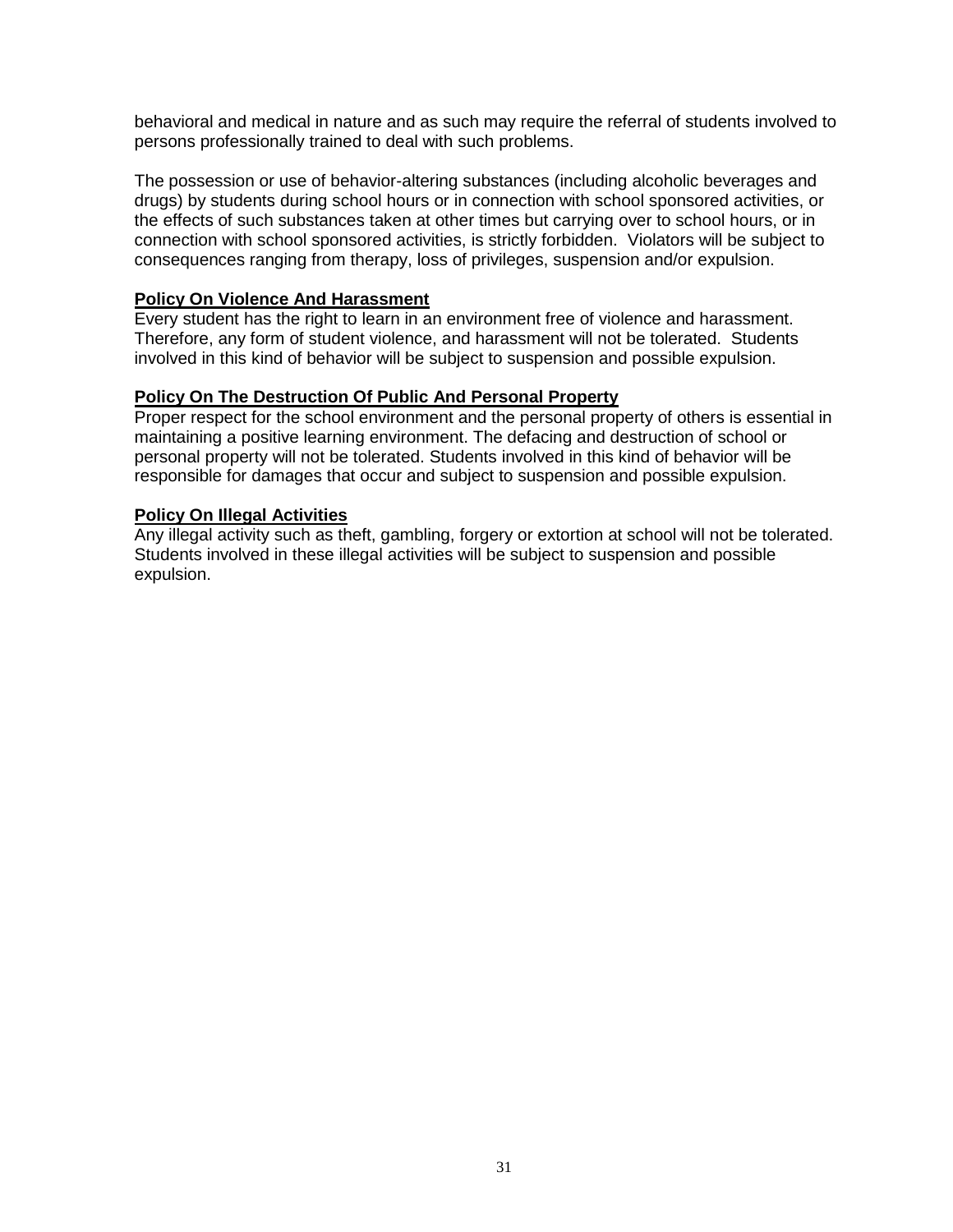## **DISCIPLINE - SCHOOL-WIDE POSITIVE BEHAVIOR SUPPORT**

School-wide Positive Behavior Support is a broad range of systemic and individualized strategies for achieving important social and learning outcomes while preventing problem behavior with all students. All students will be expected to follow the outcomes of our school wide positive behavior expectations. Lakes Students will: RISE as one! (**R**esponsibility, **I**ntegrity, **S**afety, **E**mpathy)

| Lakes Rise as one!    |                                                                                                                                                    |                                                                                                  |                                                                                                                                                             |                                                                                                                    |                                                                                                                                                                                               |                                                                               |
|-----------------------|----------------------------------------------------------------------------------------------------------------------------------------------------|--------------------------------------------------------------------------------------------------|-------------------------------------------------------------------------------------------------------------------------------------------------------------|--------------------------------------------------------------------------------------------------------------------|-----------------------------------------------------------------------------------------------------------------------------------------------------------------------------------------------|-------------------------------------------------------------------------------|
|                       | <b>Hallway/Stairs</b>                                                                                                                              | <b>Bathroom</b>                                                                                  | Recess/<br>Playground                                                                                                                                       | Lunch<br>Room                                                                                                      | <b>Bus</b>                                                                                                                                                                                    | <b>Office</b>                                                                 |
| <b>Responsibility</b> | Follow rules and<br>directions for<br>adults<br>Keep our school<br>neat<br>and clean<br>Hold onto your<br>belongings                               | Go, flush,<br>wash, leave<br>One pump of<br>soap<br>Clean up after<br>yourself                   | Follow rules and<br>directions<br>of adults<br>Dress for the<br>weather<br>Hold onto<br>belongings as<br>you exit and<br>enter the<br>building              | Follow rules<br>and directions<br>of adults<br>Stay seated<br>Hold onto your<br>belongings<br>Be on time           | Follow rules<br>and directions<br>of adults<br>Stay seated<br>Hold onto your<br>belongings<br>Be on time                                                                                      | Follow rules<br>and directions<br>of adults<br>Be respectful<br>(don't argue) |
| <b>Integrity</b>      | Go only where you<br>are supposed to go<br>LOOK-Do not<br>touch                                                                                    | Use designated<br>time<br>Return to class<br>promptly<br>No food<br>allowed                      | Go only where<br>you are<br>supposed to go<br>Return<br>equipment<br>Be a good sport                                                                        | Finish your<br>meal<br>Wait to be<br>dismissed                                                                     | Clean up after<br>vourself<br>Respect the<br>bus, driver, and<br>other riders                                                                                                                 | Ask permission<br>to go<br>Return<br>promptly to<br>class                     |
| <b>Safety</b>         | Walk on the right<br>side<br>Stay together in a<br>single file line<br>One step at a time<br>Personal space-<br>keep hands and<br>feet to yourself | Wait patiently<br>Report unsafe<br>behavior or<br>conditions<br>Open and close<br>doors properly | Line up-single file<br>facing forward<br>when the bell<br>rings<br>Report unsafe<br>behavior or<br>conditions<br>Safe Play with<br>friends and<br>equipment | Walk-in, out<br>and to your<br>tables<br>Single file lunch<br>line<br>Hands and feet<br>to yourself<br>Stay seated | Wait patiently<br>Line up single<br>file<br>One step at a<br>time<br>Walk as you<br>exit, enter and<br>find your seat<br>Hands and feet<br>to yourself<br>Report<br>problems to the<br>driver | <b>Wait Patiently</b>                                                         |
| <b>Empathy</b>        | Kind words<br>Help others (open<br>doors, pick up)<br>Whisper voices                                                                               | Respect others<br>privacy<br>Whisper voices                                                      | Take turns<br>Welcome all<br>Be fair                                                                                                                        | Good manners<br>Kind words<br>Whisper voices                                                                       | Use appropriate<br>language<br>Kind words<br>Whisper voices                                                                                                                                   | Good manners<br>Whisper voices                                                |

#### **RISE Behavior Expectation Matric**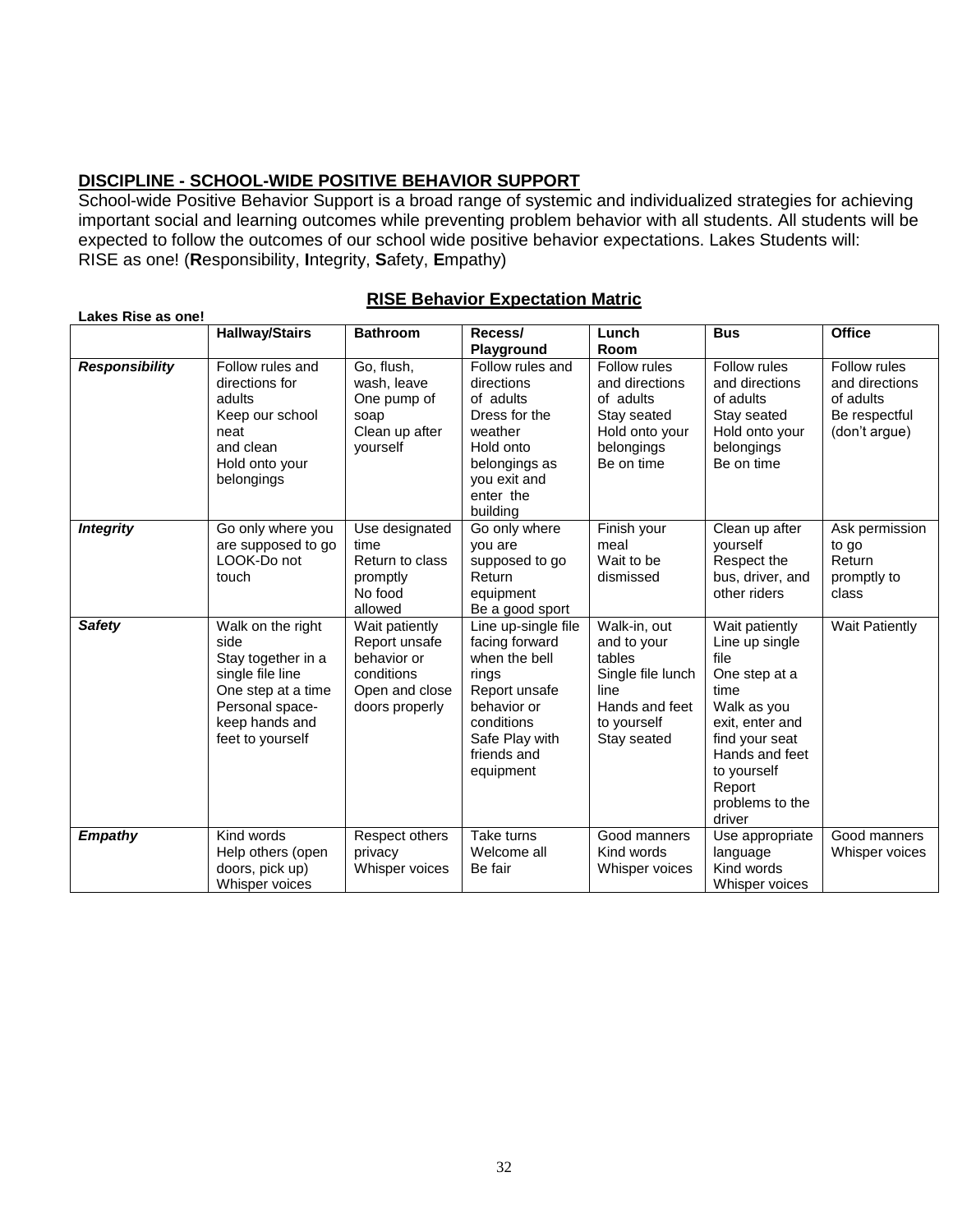# **Student Rights of Expression**

The School recognizes the right of students to express themselves. With the right of expression comes the responsibility to do it appropriately. Students may distribute or display, at appropriate times, nonsponsored, noncommercial written material and petitions; buttons, badges, or other insignia; clothing, insignia, and banners; and audio and video materials. All items must meet the following school guidelines:

- A. A material cannot be displayed if it:
	- 1. is obscene to minors, libelous, indecent and pervasively or vulgar,
	- 2. advertises any product or service not permitted to minors by law,
	- 3. intends to be insulting or harassing,
	- 4. intends to incite fighting or presents a likelihood of disrupting school or a school event.
	- 5. presents a clear and present likelihood that, either because of its content or manner of distribution or display, it causes or is likely to cause a material and substantial disruption of school or school activities, a violation of school regulations, or the commission of an unlawful act.
- B. Materials may not be displayed or distributed during class periods, or during passing times between classes. Permission may be granted for display or distribution during lunch periods and after school in designated locations, as long as exits are not blocked and there is proper access and egress to the building.

Students who are unsure whether or not materials they wish to display meet school guidelines may present them to the principal twenty-four (24) hours prior to display.

## **Student Grooming**

Our attitudes and behavior patterns are affected by what we wear. Therefore our school desires to encourage students to be groomed neatly and appropriately. Student grooming is primarily a parental responsibility, so let your child be a credit to you and his/her school. With this in mind, listed below are a few basic rules to keep in mind:

- 1. Shoes are to be worn at all times.
- 2. During the winter months, boots are to be worn to and from school and at recess.
- 3. Students can wear shorts to school when it is extremely warm, on picnic day, and on track meet day. If shorts are improper in length or style they must be changed.
- 4. Hats, shirts and jackets with crude, suggestive, profane or offensive messages written on them are not to be worn at school.
- 5. Hats, shirts and jackets promoting alcohol and tobacco products are not to worn at school.
- 6. Students are not to wear hats or hoods in the school building.

## **Use of School Equipment and Facilities**

Students must receive the permission of the teacher before using any equipment or materials in the classroom. To use any other school equipment or facility a student must receive permission of the teacher and/or the principal. Students will be held responsible for the proper use and protection of any equipment or facility they are permitted to use.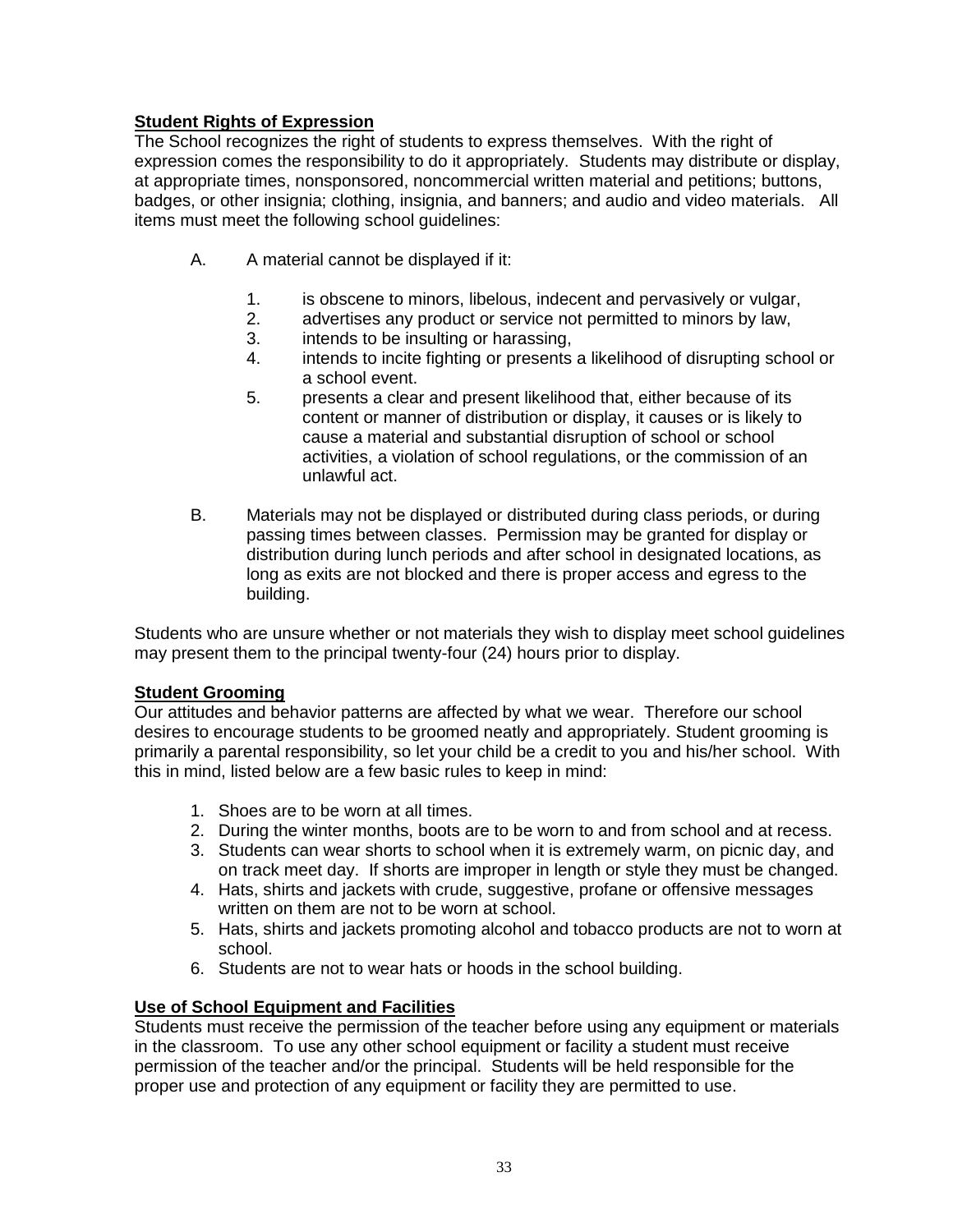## **Bicycles**

Students may ride bicycles to school. Parents are urged to use caution when granting permission to ride bicycles to school. All bicycles must be kept in the bicycle racks and locked. The school is not responsible for thefts or damage.

## **Possession Of Electronic Equipment**

Most electronic equipment necessary in school is supplied by the school. Students are not allowed to bring in equipment/music devices etc. unless they have attained prior permission from their classroom teacher, elementary coordinator or principal. If they possess a phone, it should be given to their classroom teacher for the day. If this policy is violated, the item will be confiscated and disciplinary action will be taken. Violations of this rule could result in suspension or expulsion.

## **Skateboards, Scooters, Roller Blades and Heeley's**

Students are not to use skateboards, scooters, and roller blades on the playground. In addition, the Lake Linden – Hubbell Schools prohibits use of skateboards, scooters and roller blades on school property. Heeley's (shoes with wheels) are not to be worn at any time at school.

## **Fidget Spinners and other Fidget Devices**

Fidget Spinners and other fidget devices should not be out during class time unless the student has provided a signed medical slip from a doctor or as prescribed in an IEP.

## **Elementary School Operational Hours**

School operational hours are defined specifically as 7:30 AM to 7:00 PM. School operational hours are defined as whenever the doors are open providing access to the public. All school rules apply when students are attending school functions or are on school property during school operational hours.

# **SCHOOL SAFETY**

## **Fire Drills**

The school complies with all fire safety laws and will conduct fire drills in accordance with State law. Specific instructions on how to proceed will be provided to students by their teachers. Fire drills are held with the safety of all in mind. The building must be emptied quickly and in an orderly manner. Student responsibilities include:

- 1. To proceed in silent and orderly fashion when walking from the building.
- 2. To use the hand rails when going down the stairs.
- 3. To proceed down the stairs in two lines.
- 4. To move out of the building and away from the doors quickly and orderly.

## **Tornado Drills**

At the sound of the tornado warning signal or announcement students shall line the interior hallways as quickly as possible away from glass and sit with their backs to the interior wall, knees drawn tightly to their chests, face positioned between their knees, and their hands over their necks. Students in wheelchairs are to remain in their chairs with the back of the chair against the interior wall. Second Floor student classrooms are to report to the weight room on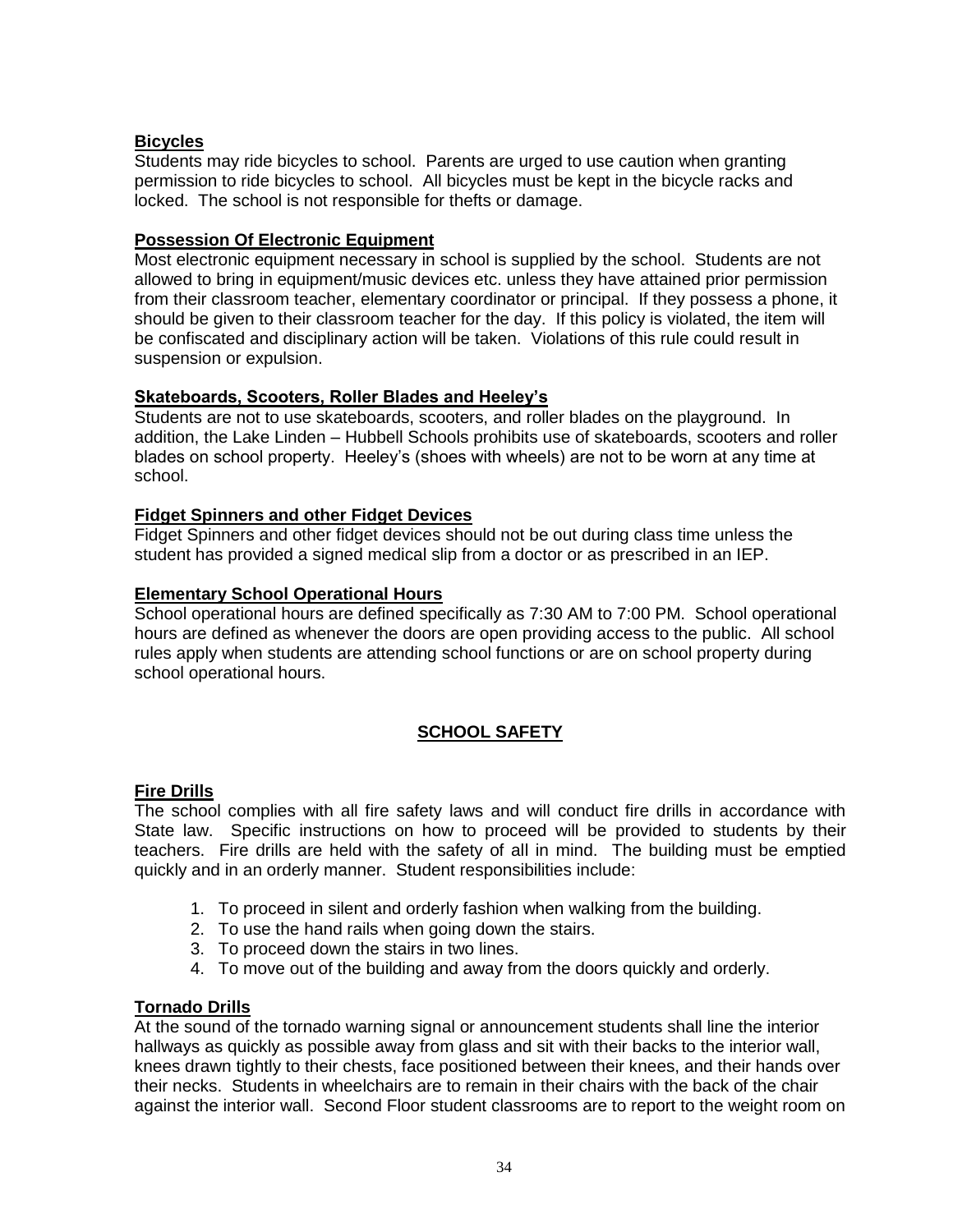the ground floor. Students shall remain quiet to wait for instructions. Two drills will take place during the year.

#### **Lock Downs**

The district has specific guidelines for lock downs that will be followed by staff and students. Three lock down drills will take place each year in accordance to state regulations.

#### **Evacuation**

The district has specific guidelines for the complete evacuation of the school buildings. Staff and students will follow these guidelines if the buildings need to be evacuated.

#### **PARENT INVOLVEMENT (See attached NEOLA Policy 2112)**

## **Communications**

- 1. Each teacher will have newsletters and periodic notes pertaining to his/her class.
- 2. **"Create\*Communicate\*Celebrate"** is the elementary coordinator's newsletter. This is also available on the Lake Linden – Hubbell Schools website [\(www.lakelinden.k12.mi.us\)](http://www.lakelinden.k12.mi.us/)
- 3. **"News and Views"** is the Lake Linden Hubbell Schools quarterly newsletter. This is also available on the Lake Linden – Hubbell Schools website [\(www.lakelinden.k12.mi.us\)](http://www.lakelinden.k12.mi.us/)
- 4. According to need, notes are sent home pertaining to various school and community matters and activities. **Notes are sent home with every child in the family (Grades K-6). The primary communication link between the school and parents are the written notes taken home by the students. It is extremely important that parents are constantly watching for notes brought home by their children.**
- 5. Parents will have online access to Power School for grades and attendance information.
- 6. The Lake Linden-Hubbell PTO is very active supporting the education of all the students at Lake Linden-Hubbell Elementary, improving the playground and helping to sponsor school assemblies, are just some of the ways the PTO promotes and enriches the educational process. They have made our school a better place to learn. We owe them many thanks. Parents are encouraged to share their concerns and ideas with this organization.

#### **Meal Service**

The school participates in the National School Lunch Program and makes breakfasts and lunches available to students for a fee. Students may also bring their own lunch to school to be eaten in the school's cafeteria. No student is allowed to leave school premises during the lunch period without specific written permission granted by the principal.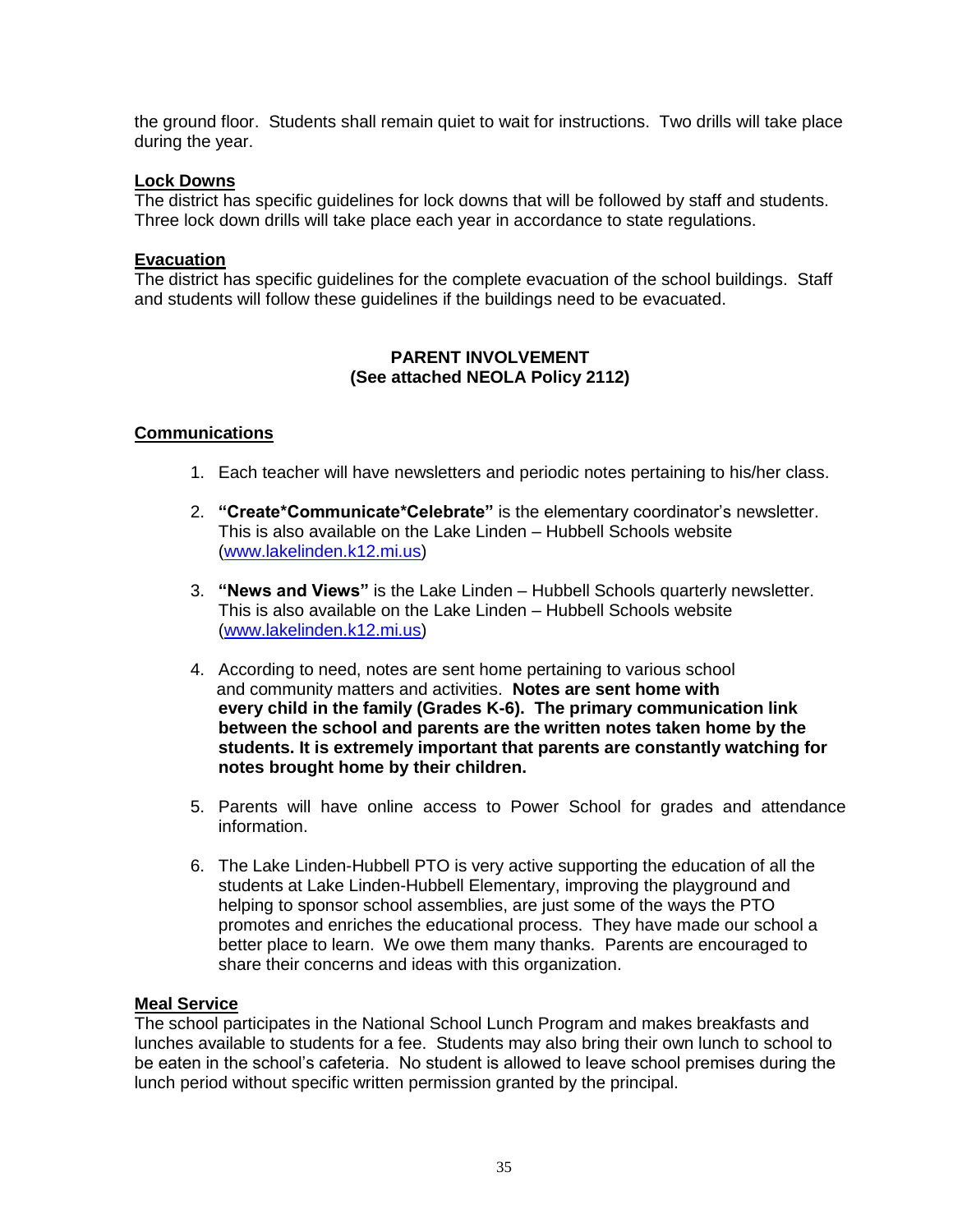Applications for the school's Free and Reduced Price Meal program are distributed to all students. If a parent does not receive one or believes that the family status has now changed and their student(s) are now eligible, contact the Elementary School Office at 296-6221.

# **USE OF MEDICATIONS**

#### **Prescribed Medication Or Treatment**

Lake Linden-Hubbell Elementary urges parents, to the extent possible, to schedule medication or treatment of a student outside of school hours. The administration of prescribed medication or medically prescribed treatments to a student during school hours will be permitted only when failure to do so would jeopardize the health of the student, the student would not be able to attend school if the medication or treatment were not made available during school hours, or the student is disabled and requires medication to benefit from the educational program.

**Before** any prescribed medication or treatment may be administered to a student during school hours, the school must receive the signed and completed Authorization For Prescribed Medication Or Treatment Form.

All medications to be administered during school hours must be registered with the principal's office. Only medication in its original container, labeled with the date, the physician's name, the student's name and exact dosage will be administered. Medication that is brought to the office will be properly secured. Authorized staff will administer the medication as prescribed. A log for each prescribed medication shall be maintained.

The parents shall have sole responsibility to instruct their child to take the medication at the scheduled time, and the child has the responsibility for both presenting himself/herself on time and for taking the prescribed medication. Parents, or students authorized in writing by their physician, may administer medication and treatment.

Any unused medication unclaimed by the parent will be destroyed by administrative personnel when a prescription is no longer to be administered or at the end of the school year.

## **Non-Prescribed Medication (Tylenol/pain relief medication) Or Treatment**

**The school office will not administer pain relief medication unless it is provided by the parents**. If you should decide you would like to have this available to your student(s), please provide the medication to the office and we will apply the family name on the container and administer as we have done in the past. We will continue to administer first aide as needed.

**Before** any non-prescribed medication or treatment may be administered, signed written consent of the parent must be received by the school. The signed written consent must explain the proper dispensing of the medication to the child. Only medication in its original container with the exact dosage stated will be administered.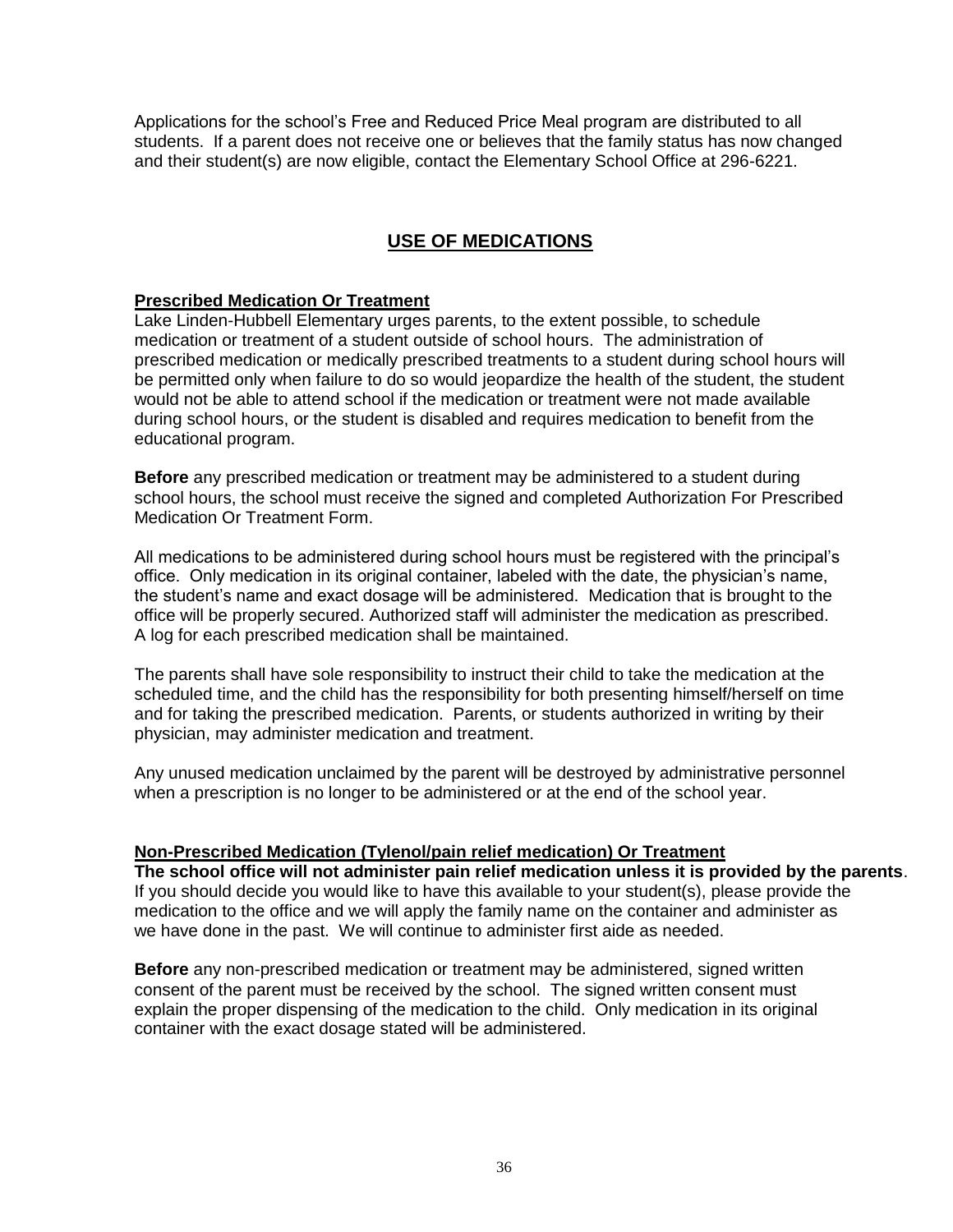## **Asthma Inhalers**

Students may use a metered dose inhaler or a dry powder inhaler for relief of asthma symptoms, while at school, on school sponsored transportation or at any school-sponsored activity if the following conditions are met:

- 1. There is written approval from the student's physician or health care provider and the student's parent/guardian to possess and use the inhaler; and
- 2. The principal has received a copy of the written approvals from the physician and the parent/guardian.

## **Epi-pens**

Epinephrine (Epi-pen) is administered only in accordance with a written medication administration plan developed by the school principal and updated annually.

# **ILLNESS AND ACCIDENTS AT SCHOOL**

## **Illness At School**

A student who becomes ill during the day should request permission to go to the Elementary Office. An appropriate adult will administer care and determine whether or not the student should remain in school, go home, or if professional medical assistance is needed. If needed, the staff will summon professional medical assistance by calling 911. Parents will be notified by telephone as soon as possible.

School staff will follow district guidelines to ensure prompt attention to the child and proper communication with the parents. Individual student medical plans are completed for students with diabetes and severe allergies. The individual plans are followed for these students. The staff will follow the district guidelines for the treatment of students with asthma.

## **Accidents At School**

All injuries must be reported to a teacher, teacher aide, or the office. If minor, the student will be treated and may return to class. First aide will be administered for minor injuries such as: abrasions, minor cuts, scratches, minor sprains and minor strain. If the injury is more serious and indicates that professional medical care is required the parents will be contacted immediately. If the injury requires immediate professional medical attention 911 will be called and the first responders and EMS will be dispatched to the school. Then the parents will be notified by telephone immediately.

Records are kept on all injuries requiring medical attention on school property, in school buildings, on the bus or at school-sponsored activities. A Student Accident Form is completed and kept on file in the office. Procedures are in place to ensure the prompt attention to the child and proper communication with the parents.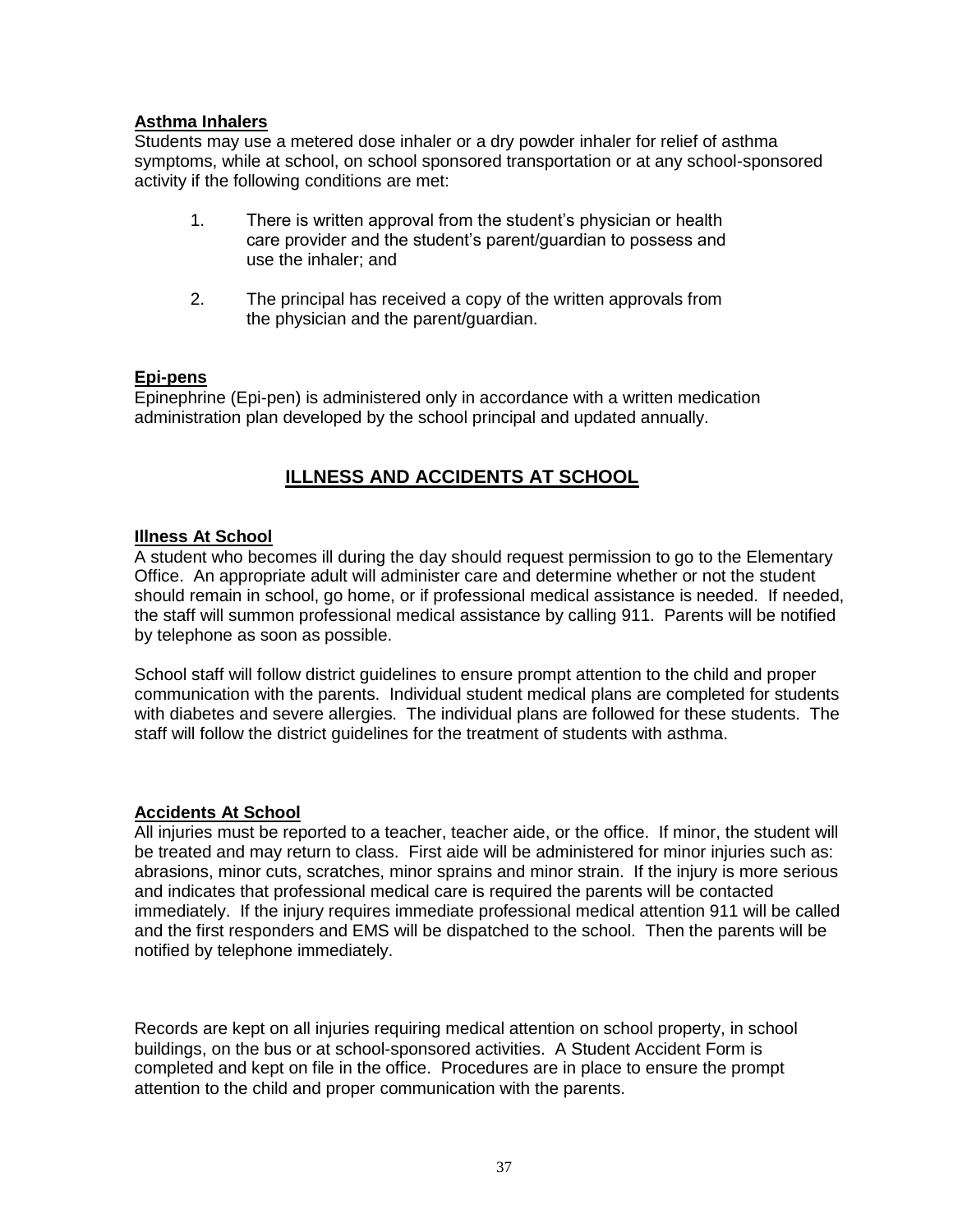# **HEALTH**

#### **Individual Student Medical Plans**

All students with diabetes, severe allergies and asthma must have an individual medical plan. Parents will meet with staff to complete the school medical plans. All district personnel will use the individual medical plans. Parents must alert the school to all changes in their child's medical status and condition.

#### **Immunization Requirements**

Vaccine-preventable diseases are still with us. In many cases, they cause disability and death. Immunizations are one of our most cost-effective measures to protect children from harmful disease. A high proportion of children must be immunized to prevent outbreaks of disease in school settings and other places where children work and play together.

Since 1978, state law has required that each student entering kindergarten or a new school district in grades 1-12 have a certificate of immunization **at the time of registration or not later than the first day of school.**

Before a child can be permitted to enter or attend school, parents or guardians must present documentation that their child has received all required doses of vaccines or that their child has received at least one dose of each of the required vaccines and is waiting to receive the subsequent dose at the appropriate time intervals. A child who is not compliant with the vaccination requirements should not be admitted to school.

It is extremely important that parents help us with these health considerations as violations can have significant harmful consequences for the student, the student body at large and the financial health of the district. The Michigan Department of Education has built into its audit procedures a financial penalty process requiring that state moneys be withheld for students not in compliance with the immunization requirements of the State of Michigan. Students must be current with all immunizations required by law or have an authorized waiver from State immunization requirements.

Please notify the school if you have concerns or questions on this matter. Call the Elementary Office at 296-6221 for more information and assistance.

#### **Health Department Services**

During the course of the school year the health department provides services and screening for hearing and vision.

## **Preparedness For Toxic and Asbestos Hazards**

The School is concerned for the safety of students and attempts to comply with all Federal and State laws and regulations to protect students from hazards that may result from industrial accidents beyond the control of school officials or from the presence of asbestos materials used in previous construction.

#### **Control of Casual – Contact Communicable Diseases and Pests**

Because a school has a high concentration of people, it is necessary to take specific measures when the health and safety of the group is at risk. The school's professional staff has the authority to remove or isolate a student who has been ill or has been exposed to a communicable disease or highly transient pest, such as lice.